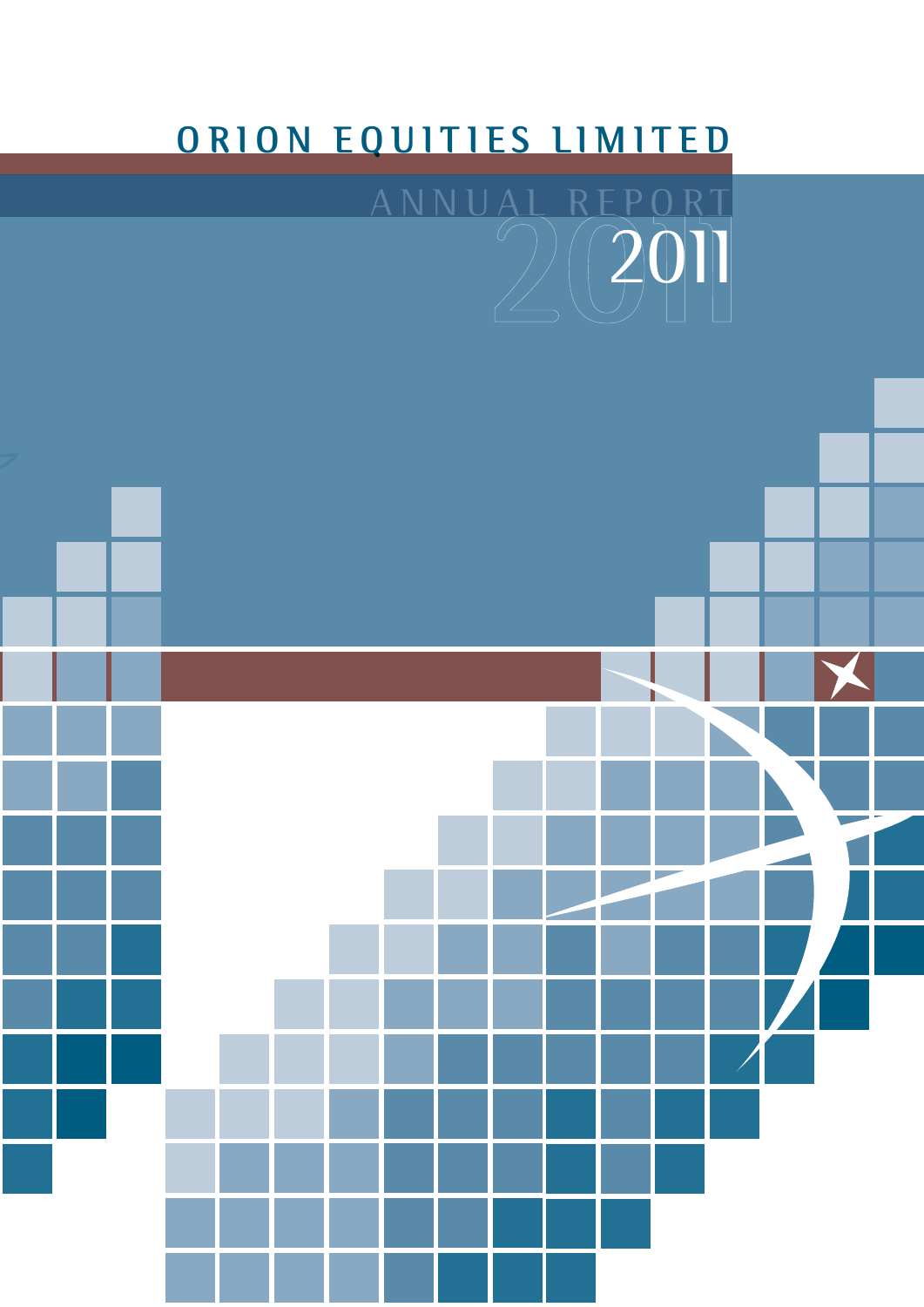| Overview of Results                         | 1            | <b>BOARD</b>                                           |                                  |
|---------------------------------------------|--------------|--------------------------------------------------------|----------------------------------|
|                                             |              | Faroog Khan                                            | Executive Chairman               |
| The Board's Report                          | $\mathbf{2}$ | William Johnson                                        | Executive Director               |
|                                             |              | Victor Ho                                              | <b>Executive Director</b>        |
| Directors' Report                           | 3            | Yaqoob Khan                                            | Non-Executive Director           |
| Auditor's Independence Declaration          | 13           | <b>COMPANY SECRETARY</b><br>Victor Ho                  |                                  |
| Consolidated Statement of                   | 14           |                                                        |                                  |
| Comprehensive Income                        |              |                                                        |                                  |
|                                             |              | <b>PRINCIPAL &amp; REGISTERED OFFICE</b>               |                                  |
| Consolidated Statement of                   | 15           | Level 14, The Forrest Centre                           |                                  |
| <b>Financial Position</b>                   |              | 221 St Georges Terrace<br>Perth Western Australia 6000 |                                  |
| Consolidated Statement of                   | 16           |                                                        |                                  |
| Changes in Equity                           |              | Telephone:                                             | (08) 9214 9797                   |
|                                             |              | Facsimile:                                             | (08) 9322 1515                   |
| <b>Consolidated Statement of Cash Flows</b> | 17           | Email:                                                 | info@orionequities.com.au        |
|                                             |              | Website:                                               | www.orionequities.com.au         |
| Notes to Financial Statements               | 18           |                                                        |                                  |
| Directors' Declaration                      | 42           | <b>SHARE REGISTRY</b>                                  |                                  |
|                                             |              |                                                        | Advanced Share Registry Services |
| Independent Auditor's Report                | 43           | Suite 2, 150 Stirling Highway                          |                                  |
|                                             |              |                                                        | Nedlands Western Australia 6009  |
| Corporate Governance                        | 45           | Telephone:                                             | (08) 9389 8033                   |
|                                             | 56           | Facsimile:                                             | (08) 9389 7871                   |
| Additional ASX Information                  |              |                                                        |                                  |

### **www.orionequities.com.au**

- **•** Latest News
- **Market Announcements**
- **•** Financial Reports

**info@orionequities.com.au <br>
Website:** Website: www.bdo.com.au

## **CONTENTS CORPORATE DIRECTORY**

| Overview of Results                                                                    | L           | <b>BOARD</b>                                                                                                                       |                                                                         |
|----------------------------------------------------------------------------------------|-------------|------------------------------------------------------------------------------------------------------------------------------------|-------------------------------------------------------------------------|
|                                                                                        |             | Faroog Khan                                                                                                                        | Executive Chairman                                                      |
| The Board's Report                                                                     | $\mathbf 2$ | William Johnson                                                                                                                    | <b>Executive Director</b>                                               |
|                                                                                        |             | Victor Ho                                                                                                                          | <b>Executive Director</b>                                               |
| Directors' Report                                                                      | 3           | Yaqoob Khan                                                                                                                        | Non-Executive Director                                                  |
| Auditor's Independence Declaration                                                     | 13          | <b>COMPANY SECRETARY</b><br>Victor Ho                                                                                              |                                                                         |
| Consolidated Statement of<br>Comprehensive Income                                      | 14          |                                                                                                                                    |                                                                         |
| Consolidated Statement of<br><b>Financial Position</b>                                 | 15          | <b>PRINCIPAL &amp; REGISTERED OFFICE</b><br>Level 14, The Forrest Centre<br>221 St Georges Terrace<br>Perth Western Australia 6000 |                                                                         |
| Consolidated Statement of<br>Changes in Equity                                         | 16          | Telephone:                                                                                                                         | (08) 9214 9797                                                          |
| <b>Consolidated Statement of Cash Flows</b>                                            | 17          | Facsimile:<br>Email:<br>Website:                                                                                                   | (08) 9322 1515<br>info@orionequities.com.au<br>www.orionequities.com.au |
| Notes to Financial Statements                                                          | 18          |                                                                                                                                    |                                                                         |
| Directors' Declaration                                                                 | 42          | <b>SHARE REGISTRY</b><br>Advanced Share Registry Services                                                                          |                                                                         |
| Independent Auditor's Report                                                           | 43          | Suite 2, 150 Stirling Highway<br>Nedlands Western Australia 6009                                                                   |                                                                         |
| Corporate Governance                                                                   | 45          | Telephone:<br>Facsimile:                                                                                                           | (08) 9389 8033<br>(08) 9389 7871                                        |
| Additional ASX Information                                                             | 56          |                                                                                                                                    |                                                                         |
|                                                                                        |             | Level 6, 225 Clarence Street                                                                                                       |                                                                         |
|                                                                                        |             | Sydney, New South Wales 2000                                                                                                       |                                                                         |
|                                                                                        |             | Telephone:                                                                                                                         | (02) 8096 3502                                                          |
|                                                                                        |             | Email:<br>Website:                                                                                                                 | admin@advancedshare.com.au<br>www.advancedshare.com.au                  |
| www.orionequities.com.au                                                               |             | <b>STOCK EXCHANGE</b>                                                                                                              |                                                                         |
| Visit our website for:<br><b>Latest News</b>                                           |             | Australian Securities Exchange<br>Perth, Western Australia                                                                         |                                                                         |
| <b>Market Announcements</b><br><b>Financial Reports</b><br>$\bullet$                   |             | <b>ASX CODE</b><br><b>OEQ</b>                                                                                                      |                                                                         |
| Register your email with us to<br>receive latest Company<br>announcements and releases |             | <b>AUDITOR</b><br>BDO Audit (WA) Pty Ltd<br>38 Station Street<br>Subiaco, Western Australia 6008<br>Telephone:                     | (08) 6382 4600                                                          |
| <b>EMAIL US NOW</b>                                                                    |             | Facsimile:                                                                                                                         | (08) 6382 4601                                                          |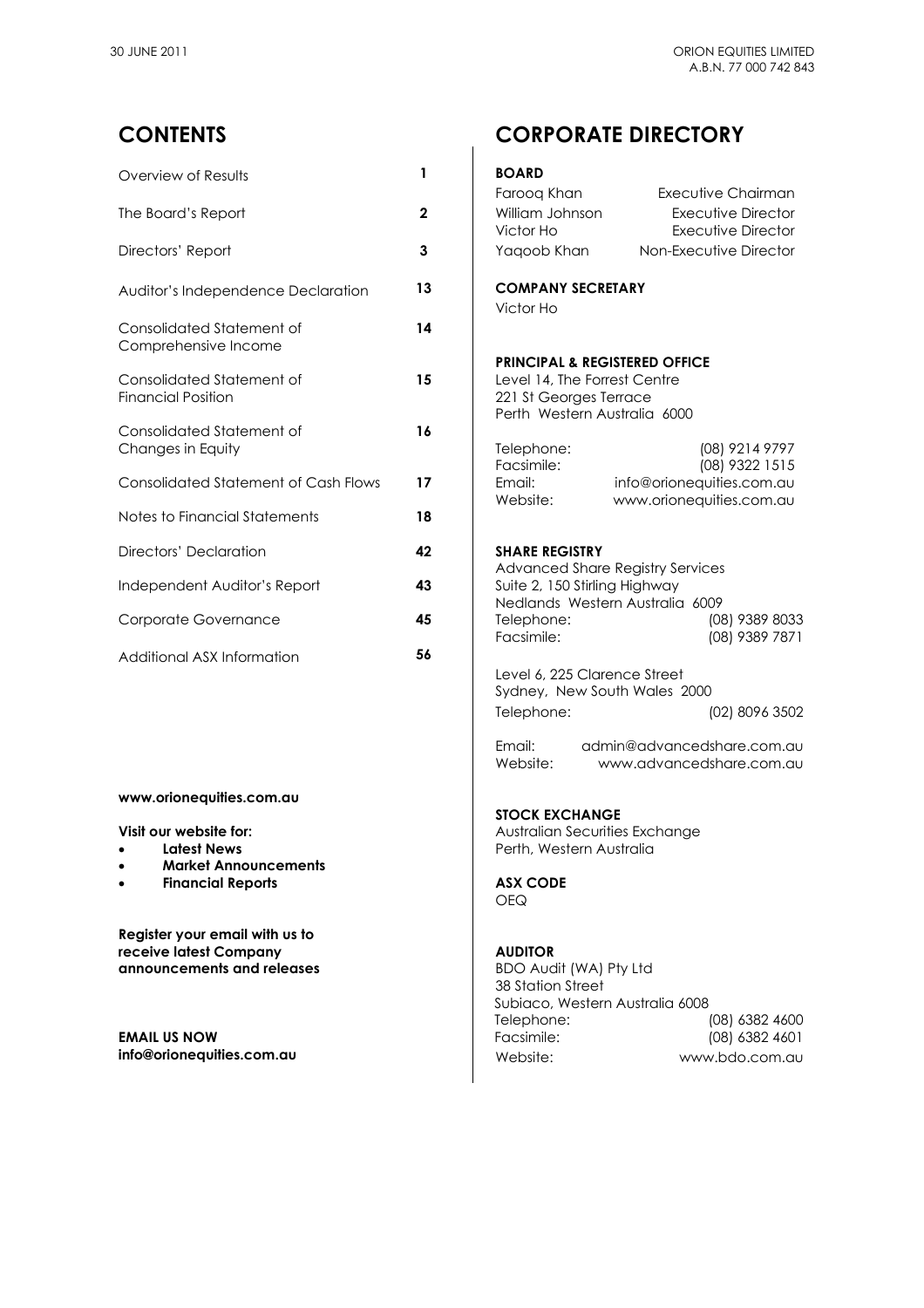# **OVERVIEW OF RESULTS**

At 30 June 2011, OEQ had net assets of \$18.15 million (at \$0.975 after tax NTA backing per share), 17,814,389 fully paid ordinary shares on issue, and 678 shareholders on its share register (30 June 2010: net assets of \$21 million (at \$1.135 cents after tax NTA backing per share), 17,814,389 shares on issue, and 694 shareholders).

|                                                         | 2011        | 2010        |
|---------------------------------------------------------|-------------|-------------|
| <b>CONSOLIDATED ENTITY</b>                              | S           | \$          |
|                                                         |             |             |
| Total revenues                                          | 1,124,813   | 4,692,025   |
| Total expenses                                          | (3,800,821) | (4,273,059) |
| Profit/(Loss) before tax                                | (2,676,008) | 418,966     |
| Income tax benefit                                      | (82,211)    | 694,440     |
| Profit/(Loss) attributable to<br>members of the Company | (2,758,219) | 1,113,406   |
| Basic and diluted earnings/(loss)<br>cents per share    | (15.48)     | 6.25        |
| Pre-tax NTA backing per share                           | 0.975       | 1.135       |
| Post-tax NTA backing per share                          | 0.975       | 1.135       |

Revenues include:

- (1) \$496,680 gain on sale of securities (June 2010: \$887,317 loss);
- (2) \$450,027 income from olive grove operations (June 2010: \$1,200,987); and
- (3) \$167,032 share of Associate entity's profit (net of dividends received from Associate of \$410,276) (June 2010: \$890,284 net of dividends received from Associate of \$410,276).

Expenses include:

- (1) \$2,013,636 net loss in fair value in securities (June 2010: \$2,583,275 net gain);
- (2) \$601,024 olive grove and oils operations (which does not include revaluation and depreciation expenses) (June 2010: \$1,023,130);
- (3) \$201,041 olive grove impairment and depreciation expenses (June 2010: \$123,303); and
- (4) \$617,837 personnel costs (including Directors' fees) (June 2010: \$539,042).

The principal components of the \$2,013,636 net loss in fair value in securities are:

- (a) \$2.51 million unrealised loss on a share investment in ASX listed Strike Resources Limited (SRK), which declined in value from 50 cents to 24.5 cents per share during the financial year;
- (b) \$1.5 million unrealised gain on a share investment in ASX listed Alara Resources Limited (AUQ), which increased in value from 8.7 cents to 36.5 cents per share during the financial year; and
- (c) \$1 million reversal of net unrealised gain on share investments sold (and unlisted options in SRK exercised) during the financial year.

Please refer to the Directors' Report and Financial Report for further information.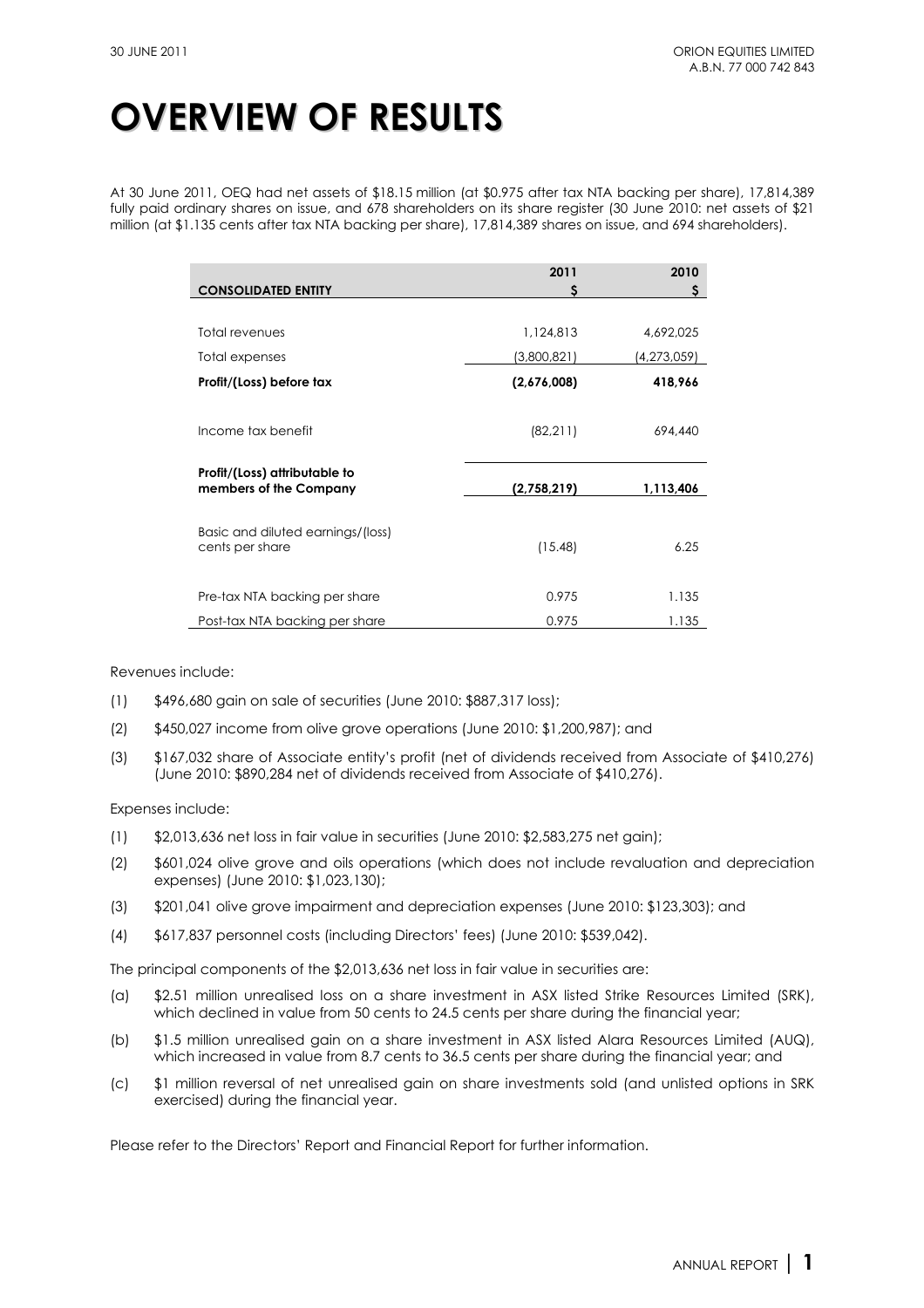# **THE BOARD'S REPORT**

The Board reports a consolidated after tax net loss of \$2.76 million for the financial year ended 30 June 2011.

Whilst no dividend has been declared for the 2011 financial year, Orion hopes that sufficient profitability for the coming year will allow for the resumption in payment of dividends. The payment of such dividend cannot be guaranteed and will be driven by the performance of the major assets of Orion.

An outline of each of these major assets is described below:

### **Strike Resources Limited (ASX Code: SRK)**

During the year, Strike suffered a significant decline in its share price, from \$0.50 as at 30 June 2010 to \$0.245 on 30 June 2011. This resulted in the Company booking an unrealised loss on its investment (of 16,690,802 shares) in Strike of \$2.51 million during the financial year. The Company notes that Strike's closing share price as at 5 October 2011 was \$0.26.

The share and option holdings in Strike have predominantly been earned through the sale of various mining assets to Strike. These assets were acquired and funded to the point of sale to Strike at a cost of approximately \$1.25 million. They were subsequently on sold to Strike in tranches in consideration of 11,166,667 Strike shares and 3.5 million unlisted Strike options (with exercise prices of \$0.25 and \$0.35 per option), which were exercised during the course of the year.

Orion Executive Director, William Johnson, is on the board of Strike.

### **Alara Resources Limited (ASX Code: AUQ)**

During the year, Alara's share price increased significantly, from \$0.087 as at 30 June 2010 to \$0.365 on 30 June 2011. Orion generated a realised gain of \$0.57 million from the sale of 3 million Alara shares together with an unrealised gain of \$1.5 million on the remainder of its holding (6,332,744 shares), during the year.

The shareholding in Alara occurred through the sale of Orion's 25% interests in various mining tenements to Alara in conjunction with Strike Resources Limited (who held the balance of 75% interest in the same). These assets were acquired and funded to the point of sale to Strike previously at a cost of approximately \$0.05 million. Orion's residual 25% interest was freecarried by Strike thereafter. Orion's interests in these mining tenements were subsequently on-sold to Alara for vendor shares in the initial public offering (**IPO**) of Alara for a consideration of \$1,562,500 comprising 6,250,000 Alara shares. Orion also acquired 3,082,744 additional Alara shares via the Alara IPO, on-market purchases and via an in-specie distribution from Strike.

The value of Orion's current holding of Alara shares of \$2.311 million (based on an Alara share price of \$0.365 as at 30 June 2011) together with the \$1.055 million proceeds from the sale of 3 million Alara shares during the year, constitutes a significant value gain for Orion shareholders.

Orion Executive Chairman, Farooq Khan and Executive Director, William Johnson, are both on the board of Alara.

### **Bentley Capital Limited (ASX Code: BEL)**

Bentley is an investment company listed on the ASX. Orion holds 28.3% (20,513,783 shares) of the issued capital of Bentley with Queste Communications Ltd (the parent company of Orion) holding 2.4% (1,740,625 shares) of the issued capital of Bentley (as at 30 June 2011). Bentley has net assets of \$28.806 million (as at 30 June 2011) and returned an after tax net profit of \$0.574 million for the financial year. Bentley's asset weighting as at 30 June 2011 was 98.8% Australian equities and 1.2% net cash/ other assets.

Orion has been in receipt of significant dividend payments from Bentley, having received a total of 4.4 cents per share in fully franked dividends, totalling \$0.9 million during the last 12 months (October 2010 to September 2011). This represents a grossed up dividend yield of 29.4% based on Bentley's volume weighted average share price of \$0.214 during this same period.

Furthermore, on 4 October 2001, Bentley shareholders approved a 5 cents per share return of capital, which will deliver an additional \$1.026 million to Orion.

Orion Directors, Farooq Khan and William Johnson, are on the board of Bentley.

### **Agribusiness Assets**

These assets relate to Orion's 143 hectare commercial olive grove operations located in Gingin, Western Australia together with the Dandaragan Estate Ultra Premium Olive Oil brand. The Dandaragan Estate Ultra premium brand facilitates the transition of oil production from the grove from the wholesale market to the higher value retail market. During the year, total income from the sale of bulk and premium olive oils was \$450,027 (2010: \$1,200,987) with total olive grove and oils operations costs (excluding revaluation and depreciation expenses) of \$601,024 (2010: \$1,023,130). It is noted that due to the timing of the annual harvest in approximately March - April of each year, there is some carry-over of costs (and oil inventories) from one financial year to the next.

### **Other Property Assets**

This relates to property located in Mandurah, Western Australia, which was originally acquired as a multi-unit development site. In 2009/2010, Orion sought development approval for the subdivision of the property into 4 survey-strata title lots. This application was rejected by the Western Australian Planning Commission. Subsequently Orion undertook a sale process of the property by way of public auction, with such auction failing to attract any bids. Orion then determined to renovate the dwelling on the property such that it can generate a rental return until market conditions for a sale improve. Based on an independent valuation of the property, the asset was re-valued upwards to \$1,800,000 (2010: \$1,500,000).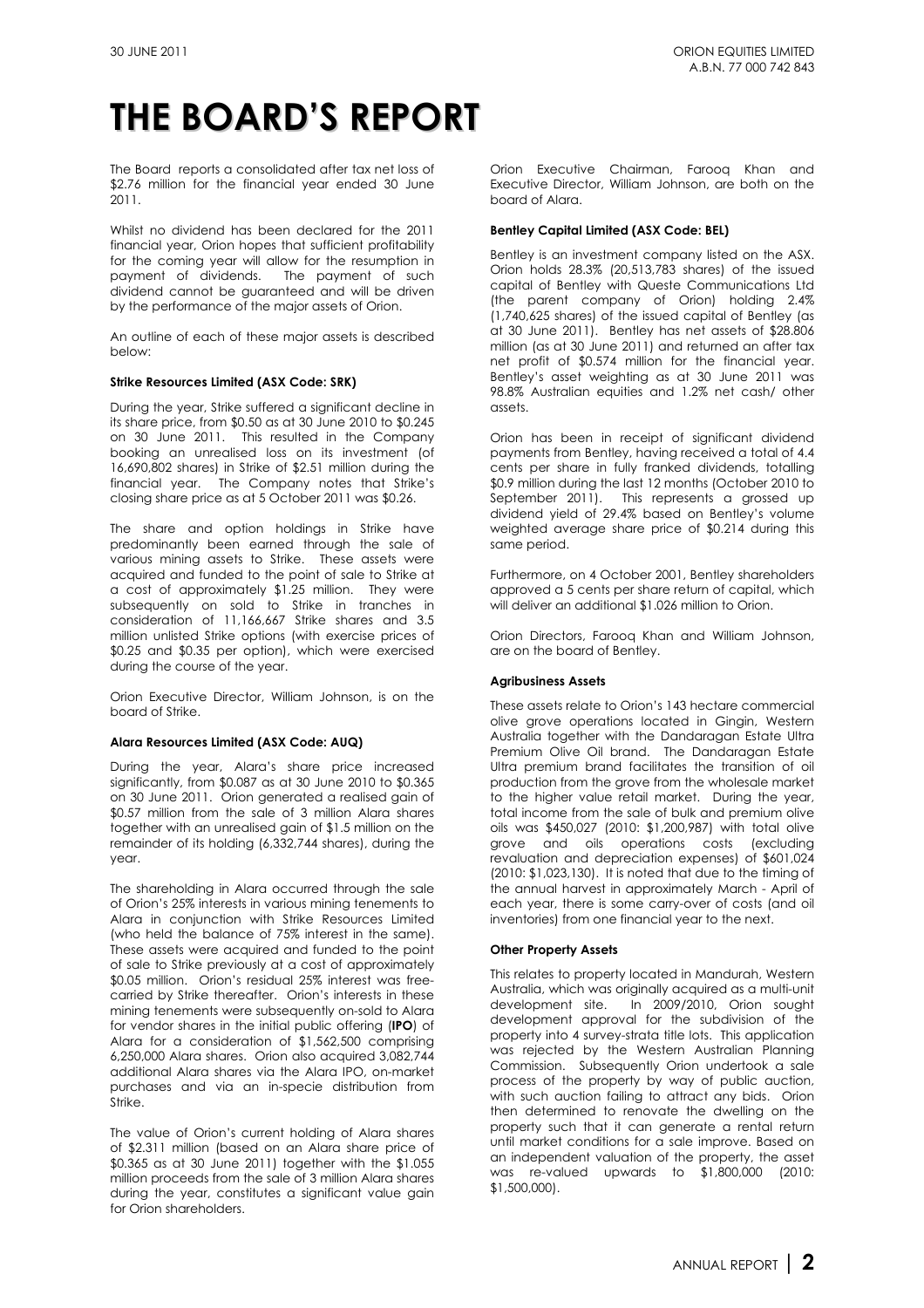The Directors present their report on Orion Equities Limited (**Company** or **OEQ**) and its controlled entities (the **Consolidated Entity** or **Orion**) for the year ended 30 June 2011 (**Balance Date**).

Orion Equities Limited is a public company limited by shares that was incorporated in New South Wales and has been listed on the Australian Securities Exchange (**ASX**) since November 1970 (ASX Code: OEQ).

### **PRINCIPAL ACTIVITIES**

The principal activities of the Consolidated Entity during the financial year were the management of its investments, including investments in listed and unlisted securities, real estate held for development and resale, an olive grove and ultra premium 'Dandaragan Estate' Olive Oil operation.

### **NET TANGIBLE ASSET BACKING (NTA)**

| <b>Consolidated Entity</b>                   | 2011       | 2010       |
|----------------------------------------------|------------|------------|
| Net tangible assets (before tax)             | 17,364,240 | 20,211,659 |
| Pre-Tax NTA Backing per share                | 0.975      | 1.135      |
| Less deferred tax assets and tax liabilities | -          |            |
| Net tangible assets (after tax)              | 17,364,240 | 20,211,659 |
| Pre-Tax NTA Backing per share                | 0.975      | 1.135      |
| Based on total issued share capital          | 17,814,389 | 17,814,389 |

### **FINANCIAL POSITION**

|                                                        | 2011          | 2010        |
|--------------------------------------------------------|---------------|-------------|
| <b>Consolidated Entity</b>                             |               | Ş           |
|                                                        |               |             |
| Cash                                                   | 289,140       | 397,531     |
| Financial assets at fair value through profit and loss | 6,470,003     | 8,519,072   |
| Investments in listed Associate entity                 | 7,088,745     | 7,331,989   |
| Inventory                                              | 2,799,430     | 2,119,400   |
| <b>Receivables</b>                                     | 106,554       | 132,187     |
| <b>Intangibles</b>                                     | 782,058       | 884,683     |
| Other assets                                           | 1,794,954     | 2,154,290   |
| Deferred tax asset                                     | 1,165,887     | 2,090,691   |
| <b>Total Assets</b>                                    | 20,496,771    | 23,629,843  |
| Other payables and liabilities                         | (1, 184, 586) | (442, 810)  |
| Deferred tax liability                                 | (1,165,887)   | (2,090,691) |
| <b>Net Assets</b>                                      | 18,146,298    | 21,096,342  |
|                                                        |               |             |
| <b>Issued capital</b>                                  | 19,374,007    | 19,374,007  |
| Retained earnings/(Accumulated Losses)                 | (1,647,232)   | 1,110,987   |
| Reserves                                               | 419,523       | 611,348     |
| <b>Total Equity</b>                                    | 18,146,298    | 21,096,342  |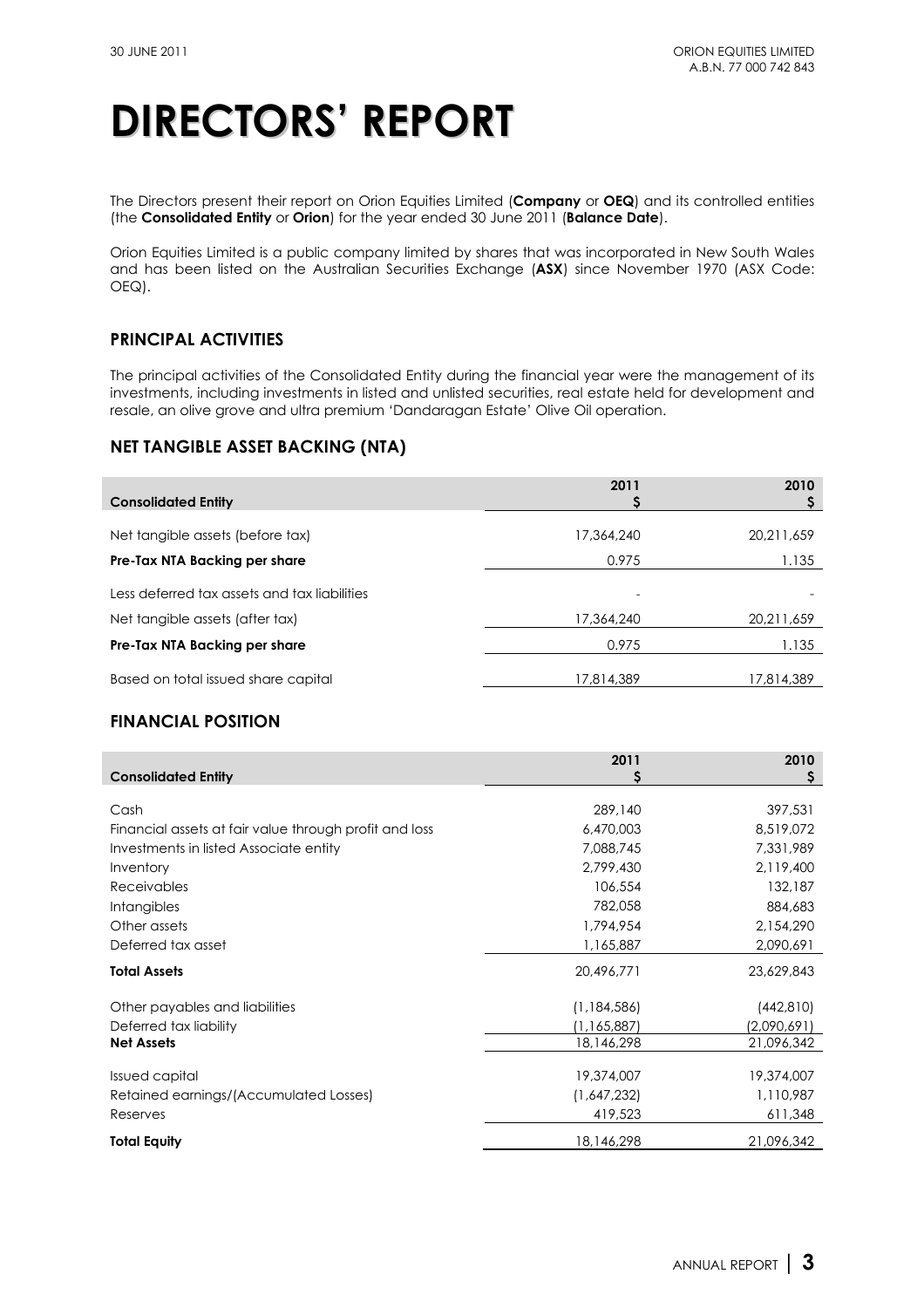### **OPERATING RESULTS**

| <b>Consolidated Entity</b>                   | 2011        | 2010        |
|----------------------------------------------|-------------|-------------|
|                                              |             |             |
| Total revenues                               | 1,124,813   | 4,692,025   |
| Total expenses                               | (3,800,821) | (4,273,059) |
| Profit/(Loss) before tax                     | (2,676,008) | 418,966     |
| Income tax benefit/(expense)                 | (82,211)    | 694,440     |
| Profit/(Loss) attributable to members of the |             |             |
| Company                                      | (2,758,219) | 1,113,406   |
|                                              |             |             |

Revenues include:

- (1) \$496,680 gain on sale of securities (June 2010: \$887,317 loss);
- (2) \$450,027 income from olive grove operations (June 2010: \$1,200,987); and
- (3) \$167,032 share of Associate entity's profit (net of dividends received from Associate of \$410,276) (June 2010: \$890,284 net of dividends received from Associate of \$410,276).

Expenses include:

- (1) \$2,013,636 net loss in fair value in securities (June 2010: \$2,583,275 net gain);
- (2) \$601,024 olive grove and oils operations (which does not include revaluation and depreciation expenses) (June 2010: \$1,023,130);
- (3) \$201,041 olive grove impairment and depreciation expenses (June 2010: \$123,303); and
- (4) \$617,837 personnel costs (including Directors' fees) (June 2010: \$539,042).

The principal components of the \$2,013,636 net loss in fair value in securities are:

- (a) \$2.51 million unrealised loss on a share investment in ASX listed Strike Resources Limited (SRK), which declined in value from 50 cents to 24.5 cents per share during the financial year;
- (b) \$1.5 million unrealised gain on a share investment in ASX listed Alara Resources Limited (AUQ), which increased in value from 8.7 cents to 36.5 cents per share during the financial year; and
- (c) \$1 million reversal of net unrealised gain on share investments sold (and unlisted options in SRK exercised) during the financial year.

### **LOSS PER SHARE**

| <b>Consolidated Entity</b>                                                                                                                          | 2011       | 2010       |
|-----------------------------------------------------------------------------------------------------------------------------------------------------|------------|------------|
| Basic and diluted earnings/(loss) per share (cents)                                                                                                 | (15.48)    | 6.25       |
| Weighted average number of ordinary shares<br>outstanding during the year used in the<br>calculation of basic and diluted earnings/(loss) per share | 17,814,389 | 17.814.389 |

### **DIVIDENDS**

The Directors have not declared a dividend in respect of the financial year ended 30 June 2011.

### **SECURITIES IN THE COMPANY**

At Balance Date and the date of this report, the Company had 17,814,389 shares on issue (30 June 2010: 17,814,389). The Company does not have other securities on issue at the date of this report.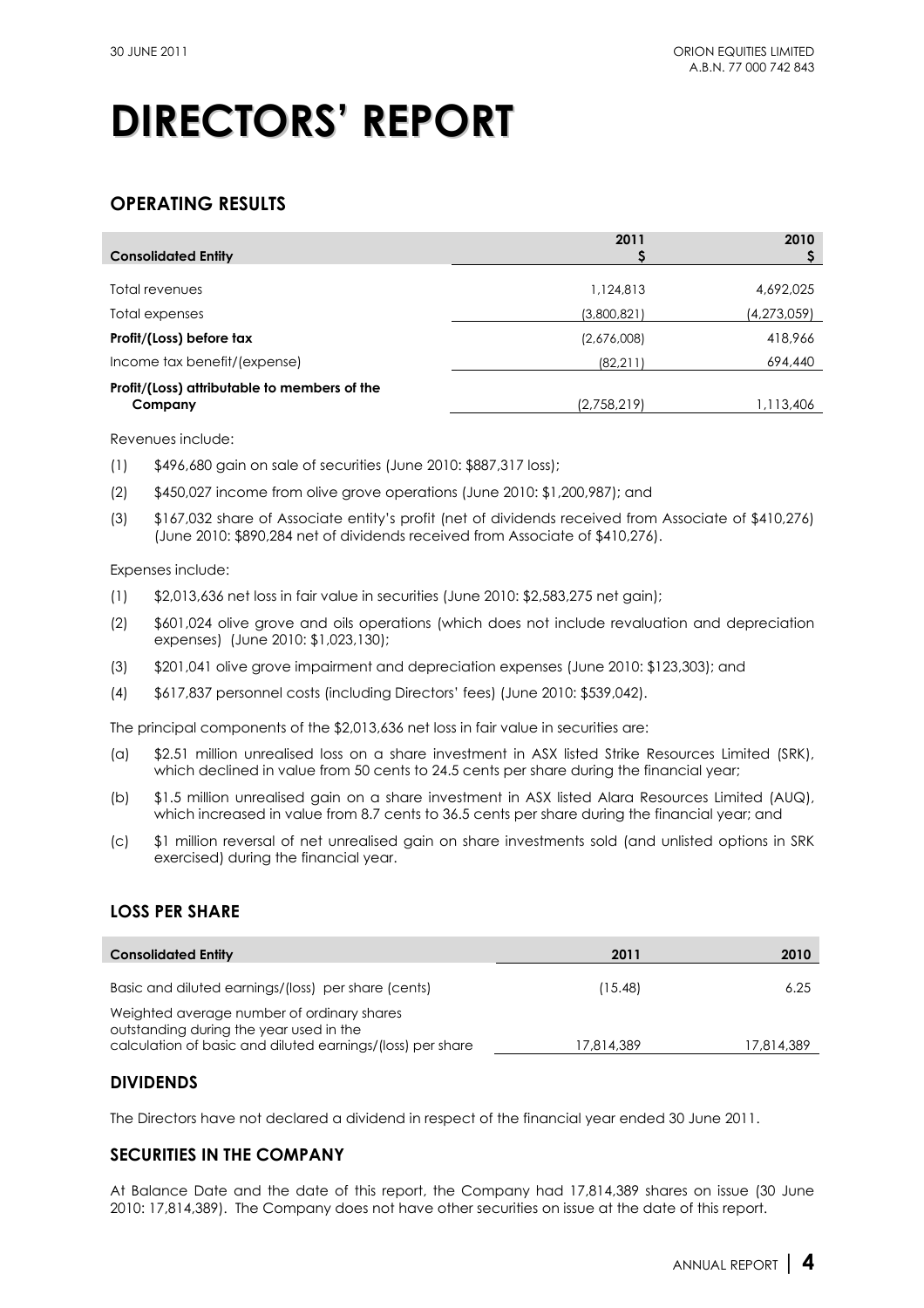### **REVIEW OF OPERATIONS**

### **(a) Portfolio Details As At 30 June 2011**

### **Asset Weighting**

|                                                                        | % of Net Assets |       |
|------------------------------------------------------------------------|-----------------|-------|
|                                                                        | 2011            | 2010  |
| Australian equities                                                    | 75%             | 75%   |
| Agribusiness <sup>1</sup>                                              | 14%             | 16%   |
| Property held for development and resale                               | 10%             | 10%   |
| Net tax liabilities (current year and deferred tax assets/liabilities) |                 |       |
| Net cash/other assets and provisions                                   | 1%              | $1\%$ |
| <b>TOTAL</b>                                                           | 100%            | 100%  |

### **Major Holdings in Securities Portfolio**

| Equities     |                                | <b>Fair Value</b><br>S'million | $\%$ of<br><b>Net Assets</b> | <b>ASX</b><br>Code | <b>Industry Sector Exposures</b> |
|--------------|--------------------------------|--------------------------------|------------------------------|--------------------|----------------------------------|
|              | <b>Bentley Capital Limited</b> | 4.51                           | 24.87%                       | <b>BEL</b>         | Diversified Financials           |
| 2.           | Strike Resources Limited       | 4.09                           | 22.53%                       | <b>SRK</b>         | <b>Materials</b>                 |
| 3.           | Alara Resources Limited        | 2.31                           | 12.74%                       | <b>AUQ</b>         | <b>Materials</b>                 |
| <b>TOTAL</b> |                                | 10.91                          | 60.14%                       |                    |                                  |

### **(b) Agribusiness**

The Company owns the ultra premium 'Dandaragan Estate' Extra Virgin Olive Oil business and a 143 hectare commercial olive grove located in Gingin, Western Australian (approximately 100 kilometres North of Perth) producing olive oil from approximately 64,500, 12 year old olive tree plantings.

A summary of olive grove operations during the 2011 financial year are as follows:

- (a) The 2011 harvesting season yielded ~1,200 tonnes of fruit from which ~200,000 litres of oils were extracted (2010: ~400 tonnes of fruit and ~81,000 litres of oils);
- (b) The increase in tonnes processed reflects the biennial cycle of growth and production from olive trees whereby trees exhibit alternating years of high and low bearing fruit;
- (c) Olive grove operation expenses were \$601,024 (which does not include revaluation and depreciation expenses) (June 2010: \$1,023,130);
- (d) Inventory Bulk Oils of \$890,093 reflects the cost of harvesting and processing during the 2011 season incurred up to balance date (June 2010: \$515,525); and
- (e) Inventory Packaged Oils of 109,337(June 2010: \$103,875).

 $\overline{a}$ 

<sup>1</sup> Agribusiness net assets include olive grove land, olive trees, water licence, buildings, plant and equipment and inventory (bulk and packaged oils)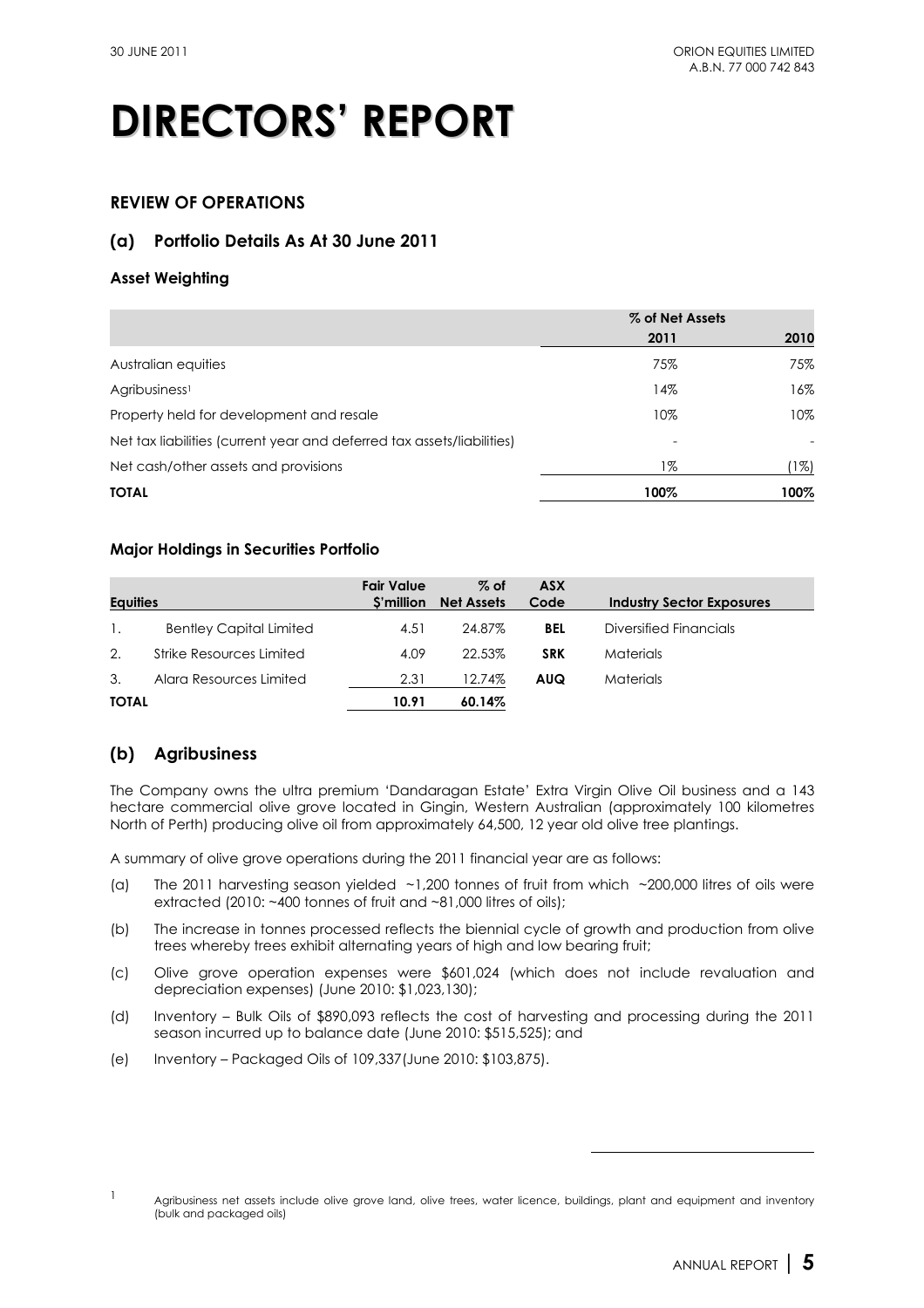### **SIGNIFICANT CHANGES IN THE STATE OF AFFAIRS**

There were no significant changes in the state of affairs of the Consolidated Entity that occurred during the financial year not otherwise disclosed in this Directors' Report or the financial statements.

### **FUTURE DEVELOPMENTS**

The Consolidated Entity intends to continue its investment activities in future years. The results of these investment activities depend upon the performance of the underlying companies and securities in which the Consolidated Entity invests. The investments' performance depends on many economic factors and also industry and company specific issues. In the opinion of the Directors, it is not possible or appropriate to make a prediction on the future course of markets, the performance of the Consolidated Entity's investments or the forecast of the likely results of the Consolidated Entity's activities.

### **ENVIRONMENTAL REGULATION**

The Consolidated Entity notes the reporting requirements of both the *Energy Efficiency Opportunities Act 2006* (**EEOA**) and the *National Greenhouse and Energy Reporting Act 2007* (**NGERA**).The *Energy Efficiency Opportunities Act 2006* requires affected companies to assess its energy usage, including the identification, investigation and evaluation of energy saving opportunities, and to report publicly on the assessments undertaken, including what action the company intends to take as a result. The *National Greenhouse and Energy Reporting Act 2007* requires affected companies to report its annual greenhouse gas emissions and energy use.

The Consolidated Entity has determined that it does not operate a recognised facility requiring registration and reporting under the NGERA and in any event, it would fall under the threshold of greenhouse gas emissions required for registration and reporting. Similarly, the Consolidated Entity's energy consumption would fall under the threshold required for registration and reporting under the EEOA.

The Consolidated Entity is not otherwise subject to any particular or significant environmental regulation under either Commonwealth or State legislation. To the extent that any environmental regulations may have an incidental impact on the Consolidated Entity's operations, the Directors are not aware of any breach by the Consolidated Entity of those regulations.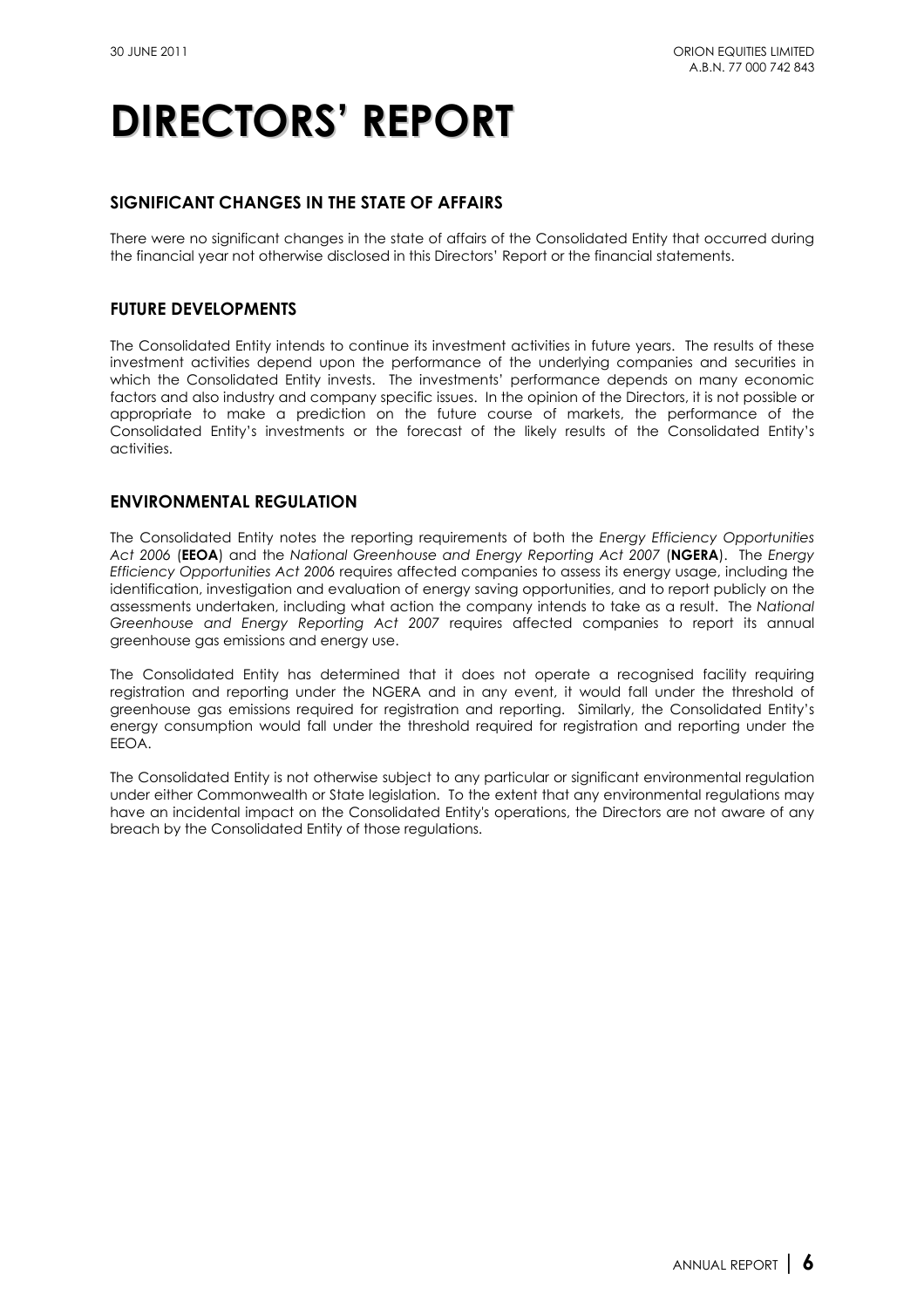### **BOARD OF DIRECTORS**

Information concerning Directors in office during or since the financial year are:

| <b>Faroog Khan</b>                                               |     | <b>Executive Chairman</b>                                                                                                                                                                                                                                                                                                                                                                                                                                                                                                         |
|------------------------------------------------------------------|-----|-----------------------------------------------------------------------------------------------------------------------------------------------------------------------------------------------------------------------------------------------------------------------------------------------------------------------------------------------------------------------------------------------------------------------------------------------------------------------------------------------------------------------------------|
| Appointed                                                        |     | 23 October 2006                                                                                                                                                                                                                                                                                                                                                                                                                                                                                                                   |
| Qualifications                                                   |     | BJuris, LLB. (Western Australia)                                                                                                                                                                                                                                                                                                                                                                                                                                                                                                  |
| Experience                                                       |     | Mr Khan is a qualified lawyer having previously practised principally in the field of<br>corporate law. Mr Khan has extensive experience in the securities industry, capital<br>markets and the executive management of ASX listed companies. In particular, Mr<br>Khan has guided the establishment and growth of a number of public listed companies<br>in the investment, mining and financial services sector. He has considerable<br>experience in the fields of capital raisings, mergers and acquisitions and investments. |
| Relevant interest in shares                                      |     | 2,000 shares - directly<br>9,063,153 shares - indirectly $^{2}$                                                                                                                                                                                                                                                                                                                                                                                                                                                                   |
| <b>Special Responsibilities</b>                                  |     | Chairman of the Company and the Investment Committee                                                                                                                                                                                                                                                                                                                                                                                                                                                                              |
| Other current directorships in<br>listed entities                | (1) | Executive Chairman and Managing Director of Queste Communications Ltd<br>(QUE) (since 10 March 1998)                                                                                                                                                                                                                                                                                                                                                                                                                              |
|                                                                  | (2) | Executive Chairman of Bentley Capital Limited (BEL) (director since 2 December<br>2003)                                                                                                                                                                                                                                                                                                                                                                                                                                           |
|                                                                  | (3) | Non-Executive Director of Alara Resources Limited (AUQ) (director since 18 May<br>2007)                                                                                                                                                                                                                                                                                                                                                                                                                                           |
| Former directorships in other<br>listed entities in past 3 years | (1) | Yellow Brick Road Holdings Limited (formerly ITS Capital Investments Ltd) (27 April<br>2006 to 18 March 2011)                                                                                                                                                                                                                                                                                                                                                                                                                     |
|                                                                  | (2) | Strike Resources Limited (3 September 1999 to 3 February 2011)                                                                                                                                                                                                                                                                                                                                                                                                                                                                    |
|                                                                  | (3) | Scarborough Equities Limited (merged with Bentley on 13 March 2009 and<br>delisted)                                                                                                                                                                                                                                                                                                                                                                                                                                               |

| William M. Johnson                                               | <b>Executive Director</b>                                                                                                                                                                                                                                                                                                                                                                                                                                                                                                                                                                                     |
|------------------------------------------------------------------|---------------------------------------------------------------------------------------------------------------------------------------------------------------------------------------------------------------------------------------------------------------------------------------------------------------------------------------------------------------------------------------------------------------------------------------------------------------------------------------------------------------------------------------------------------------------------------------------------------------|
| Appointed                                                        | 28 February 2003.                                                                                                                                                                                                                                                                                                                                                                                                                                                                                                                                                                                             |
| Qualifications                                                   | MA (Oxon), MBA                                                                                                                                                                                                                                                                                                                                                                                                                                                                                                                                                                                                |
| Experience                                                       | Mr Johnson commenced his career in resource exploration and has held senior<br>management and executive roles in a number of public companies in Australia, New<br>Zealand and Asia. Throughout his career, Mr Johnson has been actively involved in the<br>strategic analysis of a diverse range of business and investment opportunities, and the<br>execution of many corporate transactions. As Executive Director, Mr Johnson is part of<br>the Investment Committee of the Company. Mr Johnson brings a considerable depth<br>of experience in business strategy and investment analysis and execution. |
| Relevant interest in shares                                      | None                                                                                                                                                                                                                                                                                                                                                                                                                                                                                                                                                                                                          |
| Special Responsibilities                                         | None                                                                                                                                                                                                                                                                                                                                                                                                                                                                                                                                                                                                          |
| Other current directorships in<br>listed entities                | (1)<br>Executive Director of Bentley Capital Limited (BEL) (since 13 March 2009)<br>(2)<br>Non-Executive Director of Alara Resources Limited (AUQ) (director since 26<br>October 2009)                                                                                                                                                                                                                                                                                                                                                                                                                        |
|                                                                  | (3)<br>Non-Executive Director of Strike Resources Limited (SRK) (director since 14 July<br>2006)                                                                                                                                                                                                                                                                                                                                                                                                                                                                                                              |
| Former directorships in other<br>listed entities in past 3 years | None                                                                                                                                                                                                                                                                                                                                                                                                                                                                                                                                                                                                          |

 $\overline{a}$ 

<sup>2</sup> Held by Queste Communications Ltd (**QUE**); Farooq Khan (and associated companies) have a deemed relevant interest in the OEQ shares in which QUE has a relevant interest by reason of having greater than 20% voting power in QUE.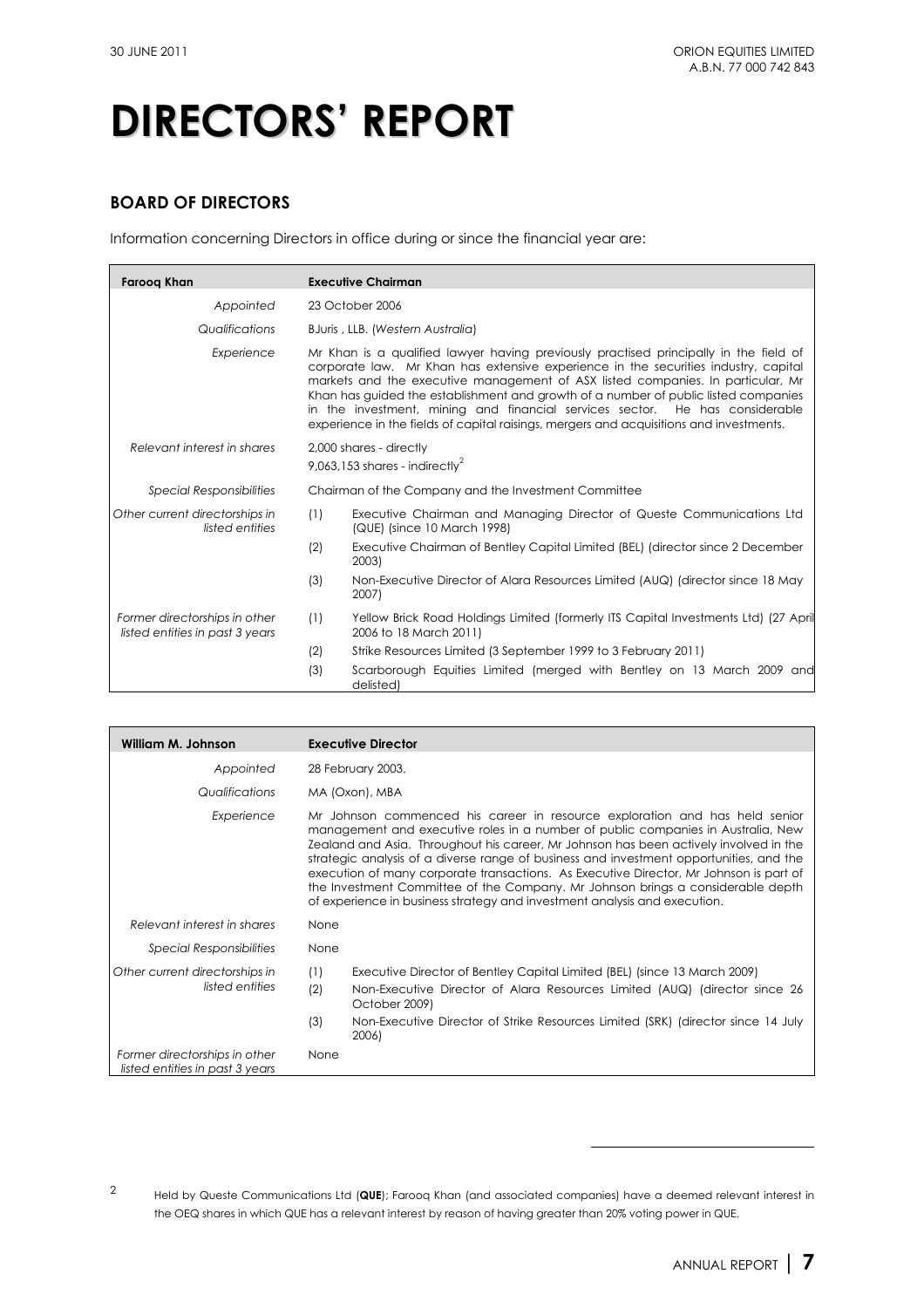| Victor P. H. Ho                                                  | <b>Executive Director and Company Secretary</b>                                                                                                                                                                                                                                                                                                                                                                                                                                                                                    |  |  |
|------------------------------------------------------------------|------------------------------------------------------------------------------------------------------------------------------------------------------------------------------------------------------------------------------------------------------------------------------------------------------------------------------------------------------------------------------------------------------------------------------------------------------------------------------------------------------------------------------------|--|--|
| Appointed                                                        | Executive Director since 4 July 2003; Company Secretary since 2 August 2000                                                                                                                                                                                                                                                                                                                                                                                                                                                        |  |  |
| Qualifications                                                   | BCom, LLB (Western Australia)                                                                                                                                                                                                                                                                                                                                                                                                                                                                                                      |  |  |
| Experience                                                       | Mr Ho has been in company secretarial/executive roles with a number of public listed<br>companies since 2000. Previously, Mr Ho had 9 years experience in the taxation<br>profession with the Australian Tax Office and in a specialist tax law firm. Mr Ho has<br>extensive experience in the structuring and execution of commercial and corporate<br>transactions, capital raisings, capital management matters, public company<br>administration, corporations law and stock exchange compliance and shareholder<br>relations. |  |  |
| Relevant interest in shares                                      | None                                                                                                                                                                                                                                                                                                                                                                                                                                                                                                                               |  |  |
| <b>Special Responsibilities</b>                                  | Member of Investment Committee                                                                                                                                                                                                                                                                                                                                                                                                                                                                                                     |  |  |
| Other positions held in listed                                   | Company Secretary of:                                                                                                                                                                                                                                                                                                                                                                                                                                                                                                              |  |  |
| entities                                                         | (1)<br>Queste Communications Ltd (QUE) (since 30 August 2000)                                                                                                                                                                                                                                                                                                                                                                                                                                                                      |  |  |
|                                                                  | (2)<br>Bentley Capital Limited (BEL) (since 5 February 2004)                                                                                                                                                                                                                                                                                                                                                                                                                                                                       |  |  |
|                                                                  | (3)<br>Alara Resources Limited (AUQ) (since 4 April 2007)                                                                                                                                                                                                                                                                                                                                                                                                                                                                          |  |  |
| Former directorships in other<br>listed entities in past 3 years | Strike Resources Limited (secretary between 9 March 2000 and 30 April 2010 and<br>(1)<br>director between 12 October 2000 and 25 September 2009)                                                                                                                                                                                                                                                                                                                                                                                   |  |  |
|                                                                  | (2)<br>Scarborough Equities Limited (merged with Bentley on 13 March 2009 and<br>delisted)                                                                                                                                                                                                                                                                                                                                                                                                                                         |  |  |

| Yagoob Khan                                                      | <b>Non-Executive Director</b>                                                                                                                                                                                                                                                                                                                                                                                                                 |
|------------------------------------------------------------------|-----------------------------------------------------------------------------------------------------------------------------------------------------------------------------------------------------------------------------------------------------------------------------------------------------------------------------------------------------------------------------------------------------------------------------------------------|
| Appointed                                                        | 5 November 1999                                                                                                                                                                                                                                                                                                                                                                                                                               |
| Qualifications                                                   | BCom (Western Australia), Master of Science in Industrial Administration (Carnegie<br>Mellon)                                                                                                                                                                                                                                                                                                                                                 |
| Experience                                                       | Mr Khan holds a Masters degree in Business and has worked as a senior executive<br>responsible for product marketing, costing systems and production management. Mr<br>Khan has been involved in the structuring and ASX listing of a number of public<br>companies and in subsequent executive management. Mr Khan brings considerable<br>international experience in corporate finance and the strategic analysis of listed<br>investments. |
| Relevant interest in shares                                      | None                                                                                                                                                                                                                                                                                                                                                                                                                                          |
| <b>Special Responsibilities</b>                                  | None                                                                                                                                                                                                                                                                                                                                                                                                                                          |
| Other current directorships in<br>listed entities                | Non-Executive Director of Queste Communications Ltd (QUE) (since 10 March 1998)                                                                                                                                                                                                                                                                                                                                                               |
| Former directorships in other<br>listed entities in past 3 years | None                                                                                                                                                                                                                                                                                                                                                                                                                                          |

### **DIRECTORS' MEETINGS**

The following table sets out the numbers of meetings of the Company's Directors held during the financial year (including Directors' circulatory resolutions), and the numbers of meetings attended by each Director of the Company, including meetings of the Investment Committee:

| Name of Director | <b>Meetings Attended</b> | <b>Maximum Possible Meetings</b> |
|------------------|--------------------------|----------------------------------|
| Faroog Khan      | 6                        | Ô                                |
| William Johnson  | 8                        | 8                                |
| Victor Ho        | 10                       | 10                               |
| Yaqoob Khan      |                          |                                  |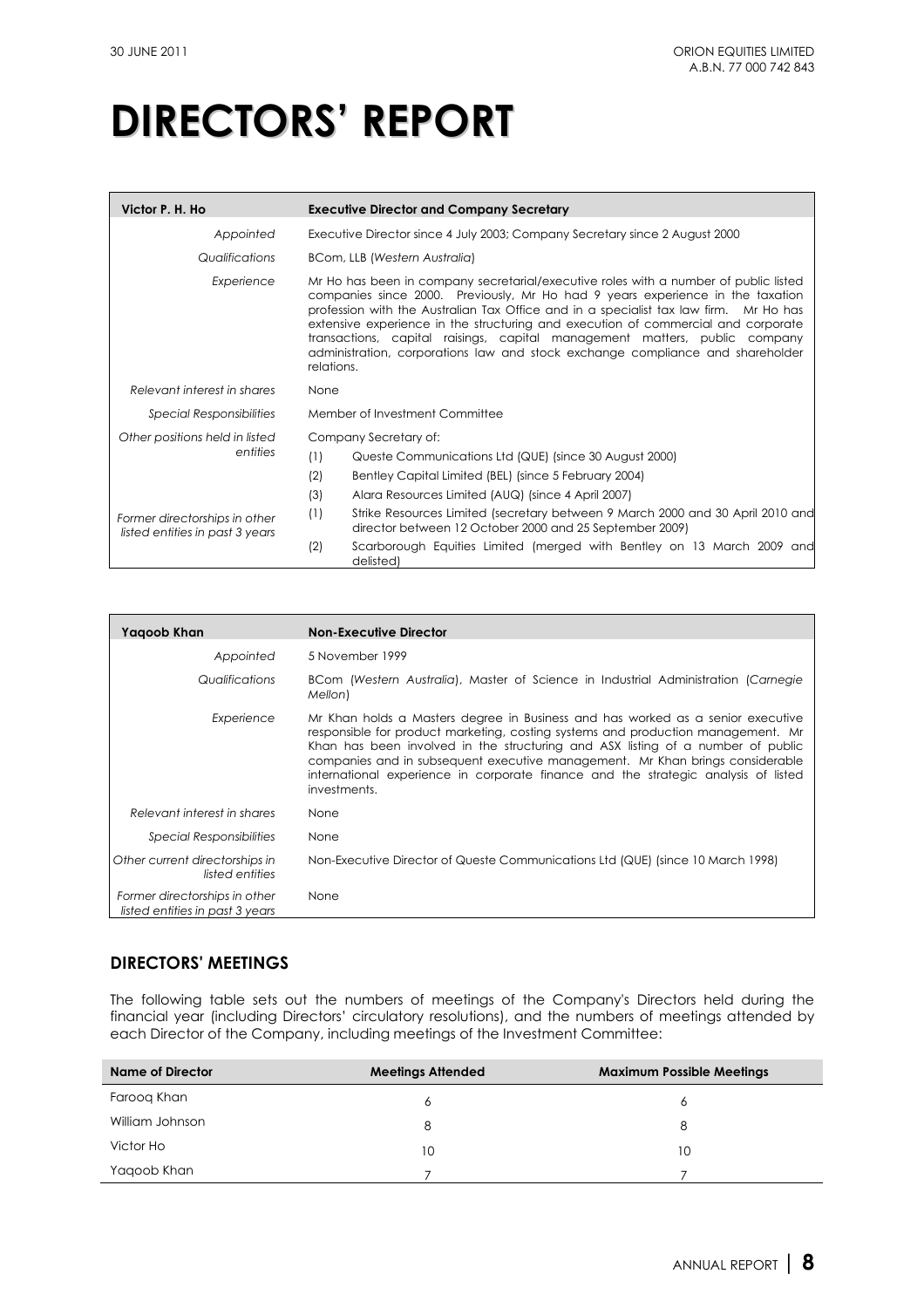### **Board Committees**

During the financial year and as at the date of this Directors' Report, the Company did not have separate designated Audit or Remuneration Committees. In the opinion of the Directors, in view of the size of the Board and nature and scale of the Consolidated Entity's activities, matters typically dealt with by an Audit or Remuneration Committee are dealt with by the full Board.

### **REMUNERATION REPORT (audited)**

This report details the nature and amount of remuneration for each Director and Company Executive (being a company secretary or senior manager) (**Key Management Personnel**) of the Consolidated Entity.

The information provided under headings (1) to (3) below has been audited as required under section 308(3)(c) of the *Corporations Act 2001*.

### **(1) Remuneration Policy**

The Board determines the remuneration structure of all Key Management Personnel having regard to the Consolidated Entity's nature, scale and scope of operations and other relevant factors, including the frequency of Board meetings, length of service, particular experience and qualifications, market practice (including available data concerning remuneration paid by other listed companies in particular companies of comparable size and nature), the duties and accountability of Key Management Personnel and the objective of maintaining a balanced Board which has appropriate expertise and experience, at a reasonable cost to the Company.

**Fixed Cash Short Term Employment Benefits:** The Key Management Personnel of the Company are paid a fixed amount per annum plus applicable employer superannuation contributions. The Non-Executive Directors of the Company are paid a maximum aggregate base remuneration fixed by the Company at a shareholders meeting, to be divided as the Board determines appropriate.

The Board has determined current Key Management Personnel remuneration as follows:

- (a) Mr Farooq Khan (Executive Chairman) a base salary of \$250,000 per annum plus employer superannuation contributions (currently 9%);
- (b) Mr William Johnson (Executive Director) a base salary of \$45,000 per annum plus employer superannuation contributions (currently 9%);
- (c) Mr Victor Ho (Executive Director and Company Secretary) a base salary of \$75,000 per annum plus employer superannuation contributions (currently 9%); and
- (d) Mr Yaqoob Khan (Non-Executive Director) a base fee of \$25,000 per annum.

Key Management Personnel can also opt to "salary sacrifice" their cash fees/salary and have them paid wholly or partly as further employer superannuation contributions or benefits exempt from fringe benefits tax.

**Special Exertions and Reimbursements:** Pursuant to the Company's Constitution, each Director is entitled to receive:

- (a) Payment for the performance of extra services or the making of special exertions at the request of the Board and for the purposes of the Company.
- (b) Payment for reimbursement of all reasonable expenses (including traveling and accommodation expenses) incurred by a Director for the purpose of attending meetings of the Company or the Board, on the business of the Company, or in carrying out duties as a Director.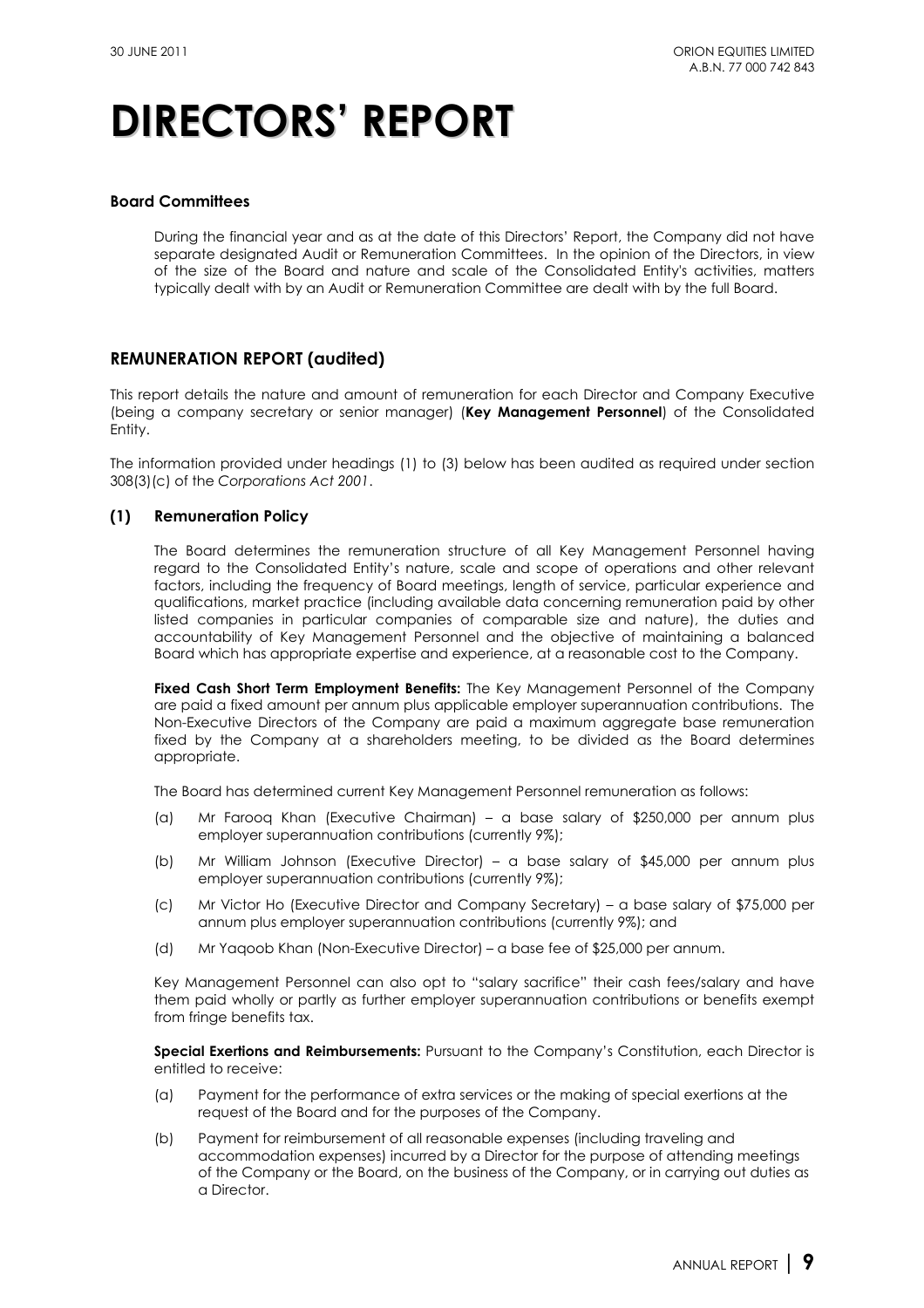**Long Term Benefits:** Key Management Personnel have no right to termination payments save for payment of accrued annual leave and long service leave (other than Non-Executive Directors).

**Equity Based Benefits:** The Company does not presently have any equity (shares or options) based remuneration arrangements for any personnel pursuant to any executive or employee share or option plan or otherwise.

**Post Employment Benefits:** The Company does not presently provide retirement benefits to Key Management Personnel.

**Performance Related Benefits/Variable Remuneration:** The Company does not presently provide short or long incentive/performance based benefits related to the Company's performance to Key Management Personnel, including payment of cash bonuses. The current remuneration of Key Management Personnel is fixed, is not dependent on the satisfaction of a performance condition and is unrelated to the Company's performance.

**Service Agreements:** The Company does not presently have formal service agreements or employment contracts with any Key Management Personnel.

**Financial Performance of Company:** There is no relationship between the Company's current remuneration policy and the Company's performance.

The Board does not believe that it is appropriate at this time to implement an equity based benefit scheme or a performance related/variable component to Key Management Personnel remuneration or remuneration generally linked to the Company's performance but reserves the right to implement these remunerative measures if appropriate in the future (subject to prior shareholder approval where applicable).

### **(2) Details of Remuneration of Key Management Personnel**

Details of the nature and amount of each element of remuneration of each Key Management Personnel paid or payable by the Company during the financial year are as follows:

| <b>CURRENT YEAR:</b><br>2011   |                        | <b>Short-term Benefits</b> |                     | Post<br>Employment<br><b>Benefits</b> | Other<br>Long-term<br><b>Benefits</b> | Equity<br><b>Based</b>     |         |
|--------------------------------|------------------------|----------------------------|---------------------|---------------------------------------|---------------------------------------|----------------------------|---------|
| Key                            |                        | Cash, salary               |                     |                                       | Long                                  |                            |         |
| Management<br>Personnel        | Performance<br>related | and<br>commissions         | Non-cash<br>benefit | Superannuation                        | service<br>leave                      | Shares &<br><b>Options</b> | Total   |
|                                | %                      |                            |                     |                                       |                                       |                            |         |
| <b>Executive Directors:</b>    |                        |                            |                     |                                       |                                       |                            |         |
| Faroog Khan                    |                        | 230.769                    |                     | 20.769                                |                                       |                            | 251,538 |
| William Johnson                |                        | 77.885                     |                     | 7.010                                 |                                       |                            | 84,895  |
| Victor Ho                      | -                      | 77,885                     |                     | 7,010                                 |                                       |                            | 84,895  |
| <b>Non-Executive Director:</b> |                        |                            |                     |                                       |                                       |                            |         |
| Yaaoob Khan                    | -                      | 25,000                     |                     | -                                     |                                       |                            | 25,000  |

| <b>PREVIOUS YEAR:</b><br>2010  |                          | <b>Short-term Benefits</b>         |                          | Post<br>Employment<br><b>Benefits</b> | Other<br>Long-term<br><b>Benefits</b> | Equity<br><b>Based</b>     |         |
|--------------------------------|--------------------------|------------------------------------|--------------------------|---------------------------------------|---------------------------------------|----------------------------|---------|
| Key<br>Management<br>Personnel | Performance<br>related   | Cash, salary<br>and<br>commissions | Non-cash<br>benefit      | Superannuation                        | Long<br>service<br>leave              | Shares &<br><b>Options</b> | Total   |
|                                | %                        |                                    |                          |                                       |                                       |                            |         |
| <b>Executive Directors:</b>    |                          |                                    |                          |                                       |                                       |                            |         |
| Faroog Khan                    |                          | 250,000                            |                          | 22,500                                |                                       |                            | 272,500 |
| William Johnson                | $\overline{\phantom{0}}$ | 100.962                            |                          | 12,087                                |                                       | ۰                          | 113,049 |
| Victor Ho                      | $\overline{\phantom{0}}$ | 62.018                             | $\overline{\phantom{a}}$ | 5,582                                 |                                       | ٠                          | 67,600  |
| <b>Non-Executive Director:</b> |                          |                                    |                          |                                       |                                       |                            |         |
| Yagoob Khan                    |                          | 25,000                             |                          |                                       |                                       |                            | 25,000  |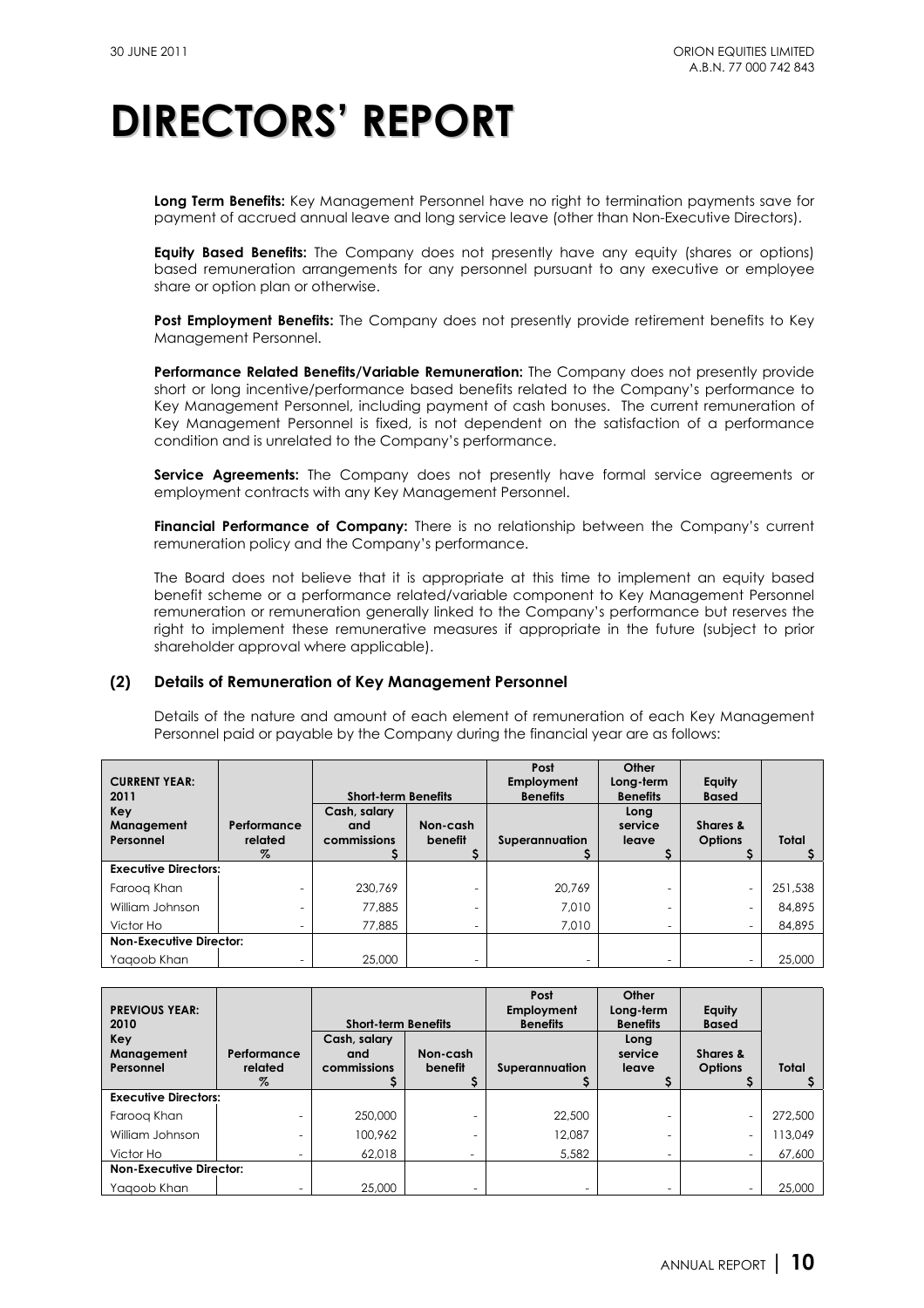Victor Ho is also Company Secretary of the Company.

### **(3) Other Benefits Provided to Key Management Personnel**

No Key Management Personnel has during or since the end of the 30 June 2011 financial year, received or become entitled to receive a benefit, other than a remuneration benefit as disclosed above, by reason of a contract made by the Company or a related entity with the Director or with a firm of which he is a member, or with a Company in which he has a substantial interest.

This concludes the audited remuneration report.

### **DIRECTORS' AND OFFICERS' INSURANCE**

The Company has not included details of the nature of the liabilities covered or the amount of premiums paid in respect of a Directors and Officers liability and legal expenses' insurance contract, as such disclosure is prohibited under the terms of the contract.

### **DIRECTORS' DEEDS**

In addition to the rights of indemnity provided under the Company's Constitution (to the extent permitted by the Corporations Act), the Company has also entered into a deed with each of the Directors to regulate certain matters between the Company and each Director, both during the time the Director holds office and after the Director ceases to be an officer of the Company, including the following matters:

- (i) The Company's obligation to indemnify a Director for liabilities or legal costs incurred as an officer of the Company (to the extent permitted by the Corporations Act); and
- (ii) Subject to the terms of the deed and the Corporations Act, the Company may advance monies to the Director to meet any costs or expenses of the Director incurred in circumstances relating to the indemnities provided under the deed and prior to the outcome of any legal proceedings brought against the Director.

### **LEGAL PROCEEDINGS ON BEHALF OF CONSOLIDATED ENTITY**

No person has applied for leave of a court to bring proceedings on behalf of the Consolidated Entity or intervene in any proceedings to which the Consolidated Entity is a party for the purpose of taking responsibility on behalf of the Consolidated Entity for all or any part of such proceedings. The Consolidated Entity was not a party to any such proceedings during and since the financial year.

### **AUDITOR**

Details of the amounts paid or payable by the Company to the auditor (BDO Audit (WA) Pty Ltd), for audit and non-audit services provided during the financial year are set out below:

| <b>Audit &amp; Review Fees</b> | <b>Non-Audit Services</b> | Total  |
|--------------------------------|---------------------------|--------|
| 36,809                         | 3,850                     | 40,659 |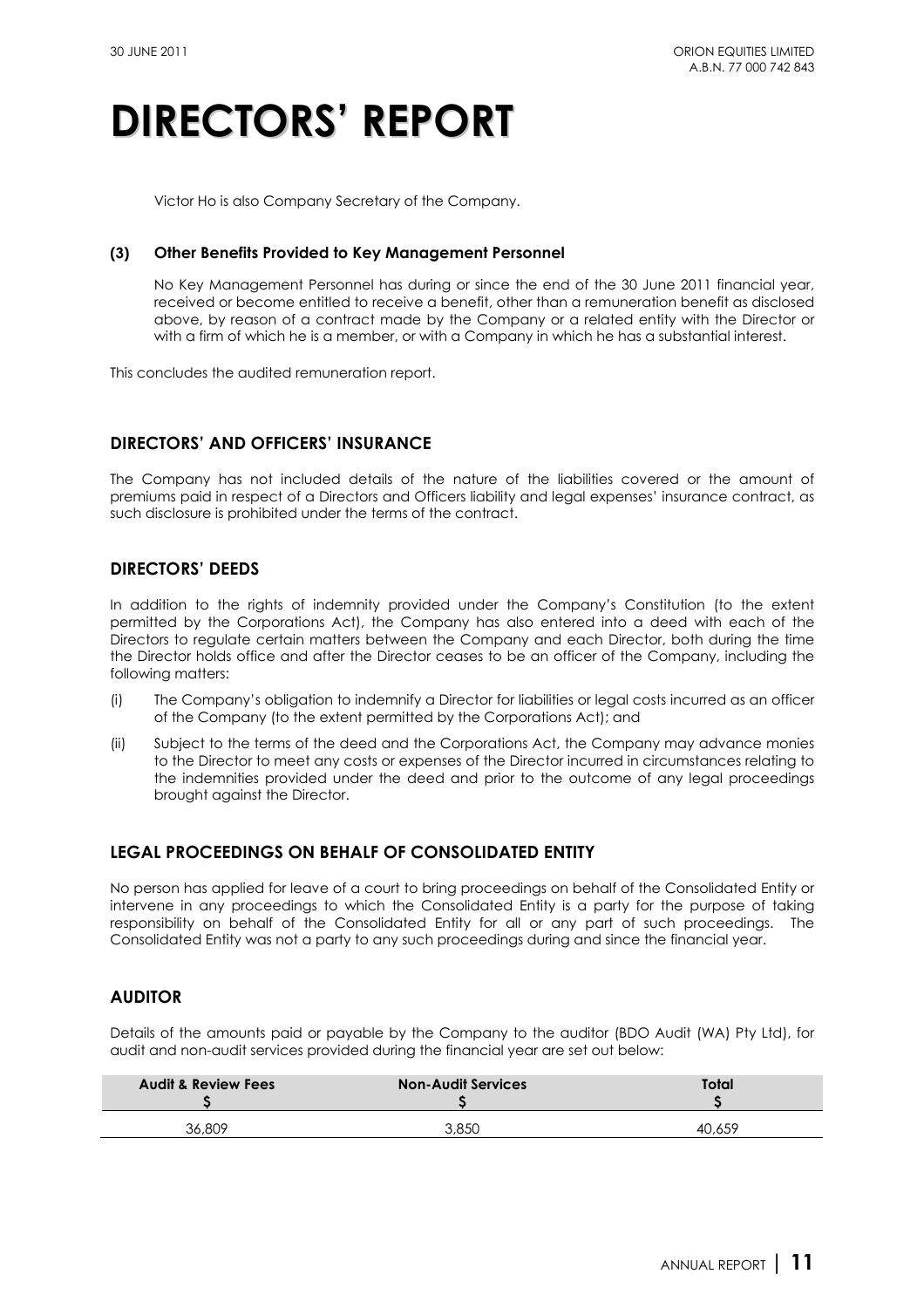The Board is satisfied that the provision of non audit services by the auditor during the year is compatible with the general standard of independence for auditors imposed by the *Corporations Act 2001.* The Board is satisfied that the nature of the non-audit services disclosed above did not compromise the general principles relating to auditor independence as set out in APES 110 Code of Ethics for Professional Accountants, including reviewing or auditing the auditor's own work, acting in a management or decision making capacity for the Company, acting as advocate for the Company or jointly sharing economic risk and rewards.

BDO Audit (WA) Pty Ltd continues in office in accordance with section 327B of the *Corporations Act 2001*.

### **AUDITOR'S INDEPENDENCE DECLARATION**

A copy of the Auditor's Independence Declaration as required under section 307C of the *Corporations Act 2001* forms part of this Directors Report and is set out on page 13. This relates to the Audit Report, where the Auditors state that they have issued an independence declaration.

### **EVENTS SUBSEQUENT TO BALANCE DATE**

The Directors are not aware of any matters or circumstances at the date of this Directors' Report, other than those referred to in this Directors' Report (in particular, in Review of Operations) or the financial statements or notes thereto (in particular Subsequent Events Note 26), that have significantly affected or may significantly affect the operations, the results of operations or the state of affairs of the Company in subsequent financial years.

Signed for and on behalf of the Directors in accordance with a resolution of the Board,

**31 August 2011** 

**Farooq Khan William Johnson Chairman** Director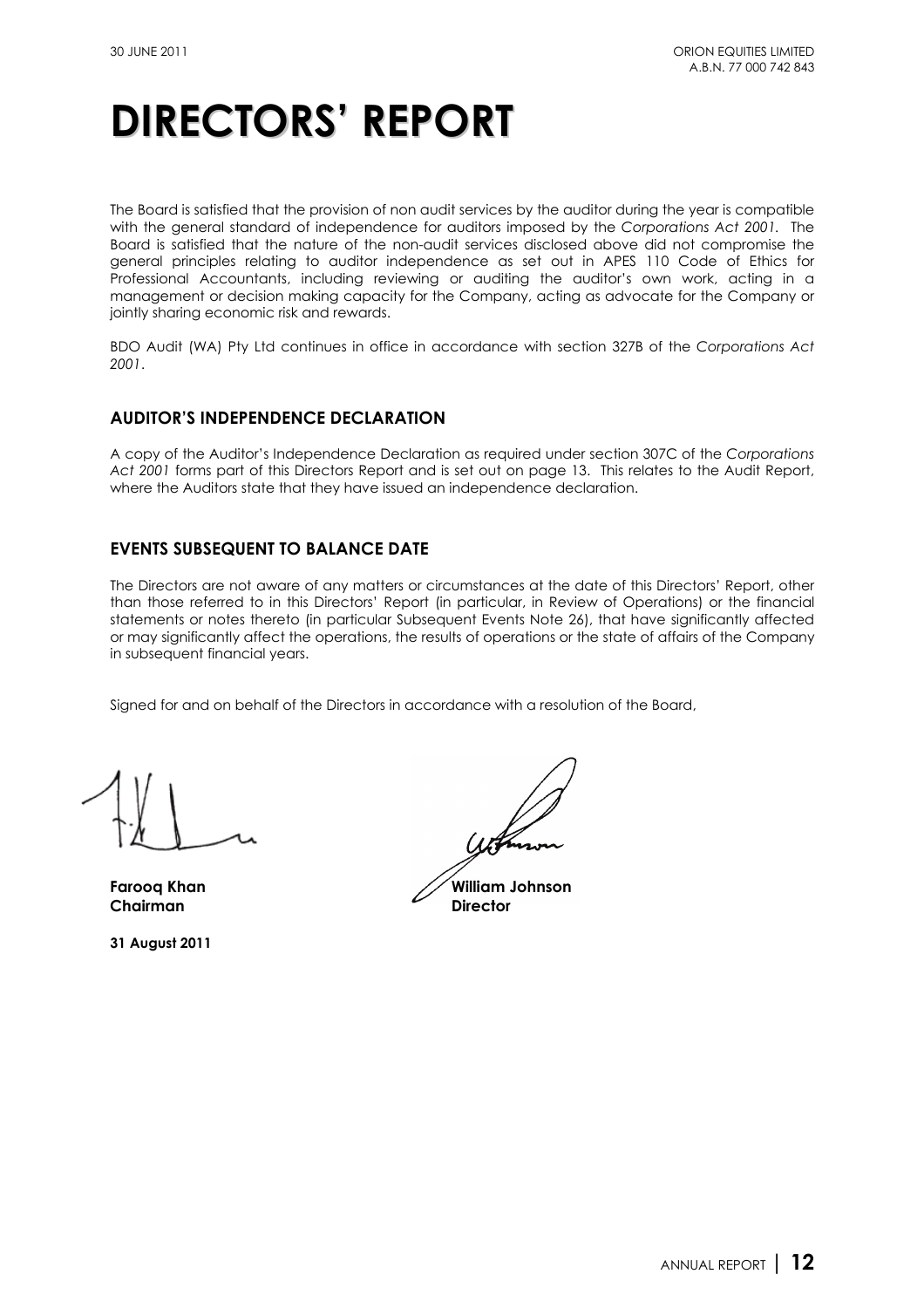

Tel: +8 6382 4600 Fax: +8 6382 4601 **w www w.bd do.co om.a au** 38 Station Street 38 Station Street<br>Subiaco, WA 6008 PO Box 700 West Perth WA 6872 Australia erth WA 6<br>dit<br>e

31 August 2011

The Board of Directors Orion Equities Limited Level 14, The Forrest Centre 221 St Georges Terrace 221 St Georges Terrace<br>Perth, Western Australia, 6000

Dear Sirs,

### DECLARATION OF INDEPENDENCE BY BRAD McVEIGH TO THE DIRECTORS OF **ORION EQUITIES LIMITED**

As lead auditor of Orion Equities Limited for the year ended 30 June 2011, I declare that, to the best of my knowledge and belief, there have been no contraventions of:

- the auditor independence requirements of the Corporations Act 2001 in relation to the audit
- any applicable code of professional conduct in relation to the audit.

This declaration is in respect of Orion Equities Limited and the entities it controlled during the period.

 $\mathcal{B}$ M $\mathfrak{l}_{\gamma}$ /

**Br rad Mc cVei igh Director** 

 $BDO$ 

**BDO** Audit (WA) Pty Ltd Perth, Western Australia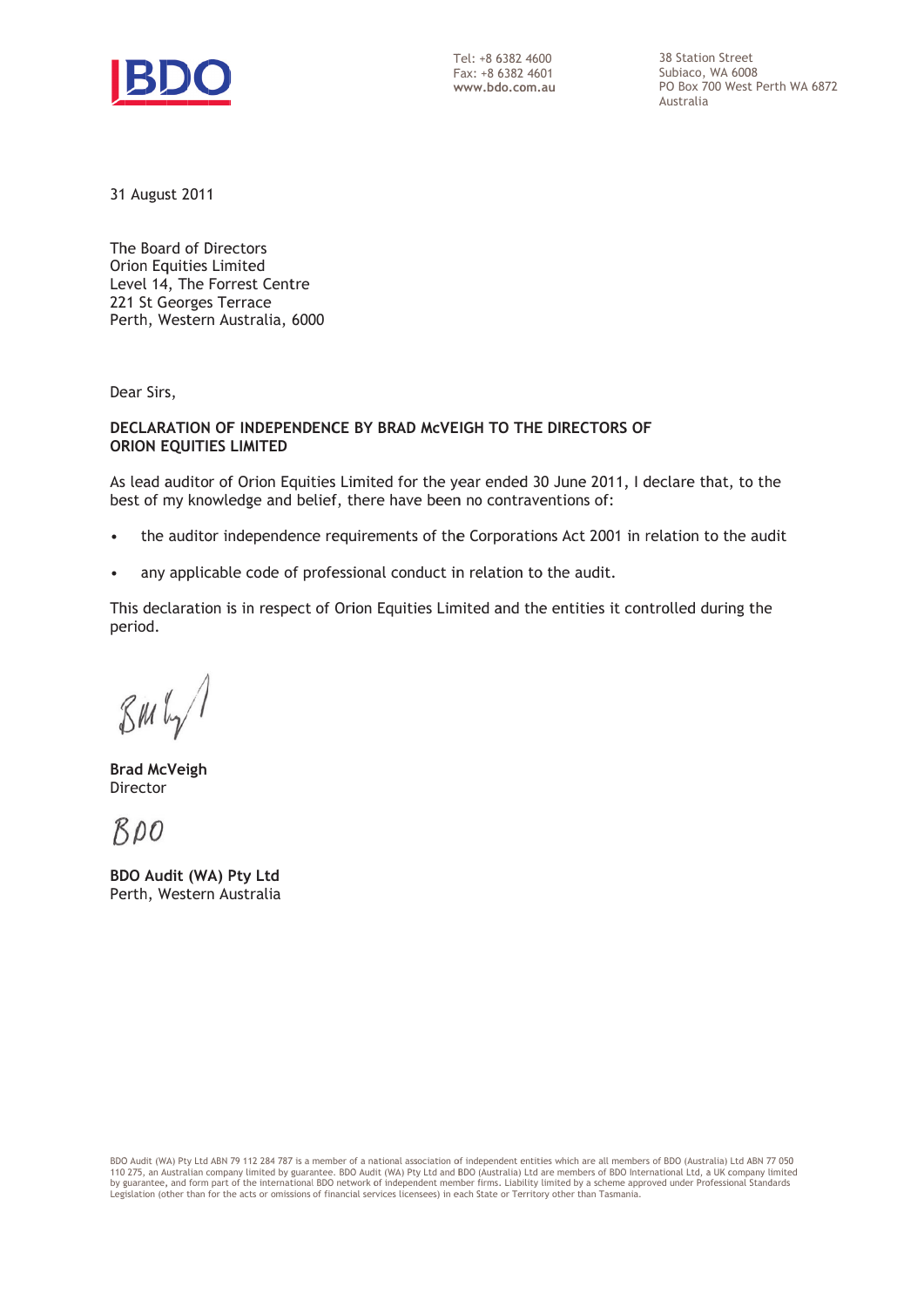# **CONSOLIDATED STATEMENT OF COMPREHENSIVE INCOME for the year ended 30 June 2011**

|                                                                                                                                     | <b>Consolidated Entity</b> |             |            |
|-------------------------------------------------------------------------------------------------------------------------------------|----------------------------|-------------|------------|
|                                                                                                                                     |                            | 2011        | 2010       |
|                                                                                                                                     | <b>Note</b>                | \$          | \$         |
| Revenue from continuing operations                                                                                                  | 3 <sub>a</sub>             | 461,101     | 1,218,466  |
| Other income                                                                                                                        | 3 a                        |             |            |
| - Net gain on sale of financial assets held at fair value                                                                           |                            | 496,680     |            |
| - Net change on financial assets held at fair value through profit or loss                                                          |                            |             | 2,583,275  |
| - Share of Associate entity's net profits                                                                                           | 13                         | 167,032     | 890,284    |
|                                                                                                                                     |                            | 1,124,813   | 4,692,025  |
| <b>Expenses</b>                                                                                                                     | 3 <sub>b</sub>             |             |            |
| Net change on financial assets held at fair value through profit or loss<br>Net loss on sale of financial assets held at fair value |                            | (2,013,636) | (887, 317) |
| Cost of goods sold in relation to olive oils operations                                                                             |                            | (582,608)   | (910,006)  |
| Depreciation expenses in relation to olive oils operations                                                                          |                            | (201, 041)  | (123, 303) |
| Other costs in relation to olive oils operations                                                                                    |                            | (18, 416)   | (440,704)  |
| Impairment/(reversal) of property held for development and resale                                                                   |                            | 300,000     | (950,000)  |
| Other costs in relation to land operations                                                                                          |                            | (367, 300)  | (130,080)  |
| Personnel                                                                                                                           |                            | (617, 837)  | (539, 042) |
| Communications                                                                                                                      |                            | (15,736)    | (19, 548)  |
| Occupancy                                                                                                                           |                            | (75,626)    | (56, 119)  |
| Corporate expenses                                                                                                                  |                            | (33,936)    | (105, 499) |
| Financing                                                                                                                           |                            | (3,383)     | (3,847)    |
| Borrowing cost                                                                                                                      |                            | (18, 454)   | (2,729)    |
| Other depreciation expenses                                                                                                         |                            | (2,906)     | (2,991)    |
| Other administration expenses                                                                                                       |                            | (149, 942)  | (101, 874) |
|                                                                                                                                     |                            |             |            |
| Profit/(Loss) before income tax                                                                                                     |                            | (2,676,008) | 418,966    |
| Income tax expense                                                                                                                  | 4                          | (82, 211)   | 694,440    |
| Profit/(Loss) after income tax attributable to owners of Orion Equities Limited                                                     |                            | (2,758,219) | 1,113,406  |
| Other comprehensive income                                                                                                          |                            |             |            |
| Changes in revaluation of assets                                                                                                    |                            | (191, 825)  | (29, 013)  |
| Other comprehensive income, net of tax                                                                                              |                            | (191, 825)  | (29, 013)  |
|                                                                                                                                     |                            |             |            |
| Total comprehensive income/(loss) for the year                                                                                      |                            |             |            |
| attributable to owners of Orion Equities Limited                                                                                    |                            | (2,950,044) | 1,084,393  |
| Basic and diluted earnings/(loss) per share (cents)                                                                                 |                            |             |            |
| Earnings/(loss) per share for loss attributable to the ordinary equity holders of the                                               |                            |             |            |
| Basic and diluted earnings/(loss) per share                                                                                         | 7                          | (15.5)      | 6.3        |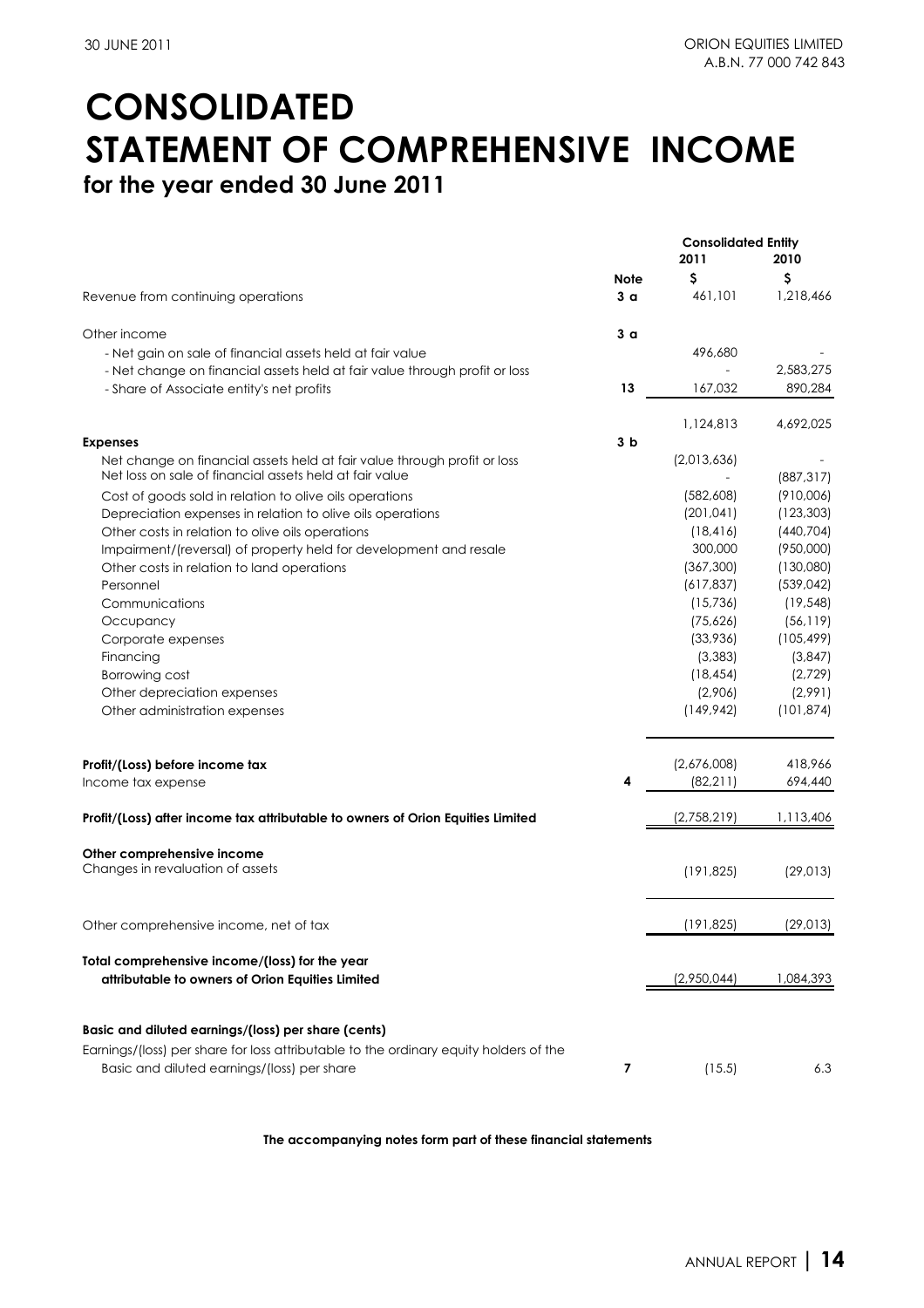# **CONSOLIDATED STATEMENT OF FINANCIAL POSITION as at 30 June 2011**

|                                                       |             | <b>Consolidated Entity</b> |            |  |
|-------------------------------------------------------|-------------|----------------------------|------------|--|
|                                                       |             | 2010                       |            |  |
|                                                       | <b>Note</b> | \$                         | \$         |  |
| <b>CURRENT ASSETS</b>                                 |             |                            |            |  |
| Cash and cash equivalents                             | 8           | 289,140                    | 397,531    |  |
| Financial assets at fair value through profit or loss | 9           | 6,470,003                  | 8,519,072  |  |
| Trade and other receivables                           | 10          | 73,731                     | 99,364     |  |
| Inventories - Olive Oils                              | 11          | 999,430                    | 619,400    |  |
| Other current assets                                  | $12 \,$     | 5,057                      |            |  |
| <b>TOTAL CURRENT ASSETS</b>                           |             | 7,837,361                  | 9,635,367  |  |
| <b>NON CURRENT ASSETS</b>                             |             |                            |            |  |
| Trade and other receivables                           | 10          | 32,823                     | 32,823     |  |
| Inventories - Land                                    | 11          | 1,800,000                  | 1,500,000  |  |
| Investments in Associate entity                       | 13          | 7,088,745                  | 7,331,989  |  |
| Olive trees                                           | 14          | 65,500                     | 65,500     |  |
| Property, plant and equipment                         | 15          | 1,724,397                  | 2,088,790  |  |
| Intangible assets                                     | 16          | 782,058                    | 884,683    |  |
| Deferred tax assets                                   | 19          | 1,165,887                  | 2,090,691  |  |
| <b>TOTAL NON CURRENT ASSETS</b>                       |             | 12,659,410                 | 13,994,476 |  |
| <b>TOTAL ASSETS</b>                                   |             | 20,496,771                 | 23,629,843 |  |
| <b>CURRENT LIABILITIES</b>                            |             |                            |            |  |
| Trade and other payables                              | 17          | 1,100,349                  | 361,416    |  |
| Provisions                                            | 18          | 84,237                     | 81,394     |  |
| <b>TOTAL CURRENT LIABILITIES</b>                      |             | 1,184,586                  | 442,810    |  |
| <b>NON CURRENT LIABILITIES</b>                        |             |                            |            |  |
| Deferred tax liabilities                              | 19          | 1,165,887                  | 2,090,691  |  |
| <b>TOTAL NON CURRENT LIABILITIES</b>                  |             | 1,165,887                  | 2,090,691  |  |
| <b>TOTAL LIABILITIES</b>                              |             | 2,350,473                  | 2,533,501  |  |
| <b>NET ASSETS</b>                                     |             | 18,146,298                 | 21,096,342 |  |
| <b>EQUITY</b>                                         |             |                            |            |  |
| <b>Issued capital</b>                                 | 20          | 19,374,007                 | 19,374,007 |  |
| Reserves                                              | 21          | 419,523                    | 611,348    |  |
| Retained earnings/(Accumulated losses)                |             | (1,647,232)                | 1,110,987  |  |
| <b>TOTAL EQUITY</b>                                   |             | 18,146,298                 | 21,096,342 |  |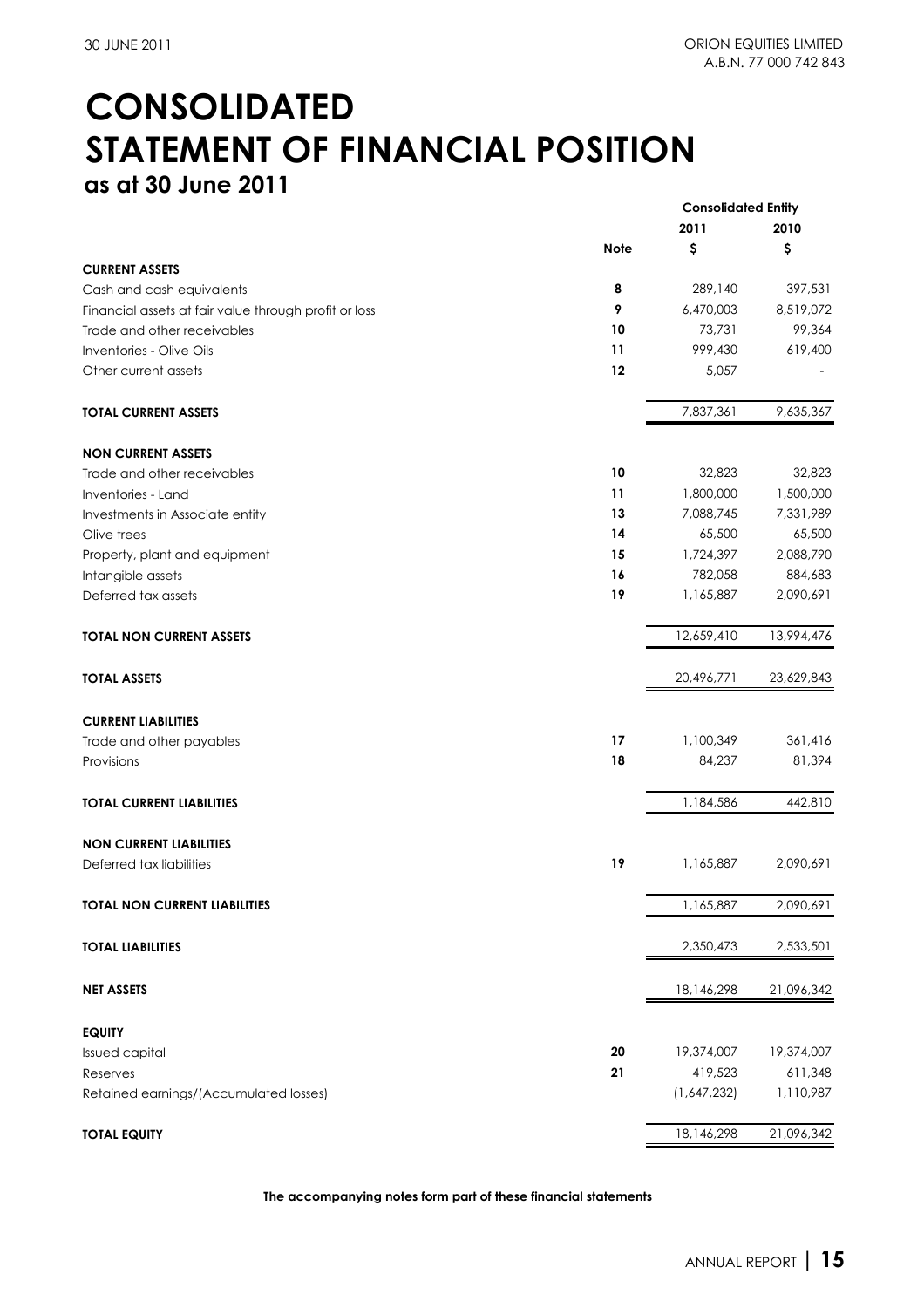# **CONSOLIDATED STATEMENT OF CHANGES IN EQUITY for the year ended 30 June 2011**

|                                         | Issued<br>Capital<br>\$ | <b>Reserves</b><br>\$ | Retained<br><b>Earnings</b><br>\$ | Total<br>Equity<br>\$ |
|-----------------------------------------|-------------------------|-----------------------|-----------------------------------|-----------------------|
| <b>Balance as at 1 July 2009</b>        | 19,374,007              | 640,361               | (2, 419)                          | 20,011,949            |
| Total comprehensive income for the year |                         | (29, 013)             | 1,113,406                         | 1,084,393             |
| Balance as at 30 June 2010              | 19,374,007              | 611,348               | 1,110,987                         | 21,096,342            |
|                                         |                         |                       |                                   |                       |
| Balance as at 1 July 2010               | 19,374,007              | 611,348               | 1,110,987                         | 21,096,342            |
| Total comprehensive income for the year |                         | (191, 825)            | (2,758,219)                       | (2,950,044)           |
| Balance as at 30 June 2011              | 19,374,007              | 419,523               | (1,647,232)                       | 18,146,298            |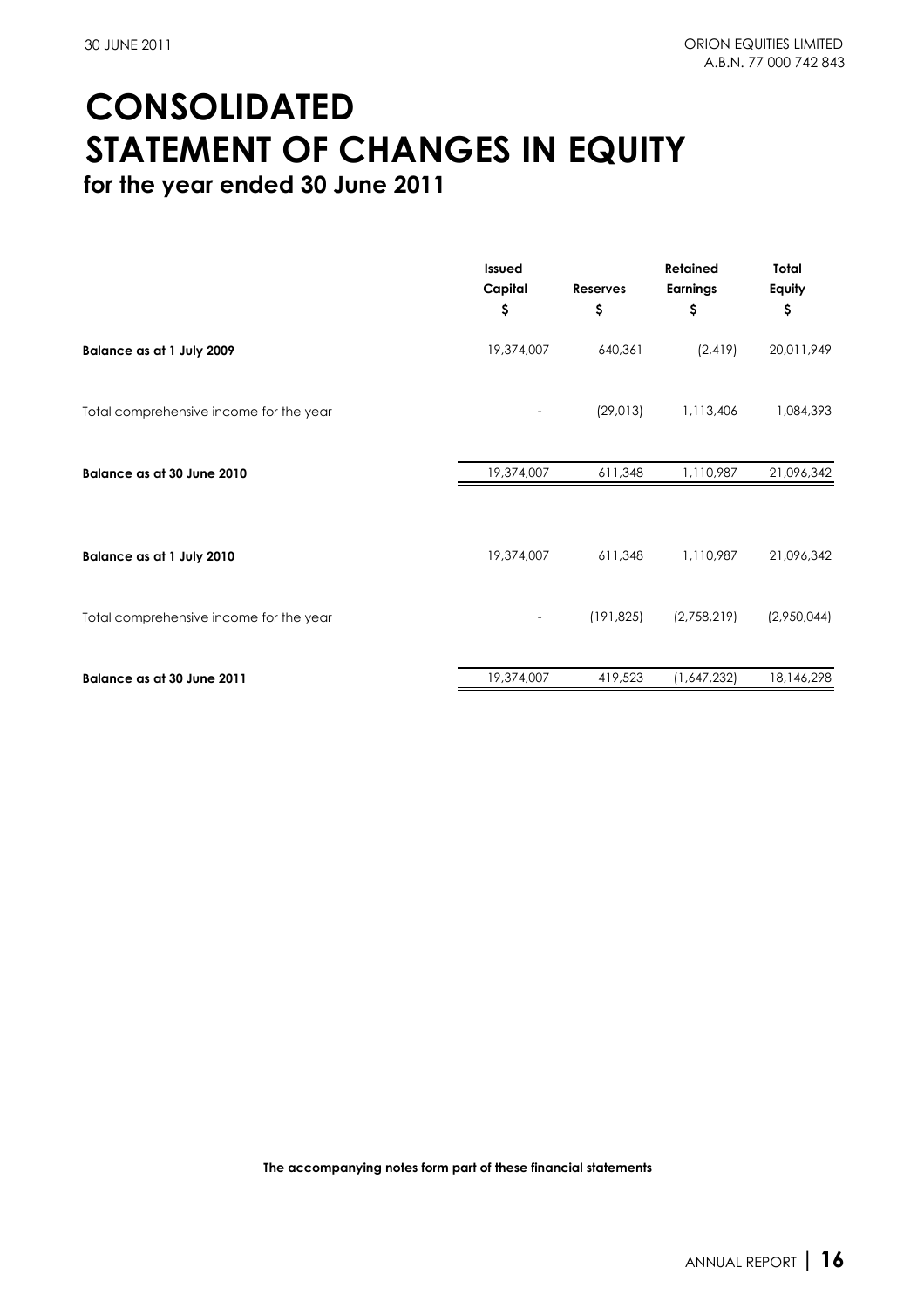# **CONSOLIDATED STATEMENT OF CASH FLOWS for the year ended 30 June 2011**

|                                                              |                | <b>Consolidated Entity</b> |             |
|--------------------------------------------------------------|----------------|----------------------------|-------------|
|                                                              |                | 2011                       | 2010        |
|                                                              | <b>Note</b>    | \$                         | \$          |
| <b>CASH FLOWS FROM OPERATING ACTIVITIES</b>                  |                |                            |             |
| Receipts from customers                                      |                | 450,037                    | 1,200,987   |
| Sale proceeds from trading portfolio                         |                | 1,321,780                  | 1,059,608   |
| Payments for trading portfolio                               |                | (789, 667)                 |             |
| Payments to suppliers and employees                          |                | (1,999,554)                | (2,510,745) |
| Interest received                                            |                | 9.224                      | 14,729      |
| Interest paid                                                |                | (190)                      | (2, 517)    |
| Income tax refund/(paid)                                     |                |                            |             |
| Dividends received                                           |                | 412,126                    | 413,026     |
| NET CASH INFLOW/(OUTFLOW) FROM OPERATING ACTIVITIES          | 8 <sub>b</sub> | (596, 244)                 | 175,088     |
| <b>CASH FLOWS FROM INVESTING ACTIVITIES</b>                  |                |                            |             |
| Payments for property, plant and equipment                   |                | (12, 147)                  | (19, 714)   |
| Loan from controlling entity                                 |                | 750,000                    |             |
| Loan repaid to controlling entity                            |                | (250,000)                  |             |
| NET CASH INFLOW/(OUTFLOW) FROM INVESTING ACTIVITIES          |                | 487,853                    | (19, 714)   |
|                                                              |                |                            |             |
| NET INCREASE/(DECREASE) IN CASH ASSETS HELD                  |                | (108, 391)                 | 155,374     |
| Cash and cash equivalents at beginning of the financial year |                | 397,531                    | 242,157     |
| CASH AND CASH EQUIVALENTS AT THE END OF THE FINANCIAL YEAR   | 8              | 289,140                    | 397,531     |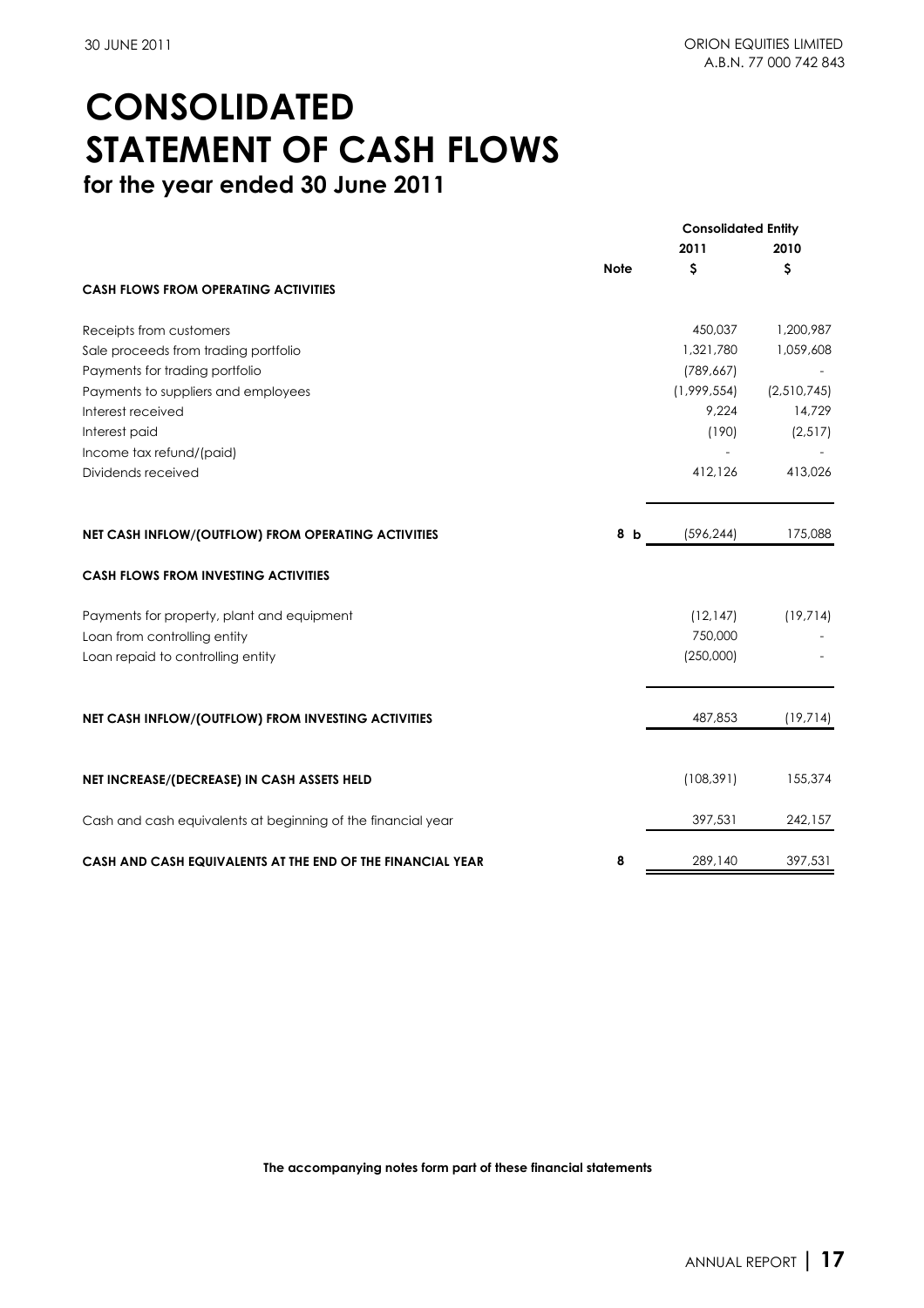**1. SUMMARY OF ACCOUNTING POLICIES** 

#### **STATEMENT OF SIGNIFICANT ACCOUNTING POLICIES**

The principal accounting policies adopted in the preparation of these financial statements are set out below. These policies have been consistently applied to all the years presented, unless otherwise stated.

The financial report includes the financial statements for the Consolidated Entity consisting of Orion Equities Limited and its subsidiaries. Orion Equities Limited is a company limited by shares, incorporated in Western Australia, Australia and whose shares are publicly traded on the Australian Securities Exchange (**ASX**).

#### **1.1. Basis of preparation**

These general purpose financial statements have been prepared in accordance with Australian Accounting Standards, other authoritative pronouncements of the Australian Accounting Standards Board, Urgent Issues Group Interpretations and the *Corporations Act 2001.* 

#### *Compliance with IFRS*

The consolidated financial statements of the Consolidated Entity, Orion Equities Limited, also comply with International Financial Reporting Standards (IFRS) as issued by the International Accounting Standards Board (IASB).

#### *Reporting Basis and Conventions*

The financial report has been prepared on an accruals basis and is based on historical costs modified by the revaluation of selected non-current assets, and financial assets and financial liabilities for which the fair value basis of accounting has been applied.

#### **1.2. Principles of Consolidation**

The consolidated financial statements incorporate the assets and liabilities of the subsidiaries of Orion Equities Limited as at 30 June 2011 and the results of its subsidiaries for the year then ended. Orion Equities Limited and its subsidiaries are referred to in this financial report as the Consolidated Entity.

Subsidiaries are all entities over which the Consolidated Entity has the power to govern the financial and operating policies, generally accompanying a shareholding of more than one-half of the voting rights. The existence and effect of potential voting rights that are currently exercisable or convertible are considered when assessing whether the Consolidated Entity controls another entity. Information on the controlled entities is contained in Note 2(b) to the financial statements.

Subsidiaries are fully consolidated from the date on which control is transferred to the group. They are de-consolidated from the date that control ceases.

All controlled entities have a June financial year-end. All inter-company balances and transactions between entities in the consolidated entity, including any unrealised profits or losses, have been eliminated on consolidation.

#### **1.3. Investments in Associates**

Associates are all entities over which the Consolidated Entity has significant influence but not control or joint control, generally accompanying a shareholding of between 20% and 50% of the voting rights. Investments in associates in the consolidated financial statements are accounted for using the equity method of accounting, after initially being recognised at cost. Under this method, the Consolidated Entity's share of the post-acquisition profits or losses of associates are recognised in the consolidated Statement of Comprehensive Income, and its share of post-acquisition movements in reserves is recognised in other comprehensive income. The cumulative post-acquisition movements are adjusted against the carrying amount of the investment. (Refer to Note 13).

Dividends receivable from associates are recognised in the Company's statement of comprehensive income, while in the consolidated statement of financial position they reduce the carrying amount of the investment. When the Consolidated Entity's share of losses in an associate equals or exceeds its interest in the associate, including any other unsecured long-term receivables, the Consolidated Entity does not recognise further losses, unless it has incurred obligations or made payments on behalf of the associate.

Unrealised gains on transactions between the Consolidated Entity and its associates are eliminated to the extent of the Consolidated Entity's interest in the associates. Unrealised losses are also eliminated unless the transaction provides evidence of an impairment of the asset transferred. Accounting policies of associates have been changed where necessary to ensure consistency with the policies adopted by the Consolidated Entity. All associated entities have a June financial year-end.

#### **1.4. Segment Reporting**

The Consolidated Entity has applied AASB 8: Operating Segments which requires that segment information be presented on the same basis as that used for internal reporting purposes.

In this financial year, the operating segments have been determined by the Board, to be investments comprising of investments in shares, land and Associate entity and the olive grove. The Consolidated Entity's segment reporting is contained in Note 22 of the notes to the financial statements.

#### **1.5. Revenue Recognition**

Revenue is measured at the fair value of the consideration received or receivable. Revenue is recognised to the extent that it is probable that the economic benefits will flow to the Consolidated Entity and the revenue can be reliably measured. All revenue is stated net of the amount of goods and services tax (**"GST"**) except where the amount of GST incurred is not recoverable from the Australian Tax Office. The following specific recognition criteria must also be met before revenue is recognised: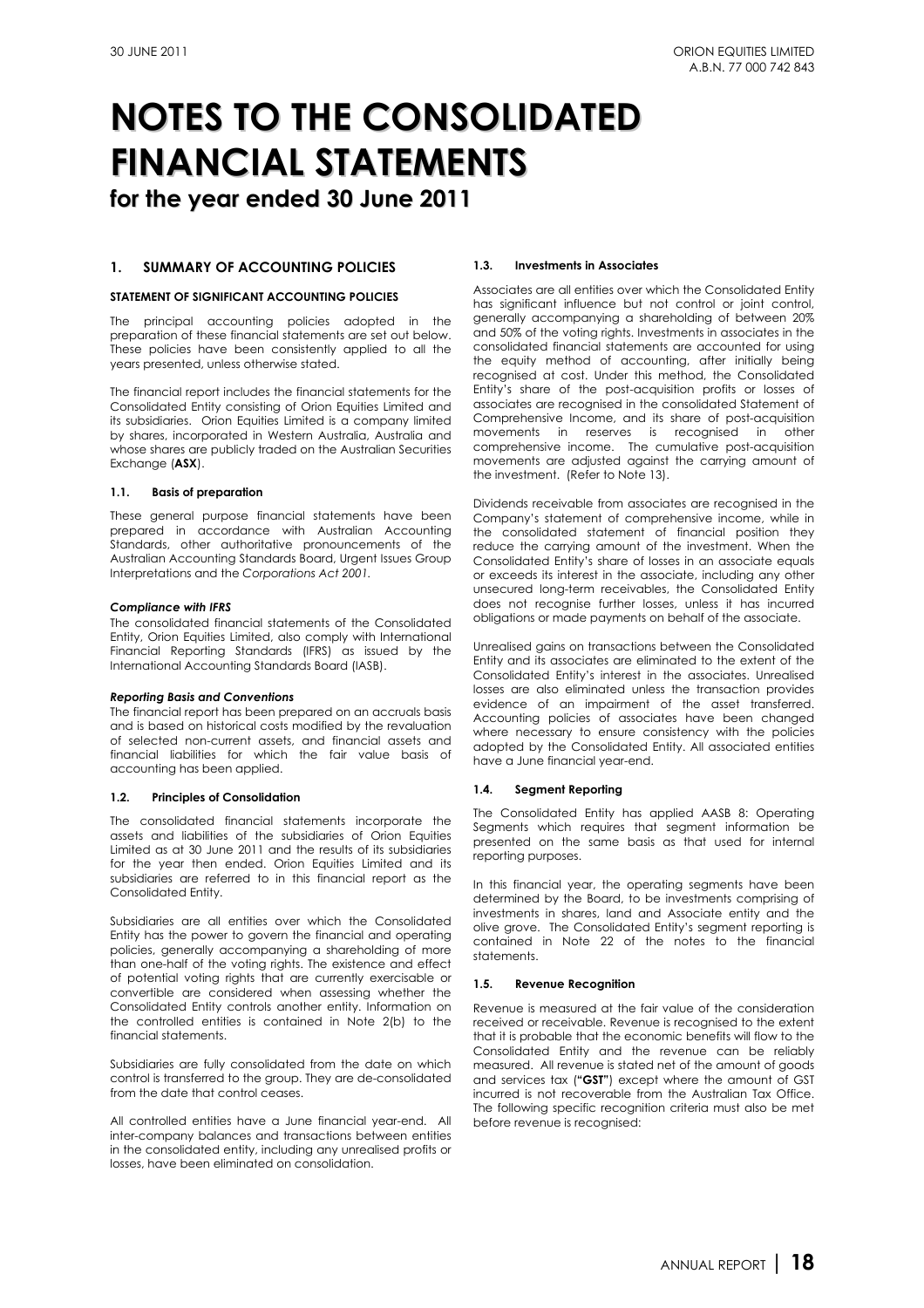*Sale of Goods and Disposal of Assets* **-** Revenue from the sale of goods and disposal of other assets is recognised when the Consolidated Entity has passed control of the goods or other assets to the buyer.

*Contributions of Assets* **-** Revenue arising from the contribution of assets is recognised when the Consolidated Entity gains control of the asset or the right to receive the contribution.

**Interest Revenue -** Interest revenue is recognised on a proportional basis taking into account the interest rates applicable to the financial assets.

*Dividend Revenue* **-** Dividend revenue is recognised when the right to receive a dividend has been established. The Consolidated Entity brings dividend revenue to account on the applicable ex-dividend entitlement date.

**Other Revenues** - Other revenues are recognised on a receipts basis.

#### **1.6. Income Tax**

The income tax expense or revenue for the period is the tax payable on the current period's taxable income based on the notional income tax rate for each taxing jurisdiction adjusted by changes in deferred tax assets and liabilities attributable to temporary differences between the tax bases of assets and liabilities and their carrying amounts in the financial statements, and to unused tax losses (if applicable).

Deferred tax assets and liabilities are recognised for temporary differences at the tax rates expected to apply when the assets are recovered or liabilities are settled, based on those tax rates which are enacted or substantively enacted for each taxing jurisdiction. The relevant tax rates are applied to the cumulative amounts of deductible and taxable temporary differences to measure the deferred tax asset or liability. An exception is made for certain temporary differences arising from the initial recognition of an asset or a liability. No deferred tax asset or liability is recognised in relation to these temporary differences if they arose in a transaction, other than a business combination, that at the time of the transaction did not affect either accounting profit or taxable profit or loss.

Deferred tax assets are recognised for deductible temporary differences and unused tax losses only if it is probable that future taxable amounts will be available to utilise those temporary differences and losses. The amount of deferred tax assets benefits brought to account or which may be realised in the future, is based on the assumption that no adverse change will occur in income taxation legislation and the anticipation that the consolidated entity will derive sufficient future assessable income to enable the benefit to be realised and comply with the conditions of deductibility imposed by the law.

Deferred tax liabilities and assets are not recognised for temporary differences between the carrying amount and tax bases of investments in controlled entities where the Company is able to control the timing of the reversal of the temporary differences and it is probable that the differences will not reverse in the foreseeable future.

Deferred tax assets and liabilities are offset when there is a legally enforceable right to offset current tax assets and liabilities and when the deferred tax balances relate to the same taxation authority. Current tax assets and tax liabilities are offset where the entity has a legally enforceable right to offset and intends either to settle on a net basis, or to realise the asset and settle the liability simultaneously.

Current and deferred tax balances attributable to amounts recognised directly in other comprehensive income or equity are also recognised directly in other comprehensive income or equity.

#### *Tax consolidation legislation*

The Consolidated Entity implemented the tax consolidation legislation as of 29 June 2004. The head entity, Orion Equities Limited, and the controlled entities in the tax consolidated group continue to account for their own current and deferred tax amounts. These tax amounts are measured as if each entity in the tax consolidated group continues to be a stand-alone taxpayer in its own right.

In addition to its own current and deferred tax amounts, the Company also recognises the current tax liabilities (or assets) and the deferred tax assets (as appropriate) arising from unused tax losses and unused tax credits assumed from controlled entities in the tax consolidated group.

Assets or liabilities arising under tax funding agreements within the tax consolidated entities are recognised as amounts receivable from or payable to other entities in the group.

Any differences between the amounts assumed and amounts receivable or payable under the tax funding agreement are recognised as a contribution to (or distribution from) wholly-owned tax consolidated entities.

#### **1.7. Goods and Services Tax (GST)**

Revenues, expenses and assets are recognised net of the amount of GST, except where the amount of GST incurred is not recoverable from the Australian Tax Office. In these circumstances the GST is recognised as part of the cost of acquisition of the asset or as part of an item of the expense. Receivables and payables in the Statement of Financial Position are shown inclusive of GST. Cash flows are presented in the cash flow statement on a gross basis, except for the GST component of investing and financing activities, which are disclosed as operating cash flows.

#### **1.8. Employee Benefits**

**Short term obligations -** Provision is made for the Consolidated Entity's liability for employee benefits arising from services rendered by employees to balance date. Employee benefits that are expected to be settled within one year have been measured at the amounts expected to be paid when the liability is settled, plus related on-costs. Employee benefits payable later than one year have been measured at the present value of the estimated future cash outflows to be made for those benefits. Employer superannuation contributions are made by the Consolidated Entity in accordance with statutory obligations and are charged as an expense when incurred.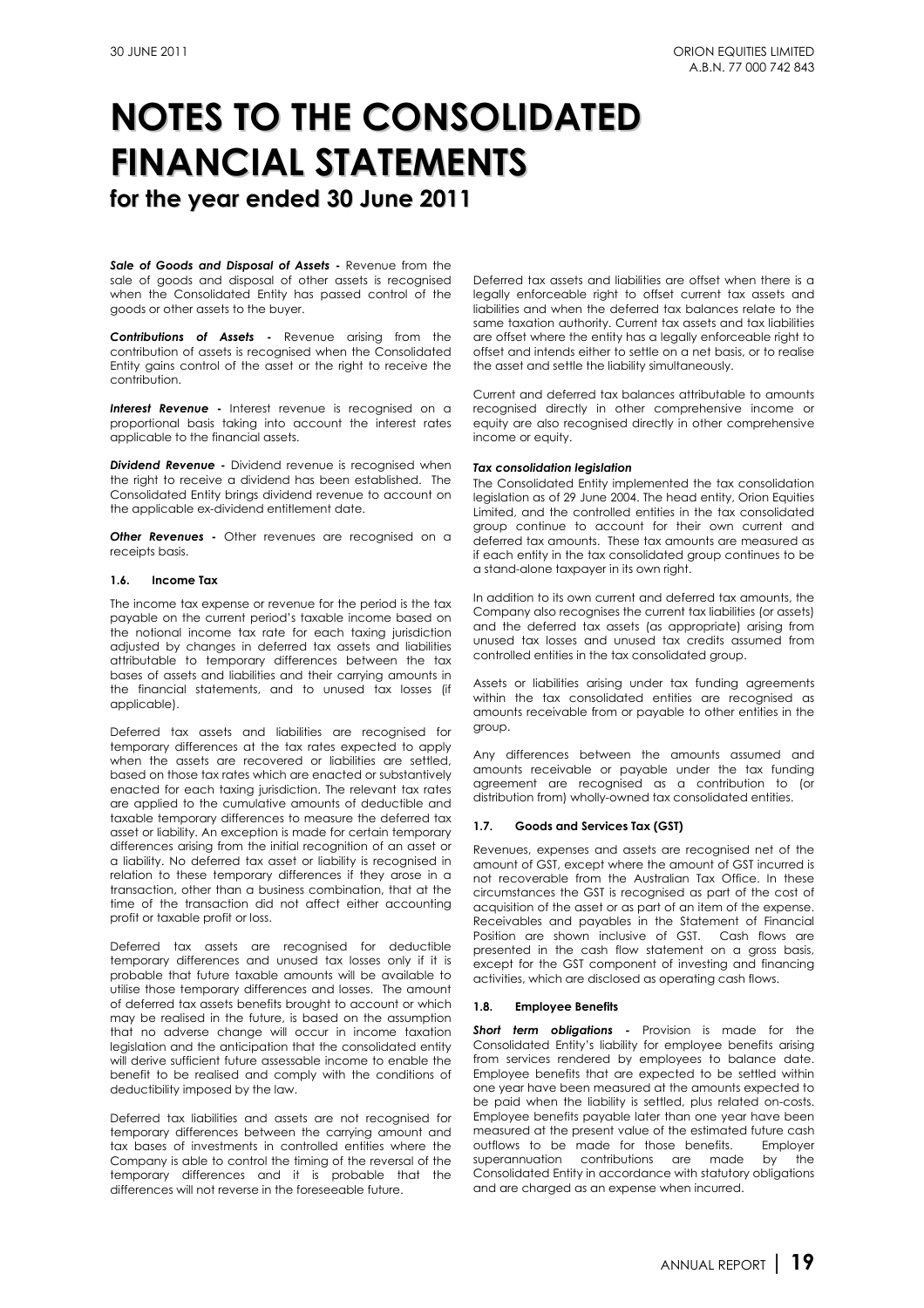*Other long term employee benefit obligations* **-** The liability for long service leave is recognised in the provision for employee benefits and measured as the present value of expected future payments to be made in respect of services provided by employees up to the reporting date. Consideration is given to expected future wage and salary levels, experience of employee departures and periods of service.

#### **1.9. Cash and Cash Equivalents**

Cash and cash equivalents includes cash on hand, deposits held at call with banks, other short-term highly liquid investments with original maturities of three months or less, and bank overdrafts. Bank overdrafts (if any) are shown within short-term borrowings in current liabilities on the Statement of Financial Position.

#### **1.10. Receivables**

Trade and other receivables are recorded at amounts due less any provision for doubtful debts. An estimate for doubtful debts is made when collection of the full amount is no longer probable. Bad debts are written off when considered non-recoverable.

#### **1.11. Investments and Other Financial Assets and Liabilities**

Financial instruments are initially measured at cost on trade date, which includes transaction costs, when the related contractual rights or obligations exist. Subsequent to initial recognition these instruments are measured as set out below.

*Financial assets at fair value through profit and loss* - A financial asset is classified in this category if acquired principally for the purpose of selling in the short term or if so designated by management and within the requirements of AASB 139: Recognition and Measurement of Financial Instruments. Realised and unrealised gains and losses arising from changes in the fair value of these assets are included in the Statement of Comprehensive Income in the period in which they arise.

*Available for sale financial assets* - Available for sale financial assets, comprising principally marketable equity securities, are non-derivatives that are either designated in this category or not classified in any other categories. Realised and unrealised gains and losses arising from changes in the fair value of these assets are recognised in equity in the period in which they arise.

*Loans and receivables* – Loans and receivables are nonderivative financial assets with fixed or determinable payments that are not quoted in an active market and are stated at amortised cost using the effective interest rate method.

*Financial liabilities* - Non-derivative financial liabilities are recognised at amortised cost, comprising original debt less principal payments and amortisation.

Fair value is determined based on current bid prices for all quoted investments. Valuation techniques are applied to determine the fair value for all unlisted securities, including recent arm's length transactions, reference to similar instruments and option pricing models.

At each reporting date, the consolidated entity assesses whether there is objective evidence that  $\alpha$  financial instrument has been impaired. Impairment losses are recognised in the Statement of Comprehensive Income.

The Consolidated Entity's investment portfolio (comprising listed and unlisted securities) is accounted for as "financial assets at fair value through profit and loss".

#### **1.12. Fair value Estimation**

The fair value of financial assets and financial liabilities must be estimated for recognition and measurement or for disclosure purposes. The fair value of financial instruments traded in active markets (such as publicly traded derivatives, and trading and available-for-sale securities) is based on quoted market prices at the balance date. The quoted market price used for financial assets held by the consolidated entity is the current bid price; the appropriate quoted market price for financial liabilities is the current ask price.

The fair value of financial instruments that are not traded in an active market (for example over-the-counter derivatives) is determined using valuation techniques, including but not limited to recent arm's length transactions, reference to similar instruments and option pricing models. The consolidated entity may use a variety of methods and makes assumptions that are based on market conditions existing at each balance date. Other techniques, such as estimated discounted cash flows, are used to determine fair value for other financial instruments.

The nominal value less estimated credit adjustments of trade receivables and payables are assumed to approximate their fair values. The fair value of financial liabilities for disclosure purposes is estimated by discounting the future contractual cash flows at the current market interest rate that is available to the Consolidated Entity for similar financial instruments.

The Consolidated Entity's investment portfolio (comprising listed and unlisted securities) is accounted for as "financial assets at fair value through profit and loss" and is carried at fair value based on the quoted last bid prices at reporting date (refer to Note 9).

#### **1.13. Property held for Resale**

Property held for development and sale is valued at lower of cost and net realisable value. Cost includes the cost of acquisition, development, borrowing costs and holding costs until completion of development. Finance costs and holding charges incurred after development are expensed. Profits are brought to account on the signing of an unconditional contract of sale.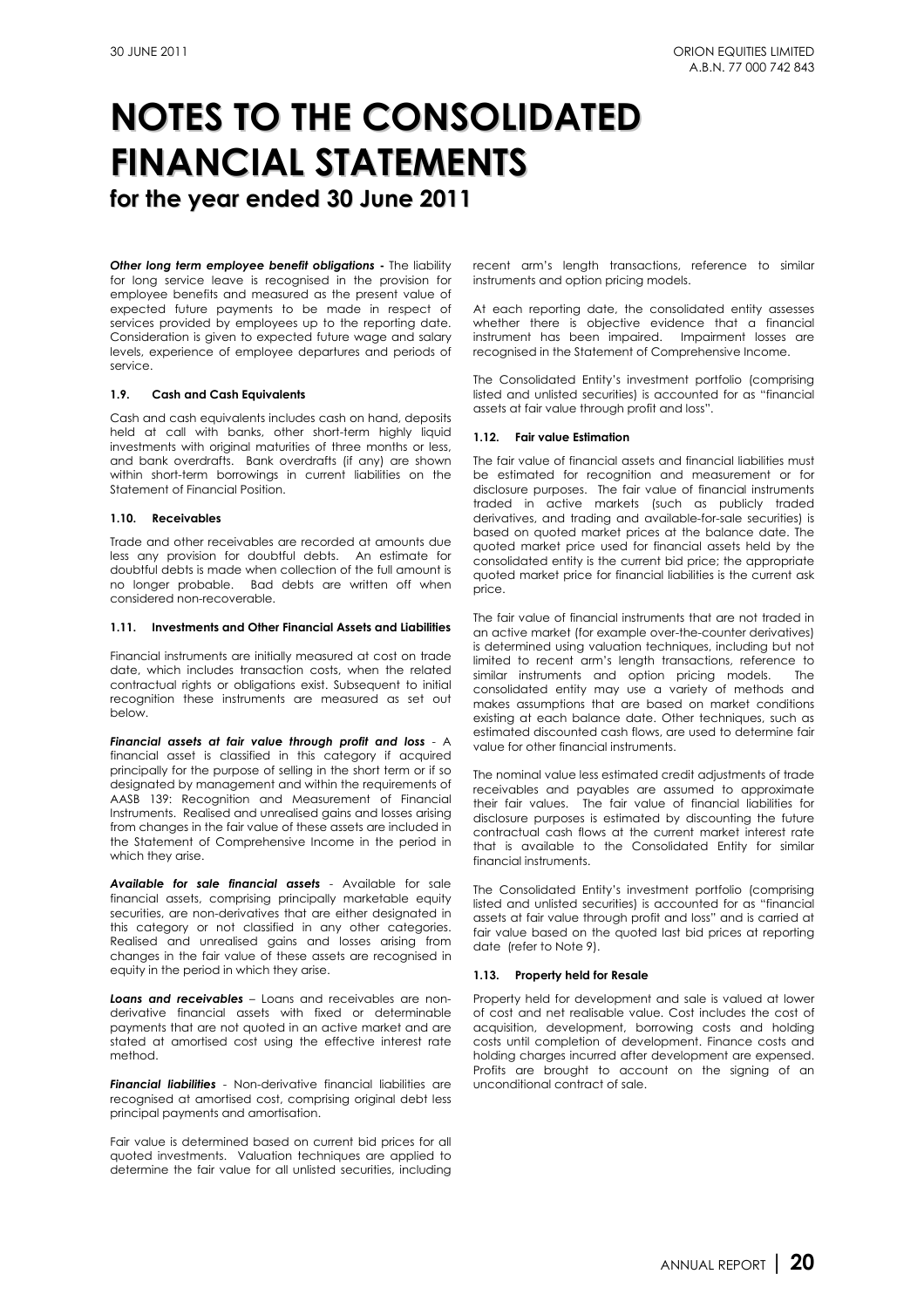#### **1.14. Property, Plant and Equipment**

All plant and equipment are stated at historical cost less accumulated depreciation and impairment losses. Historical cost includes expenditure that is directly attributable to the acquisition of the items.

Freehold Land is not depreciated. Increases in the carrying amounts arising on revaluation of land and buildings are recognised, net of tax, in other comprehensive income and accumulated in reserves in equity. To the extent that the increase reverses a decrease previously recognised in profit or loss, the increase is first recognised in profit or loss. Decreases that reverse previous increases of the same asset are first recognised in other comprehensive income to the extent of the remaining surplus attributable to the asset; all other decreases are charged to profit or loss. It is shown at fair value, based on periodic valuations by external independent valuers.

The carrying amount of plant and equipment is reviewed annually by directors to ensure it is not in excess of the recoverable amount from these assets. The recoverable amount is assessed on the basis of the expected net cash flows that will be received from the assets employment and subsequent disposal. The expected net cash flows have been discounted to their present value in determining recoverable amount.

Subsequent costs are included in the asset's carrying amount or recognised as a separate asset, as appropriate, only when it is probable that future economic benefits associated with the item will flow to the consolidated entity and the cost of the item can be measured reliably. All other repairs and maintenance are charged to the Statement of Comprehensive Income during the financial period in which they are incurred.

The depreciation rates used for each class of depreciable assets are:

| <b>Class of Fixed Asset</b> | <b>Depreciation Rate</b> | <b>Depreciation Method</b> |
|-----------------------------|--------------------------|----------------------------|
| Plant and Equipment         | 15-33.3%                 | Diminishing Value          |
| Furniture and Equipment     | $15 - 20%$               | Diminishing Value          |
| Leasehold Improvements      | 15%                      | Diminishing Value          |

The assets' residual values and useful lives are reviewed, and adjusted if appropriate, at each balance date. An asset's carrying amount is written down immediately to its recoverable amount if the asset's carrying amount is greater than its estimated recoverable amount.

Gains and losses on disposals are determined by comparing proceeds with carrying amount. These are included in the profit or loss. When revalued assets are sold, amounts included in the revaluation reserve relating to that asset are transferred to retained earnings.

#### **1.15. Impairment of Assets**

At each reporting date, the Consolidated Entity reviews the carrying values of its tangible and intangible assets to determine whether there is any indication that those assets have been impaired. If such an indication exists, the recoverable amount of the asset, being the higher of the

asset's fair value less costs to sell and value in use, is compared to the asset's carrying value. Any excess of the asset's carrying value over its recoverable amount is expensed to the profit or loss. Impairment testing is performed annually for goodwill and intangible assets with indefinite lives. Where it is not possible to estimate the recoverable amount of an individual asset, the consolidated entity estimates the recoverable amount of the cash-generating unit to which the asset belongs.

#### **1.16. Payables**

These amounts represent liabilities for goods and services provided to the Consolidated Entity prior to the end of financial year which are unpaid. The amounts are unsecured and are usually paid within 30 days of recognition

#### **1.17. Provisions**

Provisions for legal claims, service warranties and make good obligations has a present legal or constructive obligation as a result of past events, it is probable that an outflow of resources will be required to settle the obligation and the amount has been reliably estimated. Provisions are not recognised for future operating losses.

#### **1.18. Issued Capital**

Ordinary shares are classified as equity. Incremental costs directly attributable to the issue of new shares or options are shown in equity as a deduction, net of tax, from the proceeds. Incremental costs directly attributable to the issue of new shares or options are shown in equity as a deduction, net of tax, from the proceeds. Incremental costs directly attributable to the issue of new shares or options, or for the acquisition of a business, are included in the cost of the acquisition as part of the purchase consideration.

#### **1.19. Earnings Per Share**

*Basic Earnings per share* is determined by dividing the operating result after income tax by the weighted average number of ordinary shares on issue during the financial period.

*Diluted Earnings per share* adjusts the figures used in the determination of basic earnings per share by taking into account amounts unpaid on ordinary shares and any reduction in earnings per share that will probably arise from the exercise of options outstanding during the financial period.

#### **1.20. Inventories**

#### *(i)* **Raw materials and stores, work in progress and finished goods**

Raw materials and stores, work in progress and finished goods are stated at the lower of cost and net realisable value. Cost comprises direct materials, direct labour and an appropriate proportion of variable and fixed overhead expenditure, the latter being allocated on the basis of normal operating capacity. They include the transfer from equity of any gains or losses on qualifying cash flow hedges relating to purchases of raw material. Costs are assigned to individual items of inventory on basis of weighted average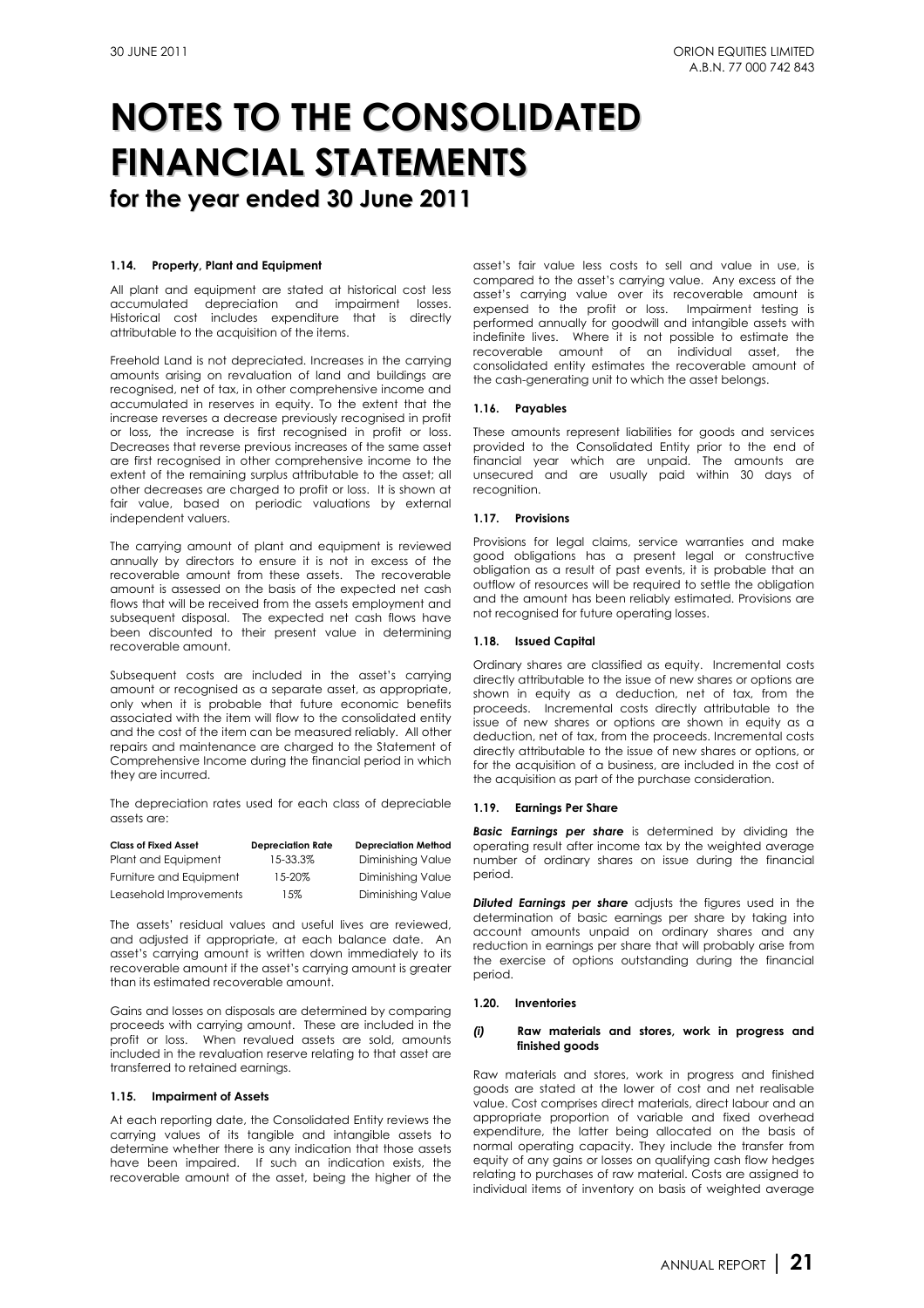costs. Costs of purchased inventory are determined after deducting rebates and discounts. Net realisable value is the estimated selling price in the ordinary course of business less the estimated costs of completion and the estimated costs necessary to make the sale.

#### *(ii)* **Land held for resale/capitalisation of borrowing costs**

Land held for resale is stated at the lower of cost or net realisable value. Cost is assigned by specific identification and includes the cost of acquisition, and development and borrowing costs during development. When development is completed borrowing costs and other holding charges are expensed as incurred.

Borrowing costs included in the cost of land held for resale are those costs that would have been avoided if the expenditure on the acquisition and development of the land had not been made. Borrowing costs incurred while active development is interrupted for extended periods are recognised as expenses.

#### **1.21. Leases**

Leases in which a significant portion of the risks and rewards of ownership are not transferred to the Group as lessee are classified as operating leases. Payments made under operating leases (net of any incentives received from the lessor) are charged to the profit or loss on a straight-line basis over the period of the lease.

#### **1.22. Biological Assets**

Biological assets are initially, and subsequent to initial recognition, measured at their fair value less any estimated point-of-sale costs. Gains or losses arising on initial or subsequent recognition are accounted for via the profit or loss for the period in which the gain or loss arises. Agricultural produce harvested from the biological assets shall be measured at its fair value less estimated point-of-sale costs at the point of harvest.

#### **1.23. Intangible Assets**

The intangible assets acquired in a business combination are initially measured at its purchase price as its fair value at the acquisition date. The revaluation method states that after the initial recognition, an intangible asset shall be carried at a revalued amount, being its fair value at the date of the revaluation less any subsequent accumulated amortisation and any subsequent accumulated impairment losses. For the purpose of revaluations under AASB 138: *Intangible Assets*, fair value shall be determined by reference to an active market. Revaluations shall be made with such regularity that at the end of the reporting period the carrying amount of the asset does not differ materially from its fair value.

### **1.24. Comparative Figures**

Certain comparative figures have been adjusted to conform to changes in presentation for the current financial year.

#### **1.25. Critical accounting judgements and estimates**

The preparation of the Consolidated Financial Statements requires Directors to make judgements and estimates and form assumptions that affect how certain assets, liabilities, revenue, expenses and equity are reported. At each reporting period, the Directors evaluate their judgements and estimates based on historical experience and on other various factors they believe to be reasonable under the circumstances, the results of which form the basis of the carrying values of assets and liabilities (that are not readily apparent from other sources, such as independent valuations). Actual results may differ from these estimates under different assumptions and conditions.

The Consolidated Entity carries its freehold land and intangible assets (water licence) at fair value with changes in the fair values recognised in equity. It also carries inventory (land held for development and resale) and olive trees at fair value with changes in the fair value recognised in the Statement of Comprehensive Income. Independent valuations are obtained for these non-current assets at least annually.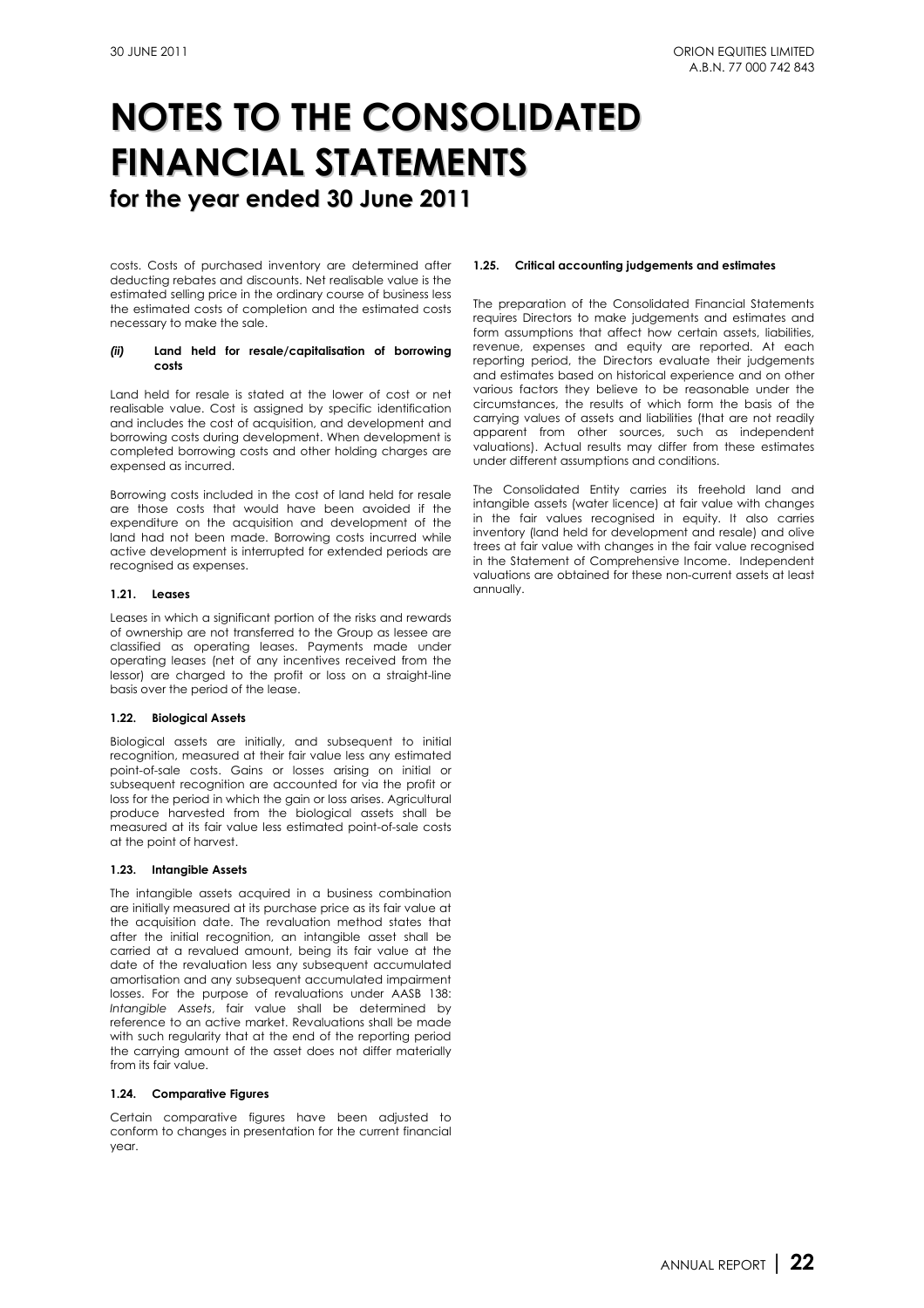### **1.26. Summary Of Accounting Standards Issued Not Yet Effective**

The following new Accounting Standards and Interpretations (which have been released but not yet adopted) have no material impact on the Consolidated Entity's financial statements or the associated notes therein.

| <b>AASB</b><br>reference                                               | <b>Title and Affected</b><br>Standard(s):                                                                                                                                        | <b>Nature of Change</b>                                                                                                                                                                                                                                                                                                                                                                                                                                                                                                                                                                                                                                                                                                             | <b>Application date:</b>                                                                                 |
|------------------------------------------------------------------------|----------------------------------------------------------------------------------------------------------------------------------------------------------------------------------|-------------------------------------------------------------------------------------------------------------------------------------------------------------------------------------------------------------------------------------------------------------------------------------------------------------------------------------------------------------------------------------------------------------------------------------------------------------------------------------------------------------------------------------------------------------------------------------------------------------------------------------------------------------------------------------------------------------------------------------|----------------------------------------------------------------------------------------------------------|
| AASB 9 (issued<br>December<br>2009 and<br>amended<br>December<br>2010) | <b>Financial Instruments</b>                                                                                                                                                     | Amends<br>the<br>requirements<br>for<br>classification<br>and<br>measurement of financial assets.<br>Requirements have generally been carried forward<br>unchanged from AASB<br>Financial Instruments:<br>139<br>Recognition and Measurement into AASB 9. These include<br>the requirements relating to:<br>$(\alpha)$<br>Classification and measurement of financial<br>liabilities; and<br>(b)<br>Derecognition requirements for financial assets and<br>liabilities.<br>However, AASB 9 requires that gains or losses on financial<br>liabilities measured at fair value are recognised in profit or<br>loss, except that the effects of changes in the liability's<br>credit risk are recognised in other comprehensive income. | Periods beginning<br>on or after 1<br>January 2013                                                       |
| AASB 2010-4<br>(issued June<br>2010)                                   | Further Amendments to<br>Australian Accounting<br>Standards arising from the<br>Annual Improvements<br>Project [AASB 1, AASB 7,<br>AASB 101 & AASB 134 and<br>Interpretation 131 | Not urgent but necessary changes to IFRSs as a result of<br>IASB's 2009 annual improvements project.                                                                                                                                                                                                                                                                                                                                                                                                                                                                                                                                                                                                                                | Periods<br>commencing on or<br>after 1 January<br>2011.                                                  |
| AASB 2010-8<br>(issued<br>December<br>2010)                            | Amendments to Australian<br>Accounting Standards -<br>Deferred Tax: Recovery of<br><b>Underlying Assets [AASB</b><br>112                                                         | For investment property measured using the fair value<br>model, deferred tax assets and liabilities will be calculated<br>on the basis of a rebuttable presumption that the carrying<br>amount of the investment property will be recovered<br>through sale. This presumption is rebutted if the investment<br>property is depreciable and is held within a business model<br>whose objective is to consume substantially all of the<br>economic benefits embodied in the investment property<br>over time, rather than through sale. However, this<br>presumption cannot be rebutted for the land portion of<br>investment property which is not depreciable.                                                                      | Periods<br>commencing on or<br>after 1 January<br>2012                                                   |
| AASB 2010-9<br>(issued<br>December<br>2010)                            | Amendments to Australian<br>Accounting Standards -<br>Severe Hyperinflation and<br>Removal of Fixed Dates for<br>First-Time Adopters [AASB<br>11                                 | A first-time adopter of Australian Accounting Standards<br>must apply the derecognition requirements in AASB 139<br>Financial Instruments: Recognition and Measurement<br>prospectively for transactions occurring on or after the date<br>of transition to Australian Accounting Standards, rather than<br>1 January 2004.                                                                                                                                                                                                                                                                                                                                                                                                         | Periods<br>commencing on or<br>after 1 July 2011<br>li.e. date of<br>transition would be<br>1 July 2010) |
| AASB 124<br>(issued<br>December<br>2009)                               | <b>Related Party Disclosures</b>                                                                                                                                                 | Simplifies disclosure requirements for government-related<br>entities and clarifies the definition of a related party.                                                                                                                                                                                                                                                                                                                                                                                                                                                                                                                                                                                                              | Annual reporting<br>periods<br>commencing on or<br>after 1 January<br>2011.                              |
| AASB 2010-6<br>lissued<br>November<br>2010)                            | Amendments to Australian<br>Accounting Standards -<br>Disclosures on Transfers of<br><b>Financial Assets</b>                                                                     | Additional disclosures required for entities that transfer<br>financial assets, including information about the nature of<br>financial assets involved and the risks associated with them.                                                                                                                                                                                                                                                                                                                                                                                                                                                                                                                                          | Annual reporting<br>periods<br>commencing on or<br>after 1 July 2011                                     |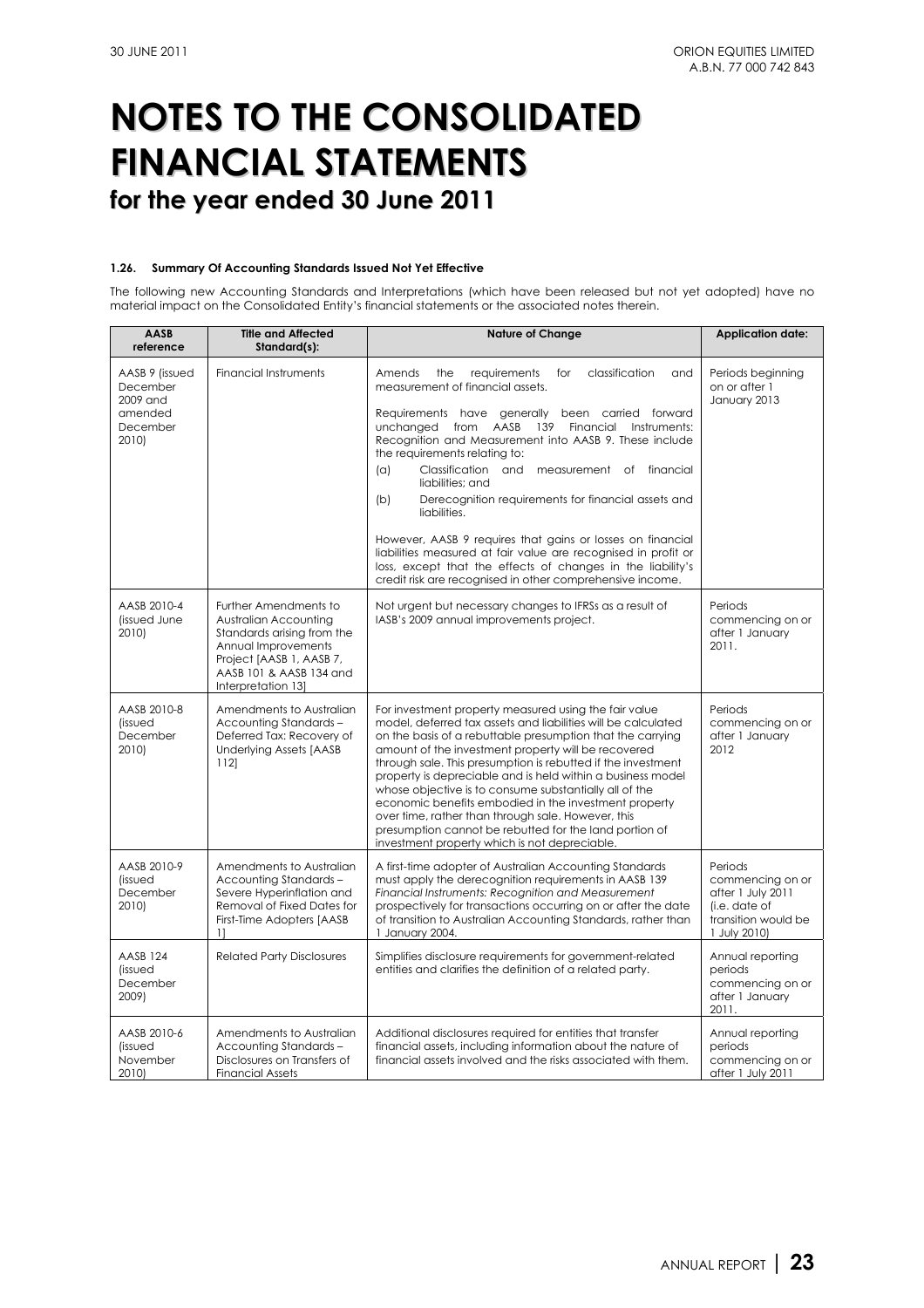### **1.26 Summary Of Accounting Standards Issued Not Yet Effective (continued)**

| AASB<br>reference               | <b>Title and</b><br><b>Affected</b><br>Standard(s): | <b>Nature of Change</b>                                                                                                                                                                                                                                                                                                                                                                                                                                                                                                                                                                                                                                                                                                                                                                                                                                                                                                                                                                                                                                                                                                                                                                                                                                                                                                                                                                                                                    | <b>Application date:</b>                                                |
|---------------------------------|-----------------------------------------------------|--------------------------------------------------------------------------------------------------------------------------------------------------------------------------------------------------------------------------------------------------------------------------------------------------------------------------------------------------------------------------------------------------------------------------------------------------------------------------------------------------------------------------------------------------------------------------------------------------------------------------------------------------------------------------------------------------------------------------------------------------------------------------------------------------------------------------------------------------------------------------------------------------------------------------------------------------------------------------------------------------------------------------------------------------------------------------------------------------------------------------------------------------------------------------------------------------------------------------------------------------------------------------------------------------------------------------------------------------------------------------------------------------------------------------------------------|-------------------------------------------------------------------------|
| IFRS 10<br>(issued May<br>2011) | Consolidated<br>Financial<br>Statements             | Introduces a single 'control model' for all entities, including special<br>purpose entities (SPEs), whereby all of the following conditions must be<br>present:<br>(a)<br>Power over investee (whether or not power used in practice)<br>Exposure, or rights, to variable returns from investee<br>(b)<br>(c)<br>Ability to use power over investee to affect the entity's returns<br>from investee.<br>Introduces the concept of 'de facto' control for entities with less than<br>a 50% ownership interest in an entity, but which have a large<br>shareholding compared to other shareholders. This could result in<br>more instances of control and more entities being consolidated.<br>Potential voting rights are only considered when determining of there<br>is control when they are substantive (holder has practical ability to<br>exercise) and the rights are currently exercisable. This may result in<br>possibly fewer instances of control.<br>Additional guidance included to determine when decision making<br>authority over an entity has been delegated by a principal to an<br>agent. Factors to consider include:<br>(a)<br>Scope of decision making authority<br>Rights held by other parties, e.g. kick-out rights<br>(b)<br>Remuneration and whether commensurate with services<br>(c)<br>provided<br>Decision maker's exposure to variability of returns from other<br>(d)<br>interests held in the investee. | Annual reporting<br>periods commencing<br>on or after 1 January<br>2013 |
| IFRS 13<br>(issued May<br>2011) | Fair Value<br>Measurement                           | Currently, fair value measurement requirements are included in<br>several Accounting Standards. IFRS 13 establishes a single framework<br>for measuring fair value of financial and non-financial items<br>recognised at fair value in the statement of financial position or<br>disclosed in the notes in the financial statements.                                                                                                                                                                                                                                                                                                                                                                                                                                                                                                                                                                                                                                                                                                                                                                                                                                                                                                                                                                                                                                                                                                       | Annual reporting<br>periods commencing<br>on or after 1 January<br>2013 |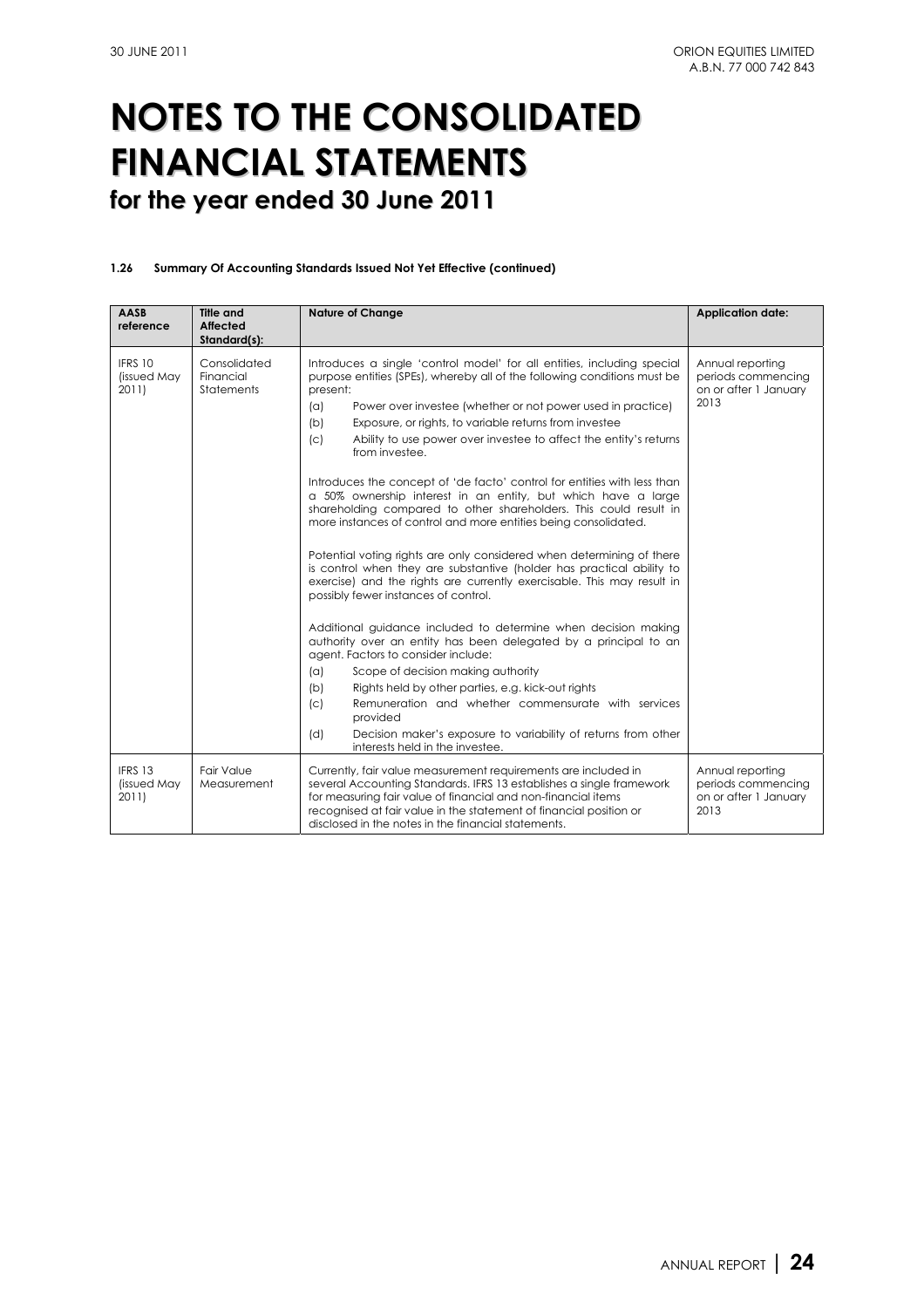## **for the year ended 30 June 2011**

### **2. PARENT ENTITY INFORMATION**

| at 30 June 2011. The information presented here has been prepared using<br>2011<br>2010<br>accounting policies outlined in Note 1.<br>\$<br>\$<br><b>Statement of Financial Position</b><br>Current assets<br>8,908,985<br>6,753,352<br>Non current assets<br>10,201,479<br>9,891,510<br>18,800,495<br><b>Total assets</b><br>16,954,831<br><b>Current liabilities</b><br>785.042<br>246,069<br>Non current liabilities<br>610,401<br>610,401<br>856,470<br><b>Total liabilities</b><br>1,395,443<br><b>Net assets</b><br>15,559,388<br>17,944,025<br>19,374,007<br>19,374,007<br><b>Issued capital</b><br><b>Accumulated losses</b><br>(3,814,619)<br>(1,429,982)<br>17,944,025<br>15,559,388<br><b>Total equity</b><br>Loss for the year<br>(2,384,637)<br>(2,628,206)<br>Other comprehensive income for the year<br>(2,384,637)<br>(2,628,206)<br>Total comprehensive loss for the year<br><b>Current assets</b><br>(a)<br>(i) Financial assets held at fair value through profit and loss<br>Listed investments at fair value<br>6,470,003<br>7,558,576<br>10,000<br>Unlisted options in listed corporations at cost<br>950,495<br>Add: net change in fair value<br>960,495<br>8,519,071<br>6,470,003<br>Financial assets held at fair value through profit and loss | The following information provided relates to the Company, Orion Equities Limited as | Company |  |
|--------------------------------------------------------------------------------------------------------------------------------------------------------------------------------------------------------------------------------------------------------------------------------------------------------------------------------------------------------------------------------------------------------------------------------------------------------------------------------------------------------------------------------------------------------------------------------------------------------------------------------------------------------------------------------------------------------------------------------------------------------------------------------------------------------------------------------------------------------------------------------------------------------------------------------------------------------------------------------------------------------------------------------------------------------------------------------------------------------------------------------------------------------------------------------------------------------------------------------------------------------------------------|--------------------------------------------------------------------------------------|---------|--|
|                                                                                                                                                                                                                                                                                                                                                                                                                                                                                                                                                                                                                                                                                                                                                                                                                                                                                                                                                                                                                                                                                                                                                                                                                                                                          |                                                                                      |         |  |
|                                                                                                                                                                                                                                                                                                                                                                                                                                                                                                                                                                                                                                                                                                                                                                                                                                                                                                                                                                                                                                                                                                                                                                                                                                                                          |                                                                                      |         |  |
|                                                                                                                                                                                                                                                                                                                                                                                                                                                                                                                                                                                                                                                                                                                                                                                                                                                                                                                                                                                                                                                                                                                                                                                                                                                                          |                                                                                      |         |  |
|                                                                                                                                                                                                                                                                                                                                                                                                                                                                                                                                                                                                                                                                                                                                                                                                                                                                                                                                                                                                                                                                                                                                                                                                                                                                          |                                                                                      |         |  |
|                                                                                                                                                                                                                                                                                                                                                                                                                                                                                                                                                                                                                                                                                                                                                                                                                                                                                                                                                                                                                                                                                                                                                                                                                                                                          |                                                                                      |         |  |
|                                                                                                                                                                                                                                                                                                                                                                                                                                                                                                                                                                                                                                                                                                                                                                                                                                                                                                                                                                                                                                                                                                                                                                                                                                                                          |                                                                                      |         |  |
|                                                                                                                                                                                                                                                                                                                                                                                                                                                                                                                                                                                                                                                                                                                                                                                                                                                                                                                                                                                                                                                                                                                                                                                                                                                                          |                                                                                      |         |  |
|                                                                                                                                                                                                                                                                                                                                                                                                                                                                                                                                                                                                                                                                                                                                                                                                                                                                                                                                                                                                                                                                                                                                                                                                                                                                          |                                                                                      |         |  |
|                                                                                                                                                                                                                                                                                                                                                                                                                                                                                                                                                                                                                                                                                                                                                                                                                                                                                                                                                                                                                                                                                                                                                                                                                                                                          |                                                                                      |         |  |
|                                                                                                                                                                                                                                                                                                                                                                                                                                                                                                                                                                                                                                                                                                                                                                                                                                                                                                                                                                                                                                                                                                                                                                                                                                                                          |                                                                                      |         |  |
|                                                                                                                                                                                                                                                                                                                                                                                                                                                                                                                                                                                                                                                                                                                                                                                                                                                                                                                                                                                                                                                                                                                                                                                                                                                                          |                                                                                      |         |  |
|                                                                                                                                                                                                                                                                                                                                                                                                                                                                                                                                                                                                                                                                                                                                                                                                                                                                                                                                                                                                                                                                                                                                                                                                                                                                          |                                                                                      |         |  |
|                                                                                                                                                                                                                                                                                                                                                                                                                                                                                                                                                                                                                                                                                                                                                                                                                                                                                                                                                                                                                                                                                                                                                                                                                                                                          |                                                                                      |         |  |
|                                                                                                                                                                                                                                                                                                                                                                                                                                                                                                                                                                                                                                                                                                                                                                                                                                                                                                                                                                                                                                                                                                                                                                                                                                                                          |                                                                                      |         |  |
|                                                                                                                                                                                                                                                                                                                                                                                                                                                                                                                                                                                                                                                                                                                                                                                                                                                                                                                                                                                                                                                                                                                                                                                                                                                                          |                                                                                      |         |  |
|                                                                                                                                                                                                                                                                                                                                                                                                                                                                                                                                                                                                                                                                                                                                                                                                                                                                                                                                                                                                                                                                                                                                                                                                                                                                          |                                                                                      |         |  |
|                                                                                                                                                                                                                                                                                                                                                                                                                                                                                                                                                                                                                                                                                                                                                                                                                                                                                                                                                                                                                                                                                                                                                                                                                                                                          |                                                                                      |         |  |
|                                                                                                                                                                                                                                                                                                                                                                                                                                                                                                                                                                                                                                                                                                                                                                                                                                                                                                                                                                                                                                                                                                                                                                                                                                                                          |                                                                                      |         |  |
|                                                                                                                                                                                                                                                                                                                                                                                                                                                                                                                                                                                                                                                                                                                                                                                                                                                                                                                                                                                                                                                                                                                                                                                                                                                                          |                                                                                      |         |  |
|                                                                                                                                                                                                                                                                                                                                                                                                                                                                                                                                                                                                                                                                                                                                                                                                                                                                                                                                                                                                                                                                                                                                                                                                                                                                          |                                                                                      |         |  |
|                                                                                                                                                                                                                                                                                                                                                                                                                                                                                                                                                                                                                                                                                                                                                                                                                                                                                                                                                                                                                                                                                                                                                                                                                                                                          |                                                                                      |         |  |
|                                                                                                                                                                                                                                                                                                                                                                                                                                                                                                                                                                                                                                                                                                                                                                                                                                                                                                                                                                                                                                                                                                                                                                                                                                                                          |                                                                                      |         |  |
|                                                                                                                                                                                                                                                                                                                                                                                                                                                                                                                                                                                                                                                                                                                                                                                                                                                                                                                                                                                                                                                                                                                                                                                                                                                                          |                                                                                      |         |  |

### **(b) Non current assets**

### **(i) Loans to subsidiaries**

Details of the percentage of ordinary shares held in controlled entities are disclosed below. The amounts owed remain outstanding at balance date. Provision for doubtful debts have been raised in relation to any outstanding balances owed by subsidiaries, Silver Sands Developments Pty Ltd and Dandaragan Estate Pty Ltd, that are in excess of the net assets of the controlled entities. Interest is not charged on such outstanding amounts.

|                                                     | 2011        | 2010        |
|-----------------------------------------------------|-------------|-------------|
| Loans to subsidiaries                               | Ş           | Ş           |
| Opening balance                                     | 8,337,263   | 7,856,966   |
| Loans advanced                                      | 802,000     | 780.297     |
| Loan repayments received                            | (68,000)    | (300,000)   |
| Closing balance                                     | 9.071.263   | 8.337.263   |
| Movement in provision for impairment of receivables |             |             |
| Opening balance                                     | (3,107,519) | (1,939,382) |
| Provision for impairment recognised during the year | (323,741)   | (1,168,137) |
| Provision for impairment on amounts receivable      | (3,431,260) | (3,107,519) |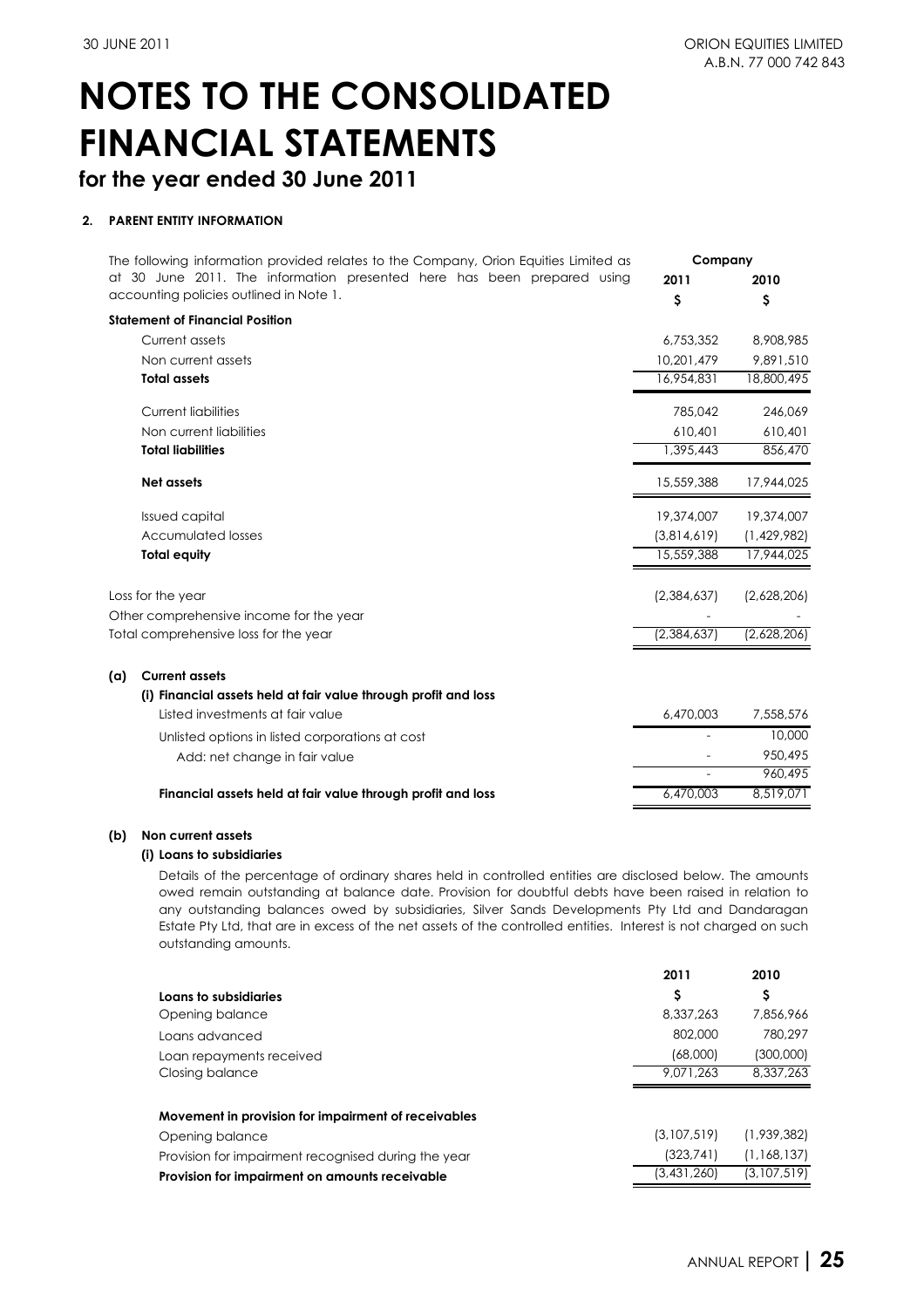**for the year ended 30 June 2011**

| 2. | <b>PARENT ENTITY INFORMATION (continued)</b>                                                          |      | <b>Ownership interest</b> |
|----|-------------------------------------------------------------------------------------------------------|------|---------------------------|
|    | <b>Investment in Controlled Entities:</b>                                                             | 2011 | 2010                      |
|    | Silver Sands Developments Pty Ltd (ACN 094 097 122)                                                   | 100% | 100%                      |
|    | Incorporated in Australia on 10 August 2000                                                           |      |                           |
|    | This company is currently engaged in property development activities and holds non-current Inventory. |      |                           |
|    | Dandaragan Estate Pty Ltd (ACN 120 616 891)                                                           | 100% | 100%                      |
|    | Incorporated in Australia on 7 July 2006                                                              |      |                           |
|    | This company is currently engaged in olive oil production and sales                                   |      |                           |
|    | The following controlled entities are currently inactive:                                             |      |                           |
|    | CXM Limited (ACN 132 294 645)                                                                         | 100% | 100%                      |
|    | Incorporated in Australia on 18 July 2008                                                             |      |                           |
|    | Margaret River Wine Corporation Pty Ltd (ACN 094 706 500)                                             | 100% | 100%                      |
|    | A subsidiary of Dandaragan Estate Pty Ltd                                                             |      |                           |
|    | Incorporated in Australia on 9 October 2000 and acquired on 23 June 2009                              |      |                           |
|    | Margaret River Olive Oil Company Pty Ltd (ACN 094 706 519)                                            | 100% | 100%                      |
|    | A subsidiary of Dandaragan Estate Pty Ltd                                                             |      |                           |
|    | Incorporated in Australia on 9 October 2000 and acquired on 23 June 2009                              |      |                           |
|    | Aquaverde Holdings Pty Ltd (ACN 128 938 090)                                                          |      | 50%                       |
|    | Formerly a subsidiary of Silver Sands Developments Pty Ltd                                            |      |                           |
|    | Deregistered on 21 February 2011                                                                      |      |                           |
|    |                                                                                                       |      |                           |

### **(c) Parent entities**

ASX listed Queste Communications Ltd (QUE) is deemed to control the Consolidated Entity as QUE has 50.88% (2010: 48%) of the Company's total issued share capital.

### **(d) Transactions with related parties**

During the financial year, there were transactions between the Company, QUE and Associate entity, Bentley Capital Limited (ASX Code: BEL), pursuant to shared office and administration expense arrangements. There were no outstanding amounts as at balance date. The following transactions also occurred with related parties:

|                                | Company |         |
|--------------------------------|---------|---------|
|                                | 2011    | 2010    |
| Dividends received from:       |         |         |
| <b>Bentley Capital Limited</b> | 410.276 | 410.276 |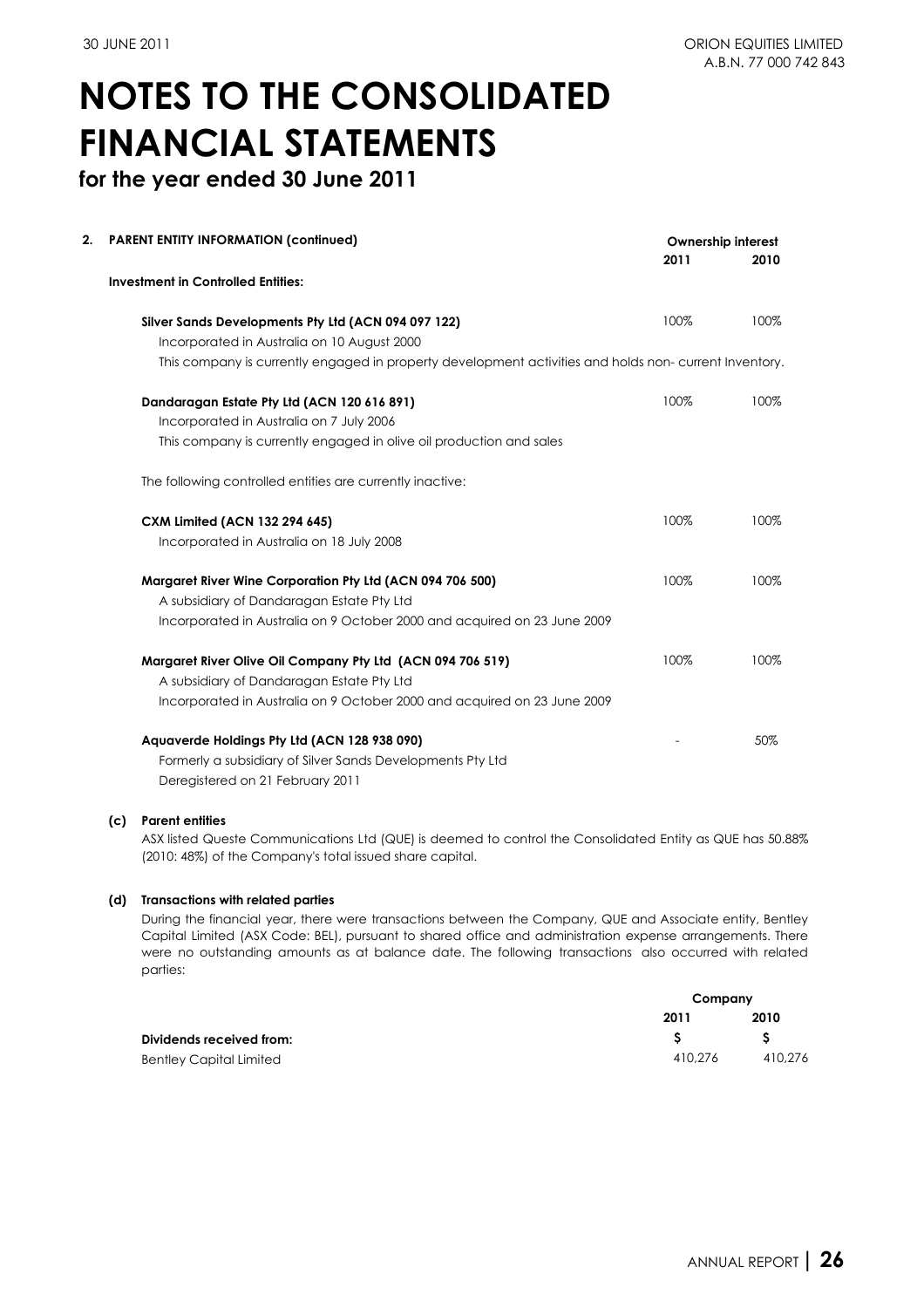### **3. PROFIT/(LOSS) FOR THE YEAR**

The Consolidated Entity's profit/(loss) for the year includes the following items of revenue and expenses below.

|     |                                                                          | 2011      | 2010      |
|-----|--------------------------------------------------------------------------|-----------|-----------|
| (a) | Revenue from continuing operations                                       | \$        | S         |
|     | Dividends received from securities - trading portfolio                   | 1,850     | 2.750     |
|     | Income from sale of olive oils                                           | 450,027   | 1,200,987 |
|     | Interest received - other                                                | 9,224     | 14,729    |
|     |                                                                          | 461,101   | 1,218,466 |
|     | Other income                                                             |           |           |
|     | Net gain on sale of financial assets held at fair value                  | 496,680   |           |
|     | Net change on financial assets held at fair value through profit or loss |           | 2,583,275 |
|     | Share of Associate entity's profit                                       | 167,032   | 890,284   |
|     |                                                                          | 663,712   | 3,473,559 |
|     | <b>Total revenue</b>                                                     | 1,124,813 | 4,692,025 |
|     |                                                                          |           |           |
| (b) | <b>Expenses from continuing operations</b>                               |           |           |
|     | Net change on financial assets held at fair value through profit or loss | 2,013,636 |           |
|     | Net loss on sale of financial assets held at fair value                  |           | 887,317   |
|     | Costs in relation to olive oil operations                                |           |           |
|     | - Cost of goods sold                                                     | 582,608   | 910,006   |
|     | - Revaluation of trees                                                   |           | 327,580   |
|     | - Impairment and depreciation expenses - olive oil assets                | 201,041   | 123,303   |
|     | - Other expenses                                                         | 18,416    | 113,124   |
|     | Costs in relation to Land operations                                     |           |           |
|     | - Impairment/(reversal) of property held for development and resale      | (300,000) | 950,000   |
|     | - Other expenses                                                         | 367,300   | 130,080   |
|     | Occupancy expenses                                                       | 75,626    | 56,119    |
|     | - remuneration and other<br>Personnel                                    | 646,933   | 558,969   |
|     | - employee entitlements                                                  | (29,096)  | (19, 927) |
|     | Corporate expenses                                                       | 33,936    | 105,499   |
|     | Finance expenses                                                         | 3,383     | 3,847     |
|     | <b>Borrowing cost</b>                                                    | 18,454    | 2.729     |
|     | Administration expenses                                                  |           |           |
|     | - Communications                                                         | 15,736    | 19,548    |
|     | - Professional fees                                                      | 55.465    | 3.014     |
|     | - Brokerage fees                                                         | 7,270     | 9,699     |
|     | - Realisation cost of share portfolio written back                       | (12,043)  | (1,073)   |
|     | - Write off lapsed options                                               |           | 1.200     |
|     | - Write off fixed assets                                                 | 1,182     | 2,160     |
|     | - Depreciation expenses - other assets                                   | 2,906     | 2,991     |
|     | - Other expenses                                                         | 98,068    | 86,874    |
|     |                                                                          | 3,800,821 | 4,273,059 |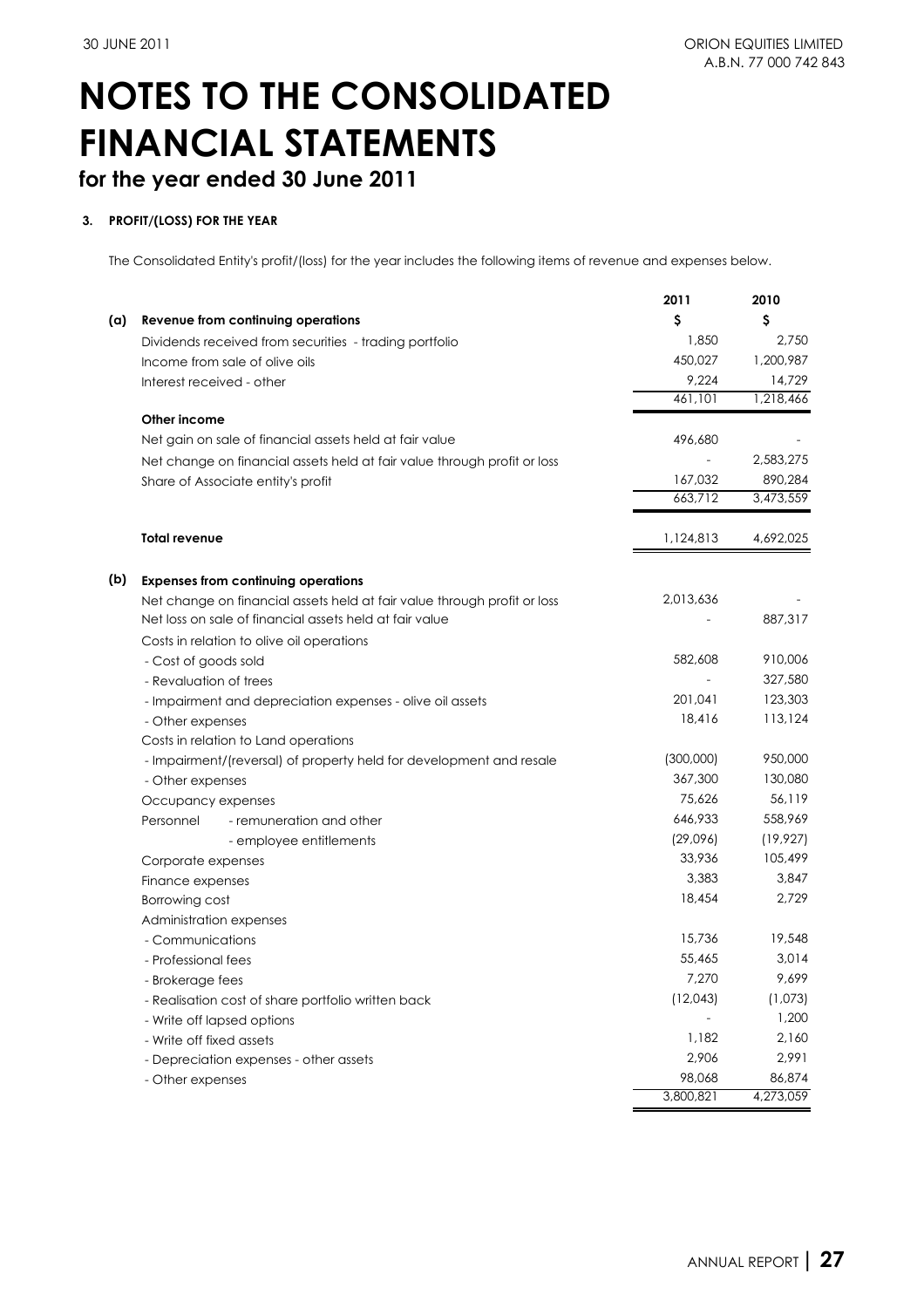## **for the year ended 30 June 2011**

**4. INCOME TAX EXPENSE**

|     |                                                                                            | 2011        | 2010       |
|-----|--------------------------------------------------------------------------------------------|-------------|------------|
| (a) | Income tax expense                                                                         | \$          | S          |
|     | <b>Current tax</b>                                                                         |             |            |
|     | Current year income tax charge                                                             |             |            |
|     | Deferred tax                                                                               |             |            |
|     | Current year deferred tax benefit                                                          | 82.211      | (694, 440) |
|     | Total income tax benefit per income statement                                              | 82.211      | (694, 440) |
| (b) | Numerical reconciliation of income tax expense to prima facie tax payable                  |             |            |
|     | Profit/(Loss) before income tax                                                            | (2,676,008) | 418,966    |
|     | Tax at the Australian tax rate of 30% (2010: 30%)                                          | (802, 802)  | 125,690    |
|     | Tax effect of amounts which are not deductible (taxable) in calculating taxable<br>income: |             |            |
|     | Other assessable income                                                                    | 176,070     | 53,103     |
|     | Other non-deductible items                                                                 | 558         | 3.321      |
|     | Current year tax losses not recognised                                                     | 129,937     |            |
|     | Derecognition of previously recognised tax losses                                          | 680,789     |            |
|     | Share of Associate's (profits)/loss                                                        | (50, 110)   | (144,002)  |
|     | Derecognition of prior year capital losses                                                 | 264,269     | 69,001     |
|     | Excess current year franking credits converted to recognised tax losses                    |             | (177, 011) |
|     | Utilisation of prior year capital losses against current year capital gains                | (316, 500)  |            |
|     | Income tax expense attributable to operating loss                                          | 82,211      | (69, 898)  |
|     | Deferred tax assets not previously brought to account                                      |             | (624, 542) |
|     | Income tax expense/(benefit)                                                               | 82,211      | (694, 440) |
| (c) | Deferred tax recognised directly in equity                                                 |             |            |
|     | Relating to revaluations and intangibles                                                   | (82, 211)   |            |
|     | Deferred tax benefit attributable to entity recognised in equity                           | (82, 211)   |            |
| (d) | Deferred tax assets not brought to account at 30%                                          |             |            |
|     | Tax revenue losses                                                                         | 987,352     |            |
|     | Capital losses                                                                             | 246,719     | 295,802    |
|     |                                                                                            | 1,234,071   | 295,802    |

The Deferred Tax Asset not brought to account for the period will only be obtained if:

a) the Company derives future assessable income of a nature and of an amount sufficient to enable the benefit to be realised;

b) the Company continues to comply with the conditions for deductibility imposed by tax legislation; and

c) the Company is able to meet the continuity of ownership and/or continuity of business tests under tax legislation.

### **(e) Tax consolidation**

The Consolidated Entity has elected to consolidate for taxation purposes and has entered into a tax sharing and funding agreement with its subsidiaries in respect of such arrangements.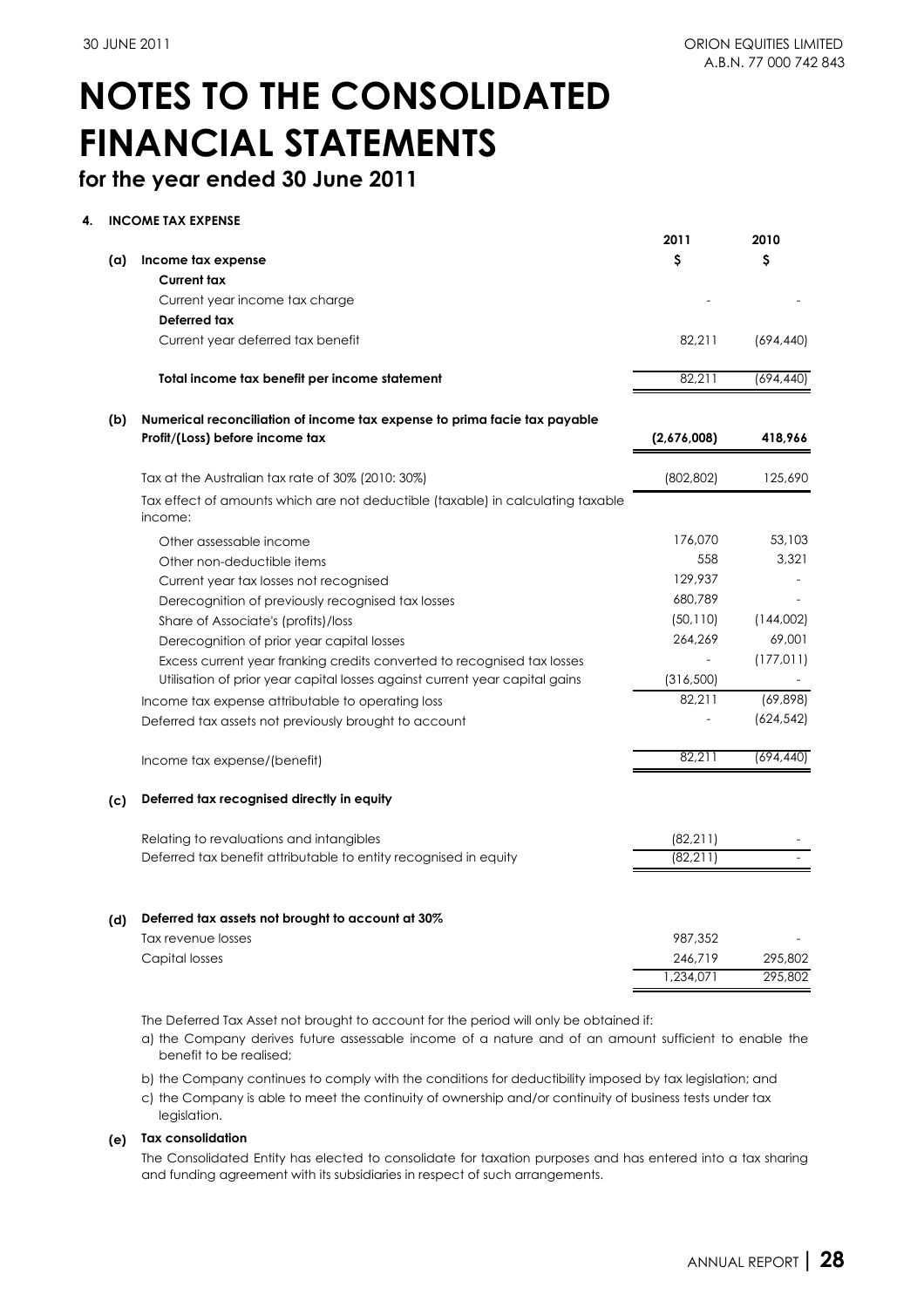## **for the year ended 30 June 2011**

### **5. KEY MANAGEMENT PERSONNEL DISCLOSURES**

|     |                                                | 2011    | 2010    |
|-----|------------------------------------------------|---------|---------|
| (a) | Key management personnel compensation          |         |         |
|     | <b>Directors</b>                               |         |         |
|     | Short-term employee benefits - salary and fees | 411.539 | 437,980 |
|     | Post-employment benefits - superannuation      | 34.789  | 40.169  |
|     |                                                | 446.328 | 478.149 |

Detailed remuneration disclosures are provided in the Remuneration Report section of the Directors' Report.

### **(b) Compensation of other key management personnel**

The Consolidated Entity do not have any key executives (other than executive directors).

#### **(c) Options, rights and equity instruments provided as remuneration**

There were no options, rights and equity instruments provided as remuneration to key management personnel and no shares issued on the exercise of any such instruments, during the financial year.

#### **(d) Shareholdings of key management personnel**

|                  | <b>Balance at</b>        | <b>Net Changes</b>       | <b>Balance at</b>        |
|------------------|--------------------------|--------------------------|--------------------------|
| 2011             | start of the year        | during the year          | end of the year          |
| <b>Directors</b> |                          |                          |                          |
| Farooq Khan      | 2,000                    |                          | 2,000                    |
| William Johnson  | -                        |                          |                          |
| Victor Ho        | -                        | $\overline{\phantom{a}}$ |                          |
| Yagoob Khan      | -                        | $\overline{\phantom{a}}$ |                          |
| 2010             |                          |                          |                          |
| <b>Directors</b> |                          |                          |                          |
| Faroog Khan      | 2,000                    |                          | 2,000                    |
| William Johnson  | $\overline{\phantom{0}}$ |                          |                          |
| Victor Ho        |                          | $\overline{\phantom{0}}$ | $\overline{\phantom{0}}$ |
| Yagoob Khan      |                          |                          |                          |

The disclosures of equity holdings above are in accordance with the accounting standards which requires a disclosure of shares held directly, indirectly or beneficially by each key management person, a close member of the family of that person, or an entity over which either of these persons have, directly or indirectly, control, joint control or significant influence (as defined under Accounting Standard AASB 124 Related Party Disclosures). The 2010 comparatives have been restated to reflect the above definition as they were previously incorrectly disclosed based on a previous wider definition under the standard and to correct an incorrect attribution of certain shareholdings.

### **(e) Option holdings of key management personnel**

The Consolidated Entity does not have any options on issue.

### **(f) Loans to key management personnel**

There were no loans to key management personnel (or their personally related entities) during the financial year.

### **(g) Other transactions with key management personnel**

There were no other transactions with key management personnel (or their personally related entities) during the financial year.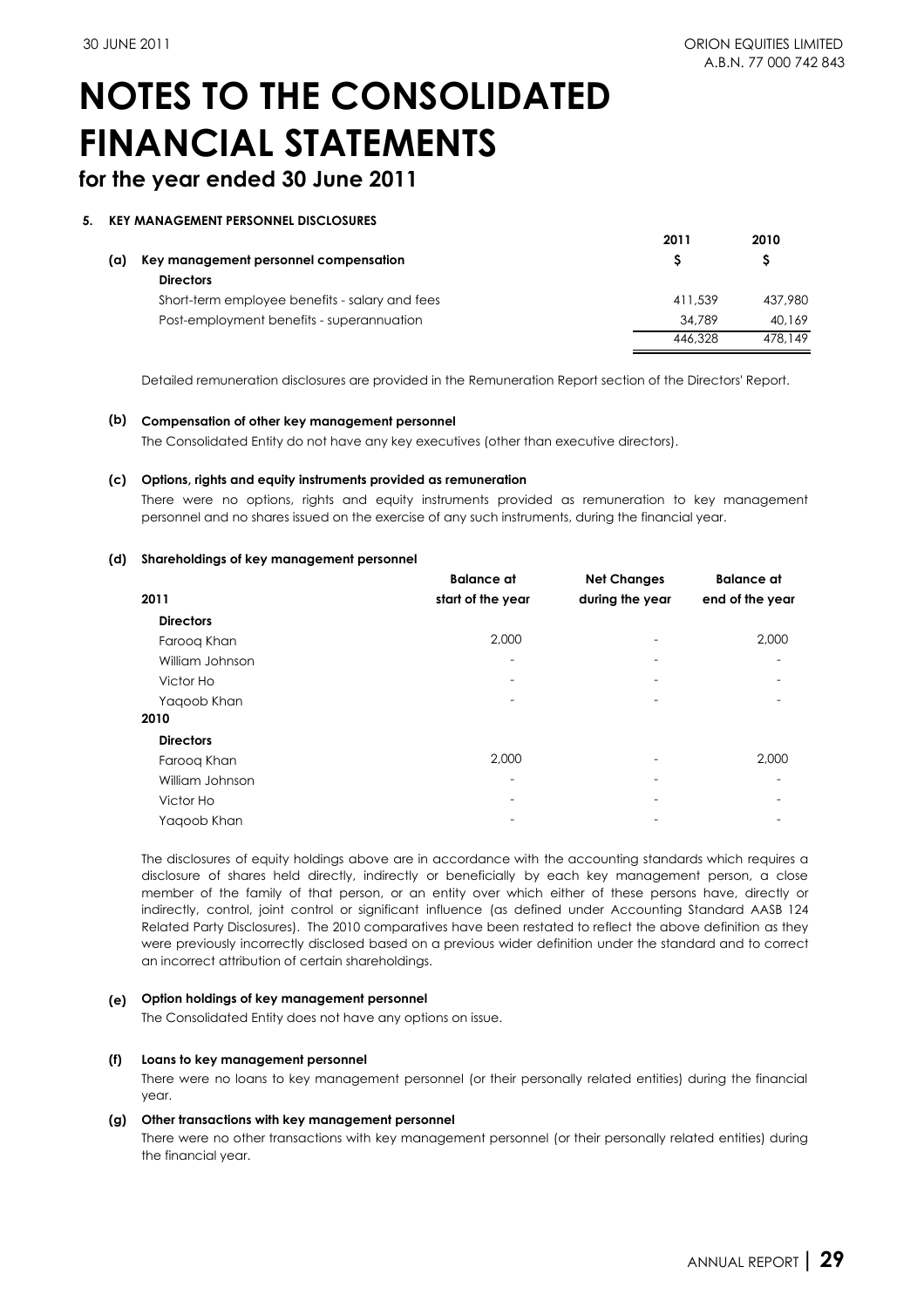## **for the year ended 30 June 2011**

### **6. AUDITORS' REMUNERATION**

|    | During the year the following fees were paid for services provided by the auditor | 2011        | 2010       |
|----|-----------------------------------------------------------------------------------|-------------|------------|
|    | of the parent entity and its related practices:                                   | \$          | Ş          |
|    | <b>BDO Audit (WA) Pty Ltd</b>                                                     |             |            |
|    | Audit and review of financial reports                                             | 36,809      | 29,280     |
|    | Taxation services                                                                 | 3,850       | 1,100      |
|    | Other services                                                                    |             | 550        |
|    |                                                                                   | 40.659      | 30,930     |
| 7. | <b>EARNINGS/(LOSS) PER SHARE</b>                                                  |             |            |
|    |                                                                                   | 2011        | 2010       |
|    | Basic earnings/(loss) per share (cents)                                           | (15.5)      | 6.3        |
|    | Net Profit/(Loss) used to calculate earnings per share (\$)                       | (2,758,219) | 1,113,406  |
|    | Weighted average number of ordinary shares during the year used in the            |             |            |
|    | calculation of basic earnings/(loss) per share                                    | 17,814,389  | 17.814.389 |

The Consolidated Entity has no securities outstanding which have the potential to convert to ordinary shares and dilute the basic earnings/(loss) per share.

| 8. CASH AND CASH EQUIVALENTS | 2011    | 2010    |
|------------------------------|---------|---------|
|                              |         | S.      |
| Cash at bank                 | 289,140 | 397.531 |
|                              |         |         |

### **(a) Risk exposure**

The Consolidated Entity's exposure to interest rate risk is discussed in Note 23. The maximum exposure to credit risk at the end of the reporting period is the carrying amount of each class of cash and cash equivalents mentioned above.

|     |                                                                                | 2011        | 2010        |
|-----|--------------------------------------------------------------------------------|-------------|-------------|
| (b) | Reconciliation of Net Profit/(Loss) after Tax to Net Cash Flow from Operations | \$          | \$          |
|     | Profit/(Loss) after income tax                                                 | (2,758,219) | 1,113,406   |
|     | Net change in fair value in trading portfolio                                  | 2,013,636   | (2,583,275) |
|     | Net loss/(gain) on sale of financial assets held at fair value                 | (496,680)   | 887,317     |
|     | Share of Associate entity's profit                                             | (167,032)   | (890, 284)  |
|     | Impairment/(reversal) of property held for development and resale              | (300,000)   | 950,000     |
|     | Impairment and depreciation - olive oil and other assets                       | 203,947     | 126,294     |
|     | Write off fixed assets                                                         | 1,182       | 2,160       |
|     | Revaluation of trees                                                           |             | 327,580     |
|     | Write off lapsed options                                                       |             | 1,200       |
|     | (Increase)/Decrease in Assets:                                                 |             |             |
|     | Financial assets at fair value through profit or loss                          | 532.113     | 1,059,607   |
|     | Trade and other receivables                                                    | 25,634      | (65, 163)   |
|     | Inventories - Olive Oils                                                       | (380,030)   | 222,748     |
|     | Investments accounted for using the equity method                              | 410.276     | 410,276     |
|     | Other current assets                                                           | (5,057)     | 5.294       |
|     | Increase/(Decrease) in Liabilities:                                            |             |             |
|     | Trade and other payables                                                       | 238,931     | (707, 259)  |
|     | Provisions                                                                     | 2.843       | 9.627       |
|     | <b>Tax liabilities</b>                                                         | 82,212      | (694, 440)  |
|     | Net cash inflow (outflow) from operating activities                            | (596, 244)  | 175,088     |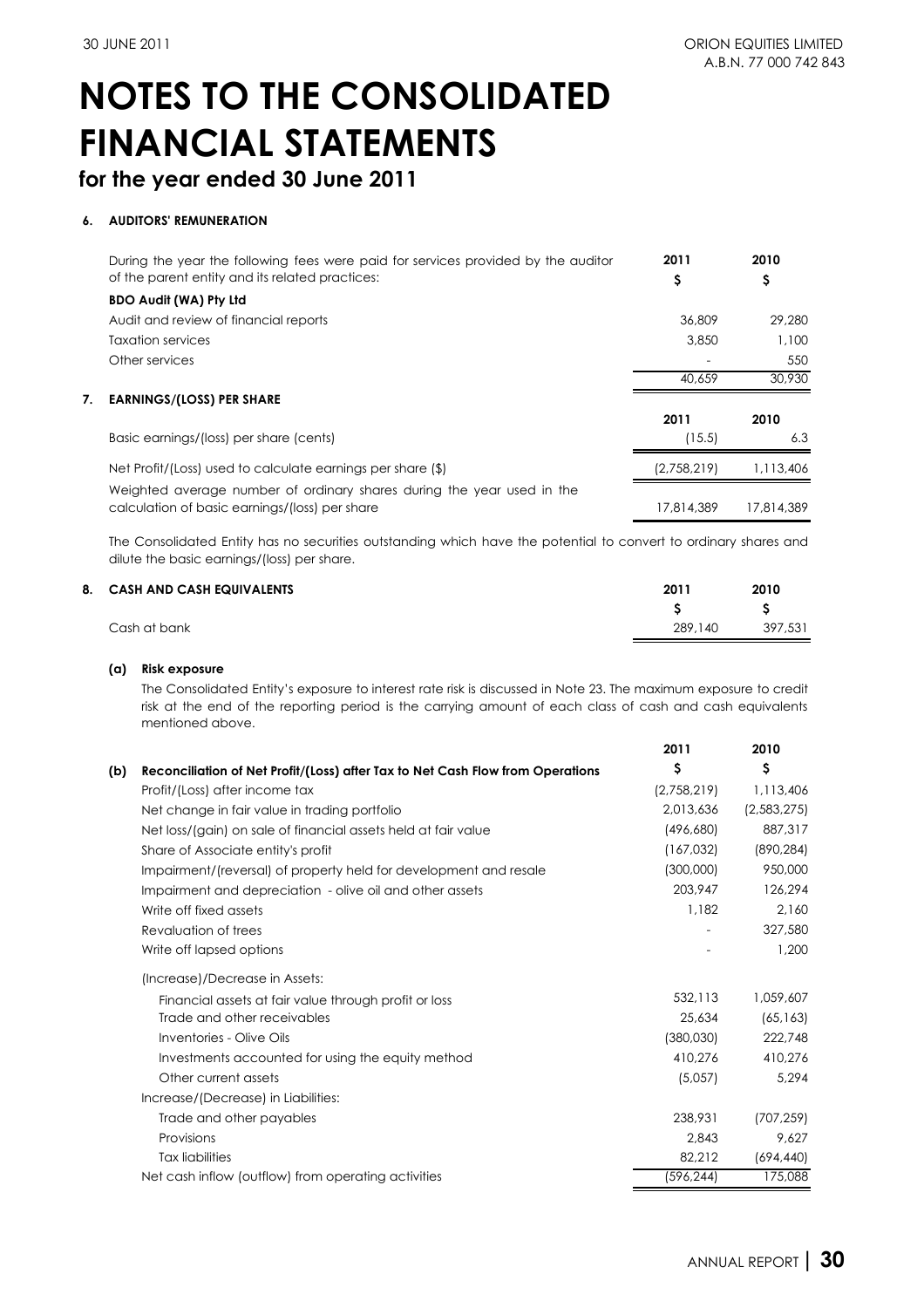**2011 2010**

# **NOTES TO THE CONSOLIDATED FINANCIAL STATEMENTS**

## **for the year ended 30 June 2011**

### **9. FINANCIAL ASSETS HELD AT FAIR VALUE THROUGH PROFIT AND LOSS**

|                                                                                  | Ş         | Ş                            |
|----------------------------------------------------------------------------------|-----------|------------------------------|
| Current<br>Listed investments at fair value                                      | 6,470,003 | 7,558,576                    |
| Unlisted options in listed corporations at cost<br>Add: net change in fair value |           | 10,000<br>950,496<br>960,496 |
|                                                                                  | 6,470,003 | 8,519,072                    |

### **Risk exposure**

Information about the Consolidated Entity's exposure to market and price risk is in Note 23.

### **10. TRADE AND OTHER RECEIVABLES**

| Current               |        |        |
|-----------------------|--------|--------|
| Trade receivables     | 34,786 | 51,791 |
| Other receivables     | 3,462  | 18,986 |
| <b>GST</b> receivable | 35,483 | 28,587 |
|                       | 73,731 | 99,364 |
| <b>Non Current</b>    |        |        |
| Bonds and guarantees  | 32,823 | 32,823 |

### **(a) Risk exposure**

Information about the Consolidated Entity's exposure to credit risk, foreign exchange risk and interest rate risk is in Note 23.

### **(b) Impaired receivables**

None of the receivables are impaired or past due.

| 11. | <b>INVENTORIES</b>                                 | 2011        | 2010          |
|-----|----------------------------------------------------|-------------|---------------|
|     |                                                    | \$          | \$            |
|     | <b>Current - Olive Oil Inventory</b>               |             |               |
|     | Bulk oils - at cost                                | 890.093     | 515,525       |
|     | Packaged oils - at cost                            | 109,337     | 103,875       |
|     |                                                    | 999,430     | 619,400       |
|     | Non Current - Land Development                     |             |               |
|     | Property held for development and resale - at cost | 3.797.339   | 3.797.339     |
|     | Revaluation of property                            | (1,997,339) | (2, 297, 339) |
|     |                                                    | ,800,000    | 1,500,000     |

Property held for development and resale was valued by an independent qualified valuer (an Associate member of the Australian Property Institute) on 6 June 2011. The upwards revaluation has been recognised as an impairment reversal through profit or loss.

| <b>12. OTHER CURRENT ASSETS</b>                | 2011  | 2010                     |
|------------------------------------------------|-------|--------------------------|
|                                                |       |                          |
| Prepayments - Director's & Officers' insurance | 5.057 | $\overline{\phantom{0}}$ |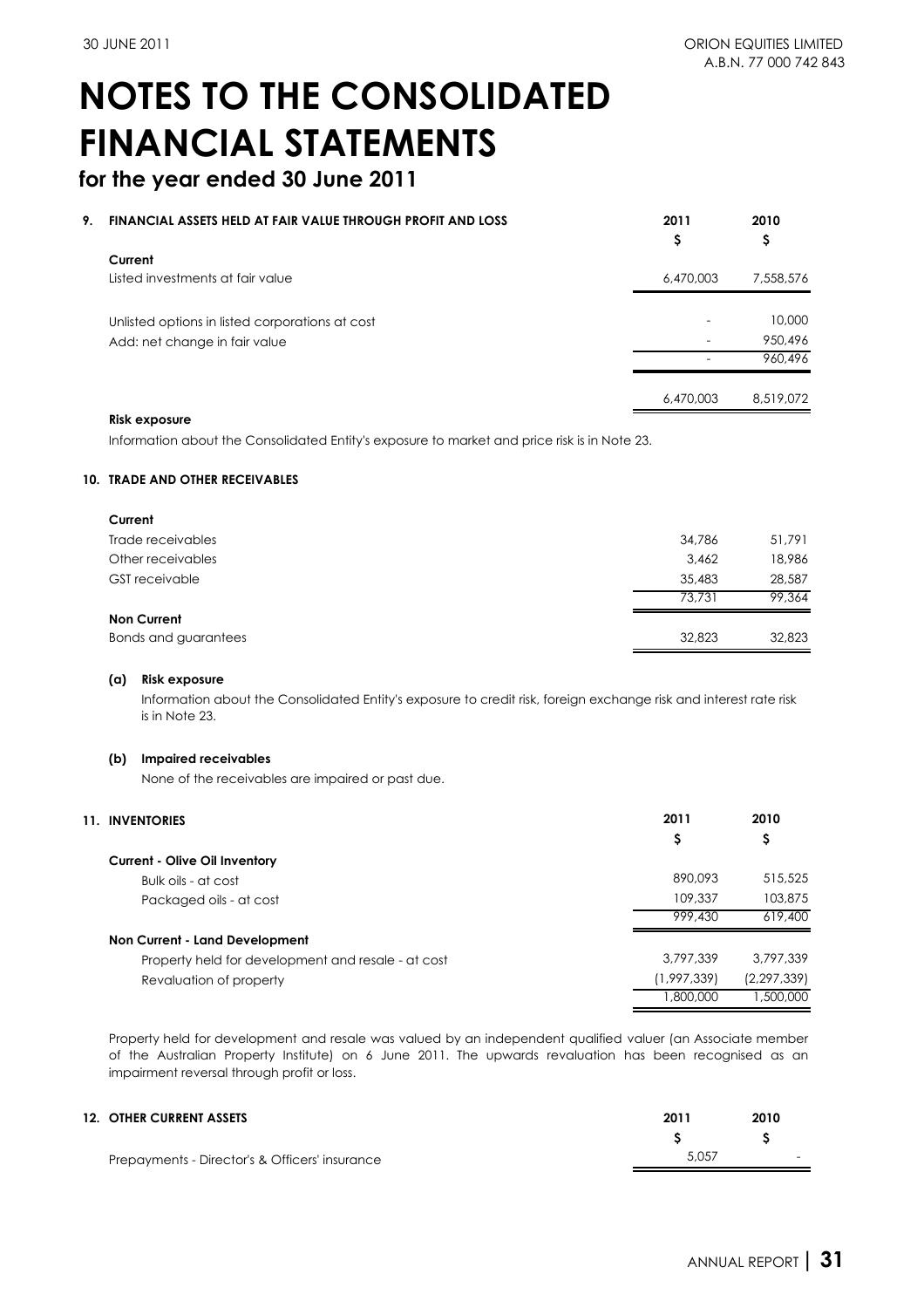**for the year ended 30 June 2011**

### **13. INVESTMENTS IN ASSOCIATE ENTITY**

|                                                             |                           |       |                           | <b>Carrying Amount</b> |            |
|-------------------------------------------------------------|---------------------------|-------|---------------------------|------------------------|------------|
| <b>Name of Associate</b>                                    | <b>Principal Activity</b> |       | <b>Ownership Interest</b> | 2011                   | 2010       |
|                                                             |                           | 2011  | 2010                      | \$                     | \$         |
| <b>Bentley Capital Limited (BEL)</b>                        | Investments               | 28.3% | 28.5%                     | 7,088,745              | 7,331,989  |
| Movement in Investments in Associate                        |                           |       |                           |                        |            |
| Shares in listed Associate entity brought forward           |                           |       |                           | 7,331,989              | 6,851,981  |
| Share of profit before income tax expense                   |                           |       |                           | 167,032                | 890,284    |
| Dividend from Associate entity                              |                           |       |                           | (410, 276)             | (410, 276) |
| Carrying amount at the end of the financial period          |                           |       |                           | 7,088,745              | 7,331,989  |
| <b>Fair value of listed investments in Associate</b>        |                           |       |                           | 4,513,032              | 4,615,601  |
| Net tangible asset value of listed investments in Associate |                           |       |                           | 8,139,662              | 8,413,911  |
| <b>Share of Associate's profits</b>                         |                           |       |                           |                        |            |
| Profit before income tax                                    |                           |       |                           | 167,032                | 890,284    |
| Share of income tax expense                                 |                           |       |                           |                        |            |
| Profit after income tax                                     |                           |       |                           | 167,032                | 890,284    |
| <b>Group share of Bentley Capital Limited</b>               |                           |       |                           |                        |            |
| <b>Summarised Financial Position of Associate</b>           |                           |       |                           |                        |            |
| Current assets                                              |                           |       |                           | 8,139,451              | 8,451,992  |
| Non current assets                                          |                           |       |                           | 21,580                 | 39,290     |
| <b>Total assets</b>                                         |                           |       |                           | 8,161,031              | 8,491,282  |
| <b>Current liabilities</b>                                  |                           |       |                           | (16,618)               | (36, 289)  |
| Non current liabilities                                     |                           |       |                           | (4,751)                | (41,082)   |
| <b>Total liabilities</b>                                    |                           |       |                           | (21, 369)              | (77, 371)  |
| Net assets                                                  |                           |       |                           | 8,139,662              | 8,413,911  |
| Revenues                                                    |                           |       |                           | 528,875                | 1,182,016  |
| Profit after income tax of Associate                        |                           |       |                           | 167,032                | 890,284    |

### **Bentley Capital Limited - Lease Commitments**

BEL and its subsidiary, Scarborough Equities Pty Ltd, have the same lease commitments as disclosed in Note 24.

| <b>14. OLIVE TREES</b> | 2011       | 2010       |
|------------------------|------------|------------|
|                        |            |            |
| Olive trees - at cost  | 300,000    | 300,000    |
| Revaluation of trees   | (234, 500) | (234, 500) |
|                        | 65,500     | 65,500     |

#### **Nature of asset**

The olive trees are on the Olive Grove property (approximately 64,500, 12 year old trees planted over 143 hectares). The fair value is at the Directors' valuation having regard to, amongst other matters, the replacement cost of the trees and the trees being in commercial production.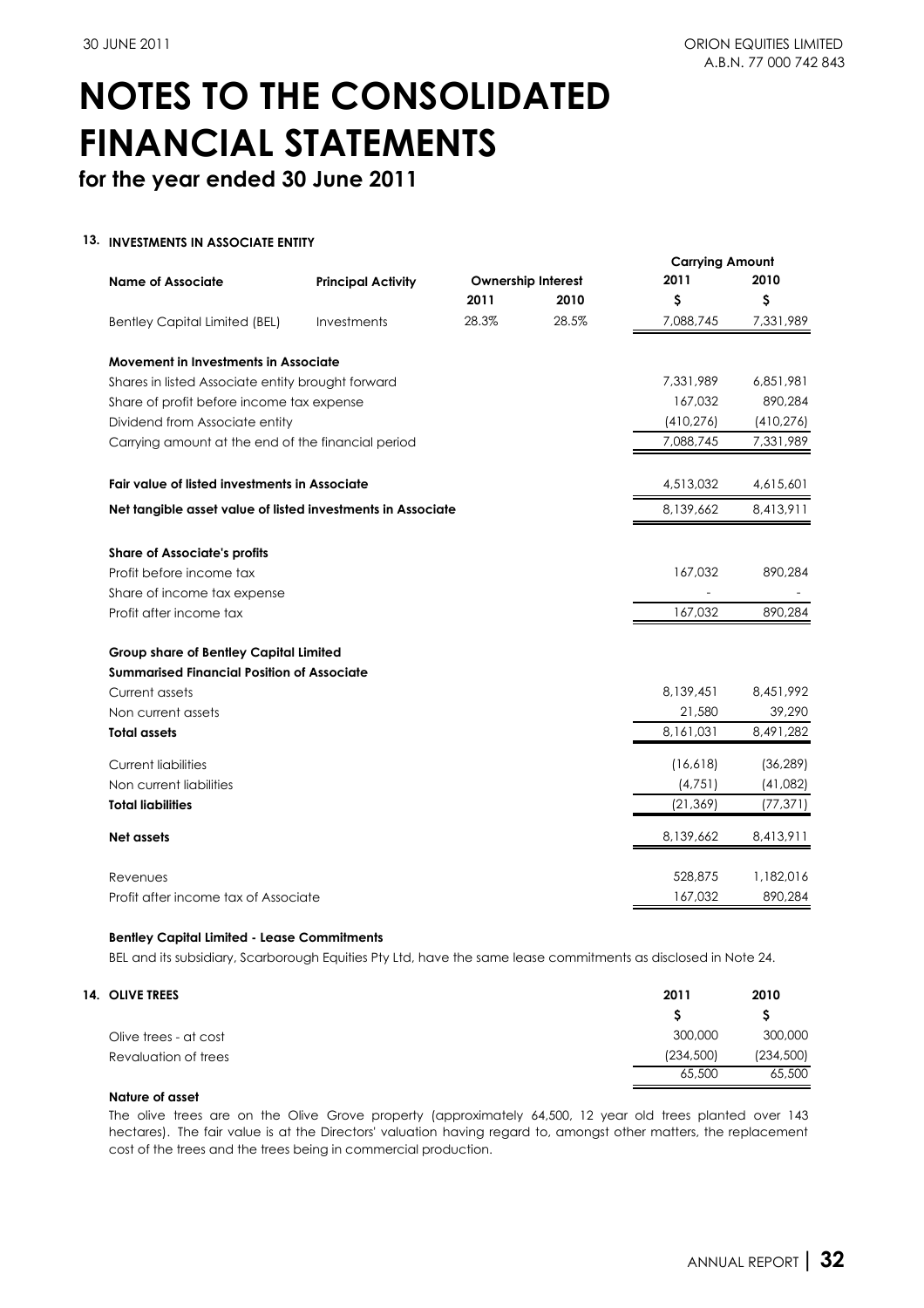## **for the year ended 30 June 2011**

| 15. PROPERTY, PLANT AND EQUIPMENT      | Freehold   | <b>Buildings on</b>  | Plant &    | Leasehold   |              |
|----------------------------------------|------------|----------------------|------------|-------------|--------------|
|                                        | Land       | <b>Freehold Land</b> | Equipment  | Improvement | <b>Total</b> |
| At 1 July 2009                         | \$         | \$                   | \$         | \$          | \$           |
| At cost                                | 861,214    | 112,432              | 1,323,780  | 22,170      | 2,319,596    |
| Revaluation/(Accumulated depreciation) | 367,236    | (18, 551)            | (425, 119) | (17,063)    | (93, 497)    |
| Net carrying amount                    | 1,228,450  | 93,881               | 898,661    | 5,107       | 2,226,099    |
| Year ended 30 June 2010                |            |                      |            |             |              |
| Carrying amount at beginning           | 1,228,450  | 93,881               | 898,661    | 5,107       | 2,226,099    |
| Asset revaluation (Note 21)            | (28, 569)  |                      |            |             | (28, 569)    |
| Additions                              |            |                      | 19,714     |             | 19,714       |
| Depreciation expense                   |            | (7,041)              | (118, 510) | (743)       | (126, 294)   |
| <b>Disposals</b>                       |            |                      | (2,160)    |             | (2,160)      |
| Carrying amount at balance date        | 1,199,881  | 86,840               | 797,705    | 4,364       | 2,088,790    |
| At 30 June 2010                        |            |                      |            |             |              |
| At cost                                | 861,214    | 112,432              | 1,326,732  | 22,170      | 2,322,548    |
| Revaluation/(Accumulated depreciation) | 338,667    | (25, 592)            | (529, 027) | (17,806)    | (233, 758)   |
| Net carrying amount                    | 1,199,881  | 86,840               | 797,705    | 4,364       | 2,088,790    |
| Year ended 30 June 2011                |            |                      |            |             |              |
| Carrying amount at beginning           | 1,199,881  | 86,840               | 797,705    | 4.364       | 2,088,790    |
| Asset revaluation (Note 21)            | (171, 411) |                      |            |             | (171, 411)   |
| Additions                              |            | 5,443                | 6,704      |             | 12,147       |
| Depreciation expense                   |            | (6,788)              | (196, 526) | (633)       | (203, 947)   |
| <b>Disposals</b>                       |            |                      | (1, 182)   |             | (1, 182)     |
| Carrying amount at balance date        | 1,028,470  | 85,495               | 606,701    | 3,731       | 1,724,397    |
| At 30 June 2011                        |            |                      |            |             |              |
| At cost                                | 861,214    | 117,875              | 1,332,254  | 22,170      | 2,333,513    |
| Revaluation/(Accumulated depreciation) | 167,256    | (32, 380)            | (725, 553) | (18, 439)   | (609, 116)   |
| Net carrying amount                    | 1,028,470  | 85,495               | 606,701    | 3,731       | 1,724,397    |

| 16. | <b>INTANGIBLE ASSETS</b>    | Water<br>Licence | <b>Brand name</b>        | Total      |
|-----|-----------------------------|------------------|--------------------------|------------|
|     | Year ended 30 June 2010     | \$               | \$                       | Ş          |
|     | Opening net book amount     | 523,125          | 99.996                   | 623,121    |
|     | Asset revaluation           | 261,562          |                          | 261,562    |
|     | Closing net book amount     | 784.687          | 99,996                   | 884,683    |
|     | At 30 June 2010             |                  |                          |            |
|     | Cost                        | 250,000          | 99.996                   | 349,996    |
|     | Asset revaluation (Note 21) | 534,687          |                          | 534,687    |
|     | Net book amount             | 784,687          | 99.996                   | 884,683    |
|     | Year ended 30 June 2011     |                  |                          |            |
|     | Opening net book amount     | 784,687          | 99.996                   | 884,683    |
|     | Asset revaluation           | (102, 625)       | $\overline{\phantom{a}}$ | (102, 625) |
|     | Closing net book amount     | 682,062          | 99.996                   | 782,058    |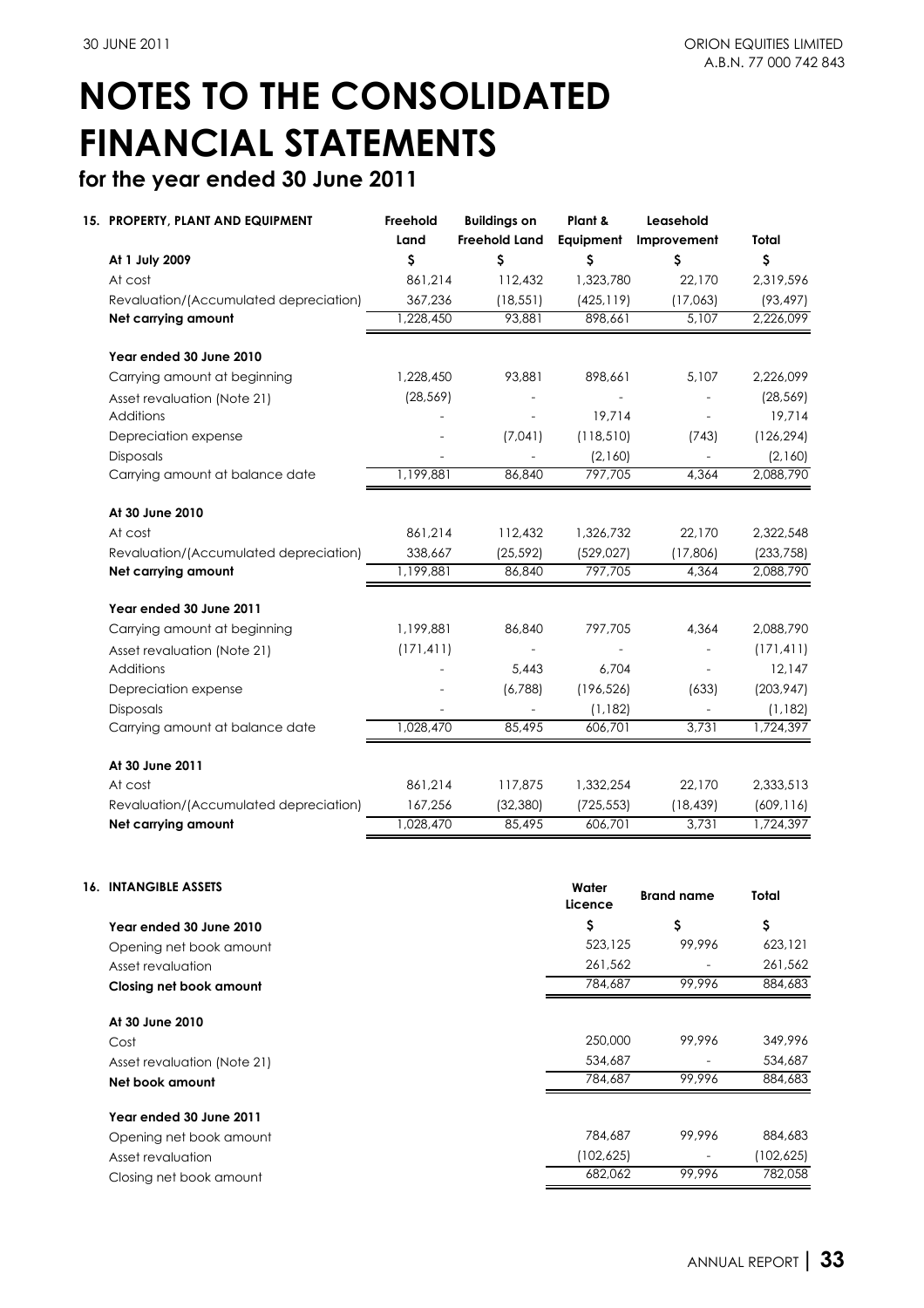**for the year ended 30 June 2011**

|  | 16. INTANGIBLE ASSETS (confinued) |  |
|--|-----------------------------------|--|
|--|-----------------------------------|--|

|                             | <br>Licence | <b>Brand name</b>        | Total   |
|-----------------------------|-------------|--------------------------|---------|
| At 30 June 2011             |             |                          |         |
| Cost                        | 250,000     | 99.996                   | 349,996 |
| Asset revaluation (Note 21) | 432.062     | $\overline{\phantom{a}}$ | 432.062 |
| Net book amount             | 682.062     | 99.996                   | 782.058 |

**Water** 

#### **Nature of asset**

The Water Licence pertains to the Consolidated Entity's Olive Grove property in Gingin, Western Australia. As at 30 June 2011, an independent qualified valuer (a Certified Practising Valuer and Associate member of the Australian Property Institute) revalued the water licence downwards by \$102,625 from the previous balance date. The Brand name pertains to the ultra premium Dandaragan Estate Olive Oil Brand.

| <b>17. TRADE AND OTHER PAYABLES</b>                  | 2011      | 2010    |
|------------------------------------------------------|-----------|---------|
|                                                      |           |         |
| Trade payables                                       | 257.461   | 59,497  |
| Other creditors and accruals                         | 297.874   | 273,610 |
| Loan from holding company, Queste Communications Ltd | 516.712   |         |
| Dividend payable                                     | 28.302    | 28,309  |
|                                                      | 1.100.349 | 361.416 |

#### **(a) Loan from holding company, Queste Communications Ltd (QUE)**

The loan from QUE is unsecured and attracts 10% interest per annum and the term of the facility expires on 30 June 2012. Subsequent to balance date, the Company has drawn down a further \$150,000 under this facility.

### **(b) Amounts not expected to be settled within the next 12 months**

Other creditors and accruals include accruals for annual leave. The entire obligation is presented as current since the Consolidated Entity does not have an unconditional right to defer settlement. However based on past experience, the Consolidated Entity does not expect all employees to take the full amount of their accrued leave within the next 12 months. The following amount reflects leave that is not expected to be taken within the next 12 months.

|                                                                | 2011   | 2010   |
|----------------------------------------------------------------|--------|--------|
|                                                                |        | S.     |
| Annual leave obligation expected to be settled after 12 months | 18.488 | 22.153 |

#### **(c) Risk exposure**

Details of the Consolidated Entity's exposure to risks arising from current payables are set out in Note 23.

| <b>18. PROVISIONS</b> |                                        | 2011   | 2010   |
|-----------------------|----------------------------------------|--------|--------|
|                       |                                        |        |        |
|                       | Employee benefits - long service leave | 84,237 | 81,394 |

The current provision for long service leave includes all unconditional entitlements where employees have completed the required period of service and accrued long service leave benefits. The entire obligation is presented as current since the Consolidated Entity does not have an unconditional right to defer settlement. However based on past experience, the Consolidated Entity does not expect all employees to take their full amount of the accrued long service leave or require payment within the next 12 months. The amounts above reflect leave that is not expected to be taken or paid within the next 12 months.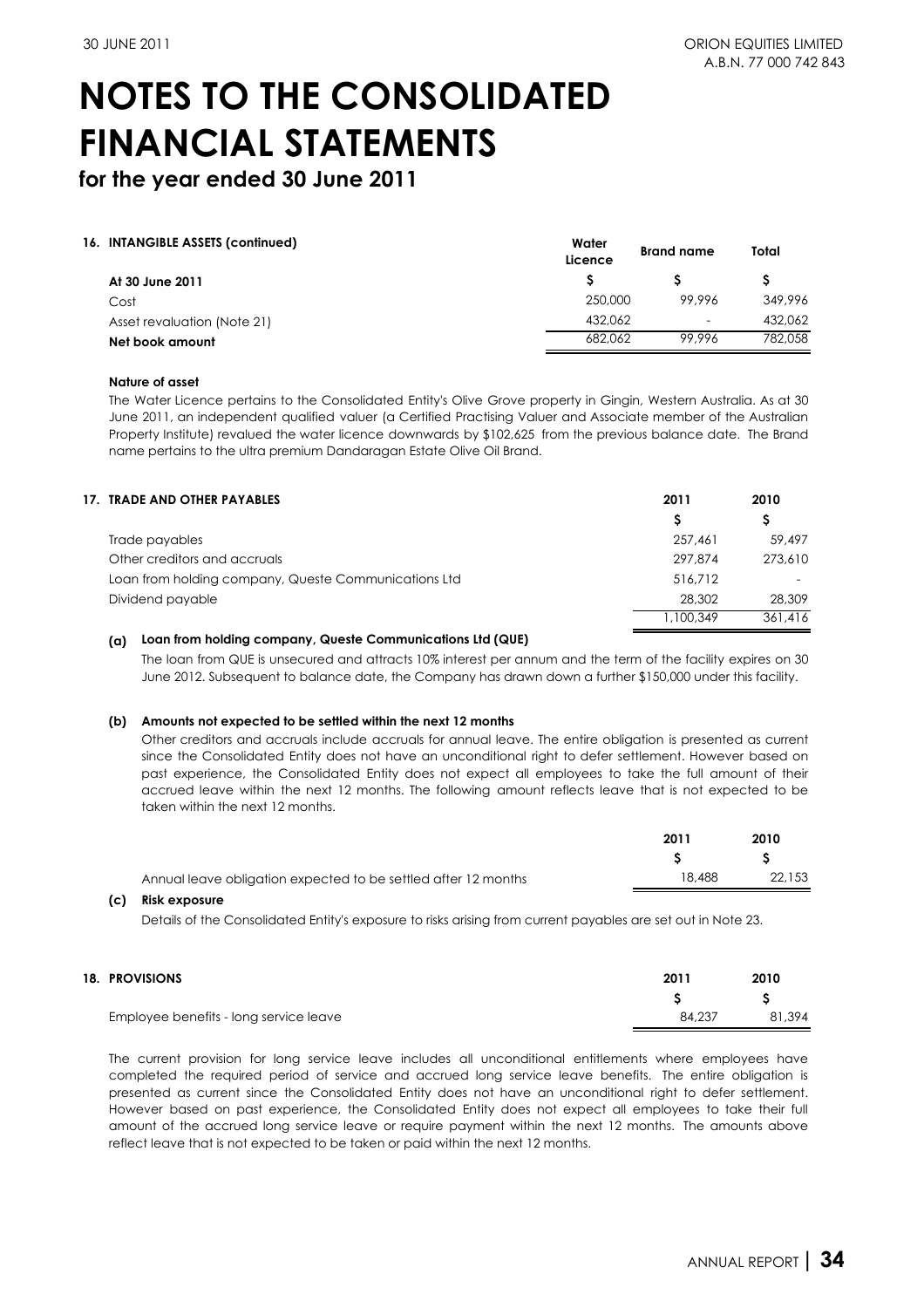## **for the year ended 30 June 2011**

### **19. DEFERRED TAX ASSETS AND LIABILITIES**

|       |                                                                         | 2011       | 2010       |
|-------|-------------------------------------------------------------------------|------------|------------|
| (a)   | <b>Assets - Non Current</b>                                             | \$         | S          |
|       | Deferred tax asset comprises:                                           |            |            |
|       | Provisions & accruals                                                   | 99,568     | 97,078     |
|       | Revenue tax losses                                                      | 321,292    | 1,008,506  |
|       | Other                                                                   | 745,027    | 985,107    |
|       |                                                                         | 1,165,887  | 2,090,691  |
| (b)   | Liabilities - Non Current                                               |            |            |
|       | Deferred tax liability comprises:                                       |            |            |
|       | Fair Value Gain Adjustments                                             | 1,057,471  | 1,899,035  |
|       | Other                                                                   | 108,416    | 191,656    |
|       |                                                                         | 1,165,887  | 2,090,691  |
| (c)   | <b>Reconciliations</b>                                                  |            |            |
| (i)   | <b>Gross movements</b>                                                  |            |            |
|       | The overall movement in the deferred tax account is as follows:         |            |            |
|       | Opening balance                                                         |            | (432, 433) |
|       | (Charged)/credited to statement of comprehensive income                 | (82, 211)  | 694,439    |
|       | (Charged)/credited to equity                                            | 82,211     | (262,006)  |
|       | Closing balance                                                         |            |            |
| (ii)  | Deferred tax asset:                                                     |            |            |
|       | The movement in deferred tax asset for each temporary difference during |            |            |
|       | the year is as follows:                                                 |            |            |
|       | Provisions & accruals                                                   |            |            |
|       | Opening balance                                                         | 97,078     | 124,291    |
|       | Charged to statement of comprehensive income                            | 2,490      | (27, 213)  |
|       | Closing balance                                                         | 99,568     | 97,078     |
|       | Revenue tax losses                                                      |            |            |
|       | Opening balance                                                         | 1,008,506  | 760,155    |
|       | Charged to statement of comprehensive income                            | (687, 214) | 248,351    |
|       | Closing balance                                                         | 321,292    | 1,008,506  |
|       | Other                                                                   |            |            |
|       | Opening balance                                                         | 985,107    | 404,277    |
|       | Charged to statement of comprehensive income                            | (240,080)  | 580,830    |
|       | Closing balance                                                         | 745,027    | 985,107    |
|       | Total                                                                   | 1,165,887  | 2,090,691  |
| (iii) | Deferred tax liability:                                                 |            |            |
|       | The overall movement in recognised deferred tax liabilities for each    |            |            |
|       | temporary difference is as follows:                                     |            |            |
|       | Fair Value Gain Adjustments                                             |            |            |
|       | Opening balance                                                         | 1,899,035  | 1,455,846  |
|       | Charged to statement of comprehensive income                            | (841, 564) | 443,189    |
|       | Closing balance                                                         | 1,057,471  | 1,899,035  |
|       | Other                                                                   |            |            |
|       | Opening balance                                                         | 191,656    | 265,310    |
|       | Charged to statement of comprehensive income                            | (1,029)    | (335,660)  |
|       | Charged to equity                                                       | (82, 211)  | 262,006    |
|       | Closing balance                                                         | 108,416    | 191,656    |
|       | Total                                                                   | 1,165,887  | 2,090,691  |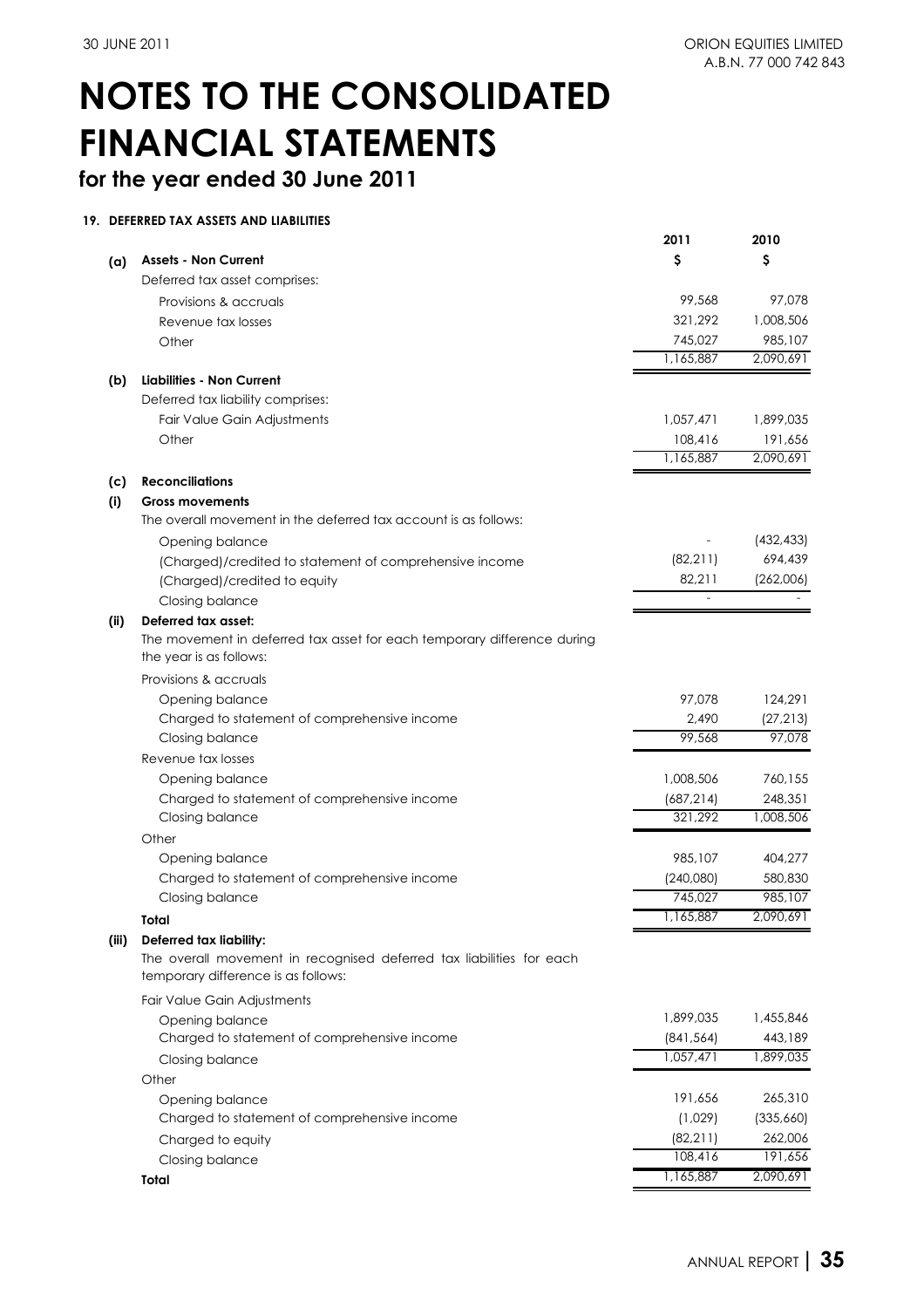**for the year ended 30 June 2011**

| 20. ISSUED CAPITAL         | 2011       | 2010       | 2011       | 2010       |
|----------------------------|------------|------------|------------|------------|
|                            | shares     | shares     | \$         | \$         |
| Fully paid ordinary shares | 17,814,389 | 17,814,389 | 19,374,007 | 19,374,007 |
|                            |            |            | Number of  |            |
| 30 June 2010               |            |            | shares     | S          |
| At 1 July 2009             |            |            | 17,814,389 | 19,374,007 |
|                            |            |            |            |            |
| At 30 June 2010            |            |            | 17,814,389 | 19,374,007 |
| 30 June 2011               |            |            |            |            |
| At 1 July 2010             |            |            | 17,814,389 | 19,374,007 |
|                            |            |            |            |            |
| At 30 June 2011            |            |            | 17,814,389 | 19,374,007 |

Fully paid ordinary shares carry one vote per share and carry the right to dividends.

### **(a) Capital risk management**

The Consolidated Entity's objectives when managing its capital are to safeguard their ability to continue as a going concern, so that it can continue to provide returns for shareholders and benefits for other stakeholders and to maintain a capital structure balancing the interests of all shareholders.

The Board will consider capital management initiatives as is appropriate and in the best interests of the Company and shareholders from time to time, including undertaking capital raisings, share buy backs, capital reductions and the payment of dividends.

| 21. RESERVES                          |      | 2011       | 2010      |
|---------------------------------------|------|------------|-----------|
|                                       | Note | \$         | \$        |
| Property, plant and equipment         | 15   | 167.256    | 338,667   |
| <b>Intangibles</b>                    | 16   | 432.062    | 534,687   |
|                                       |      | 599,318    | 873,354   |
| Deferred tax liability                |      | (179, 795) | (262,006) |
| Asset revaluation reserve             |      | 419,523    | 611,348   |
| Movement of asset revaluation reserve |      |            |           |
| Opening balance                       |      | 611.348    | 640.361   |
| Revaluation                           |      | (274, 036) | 232.993   |
| Deferred tax liability movement       |      | 82,211     | (262,006) |
| Closing balance                       |      | 419,523    | 611.348   |

The Asset Revaluation Reserve relates to the revaluation of the Olive Grove Land from \$1,199,881 to \$1,028,470 and the Water Licence from \$784,687 to \$682,062, as assessed by an independent qualified valuer (a Certified Practising Valuer and Associate member of the Australian Property Institute).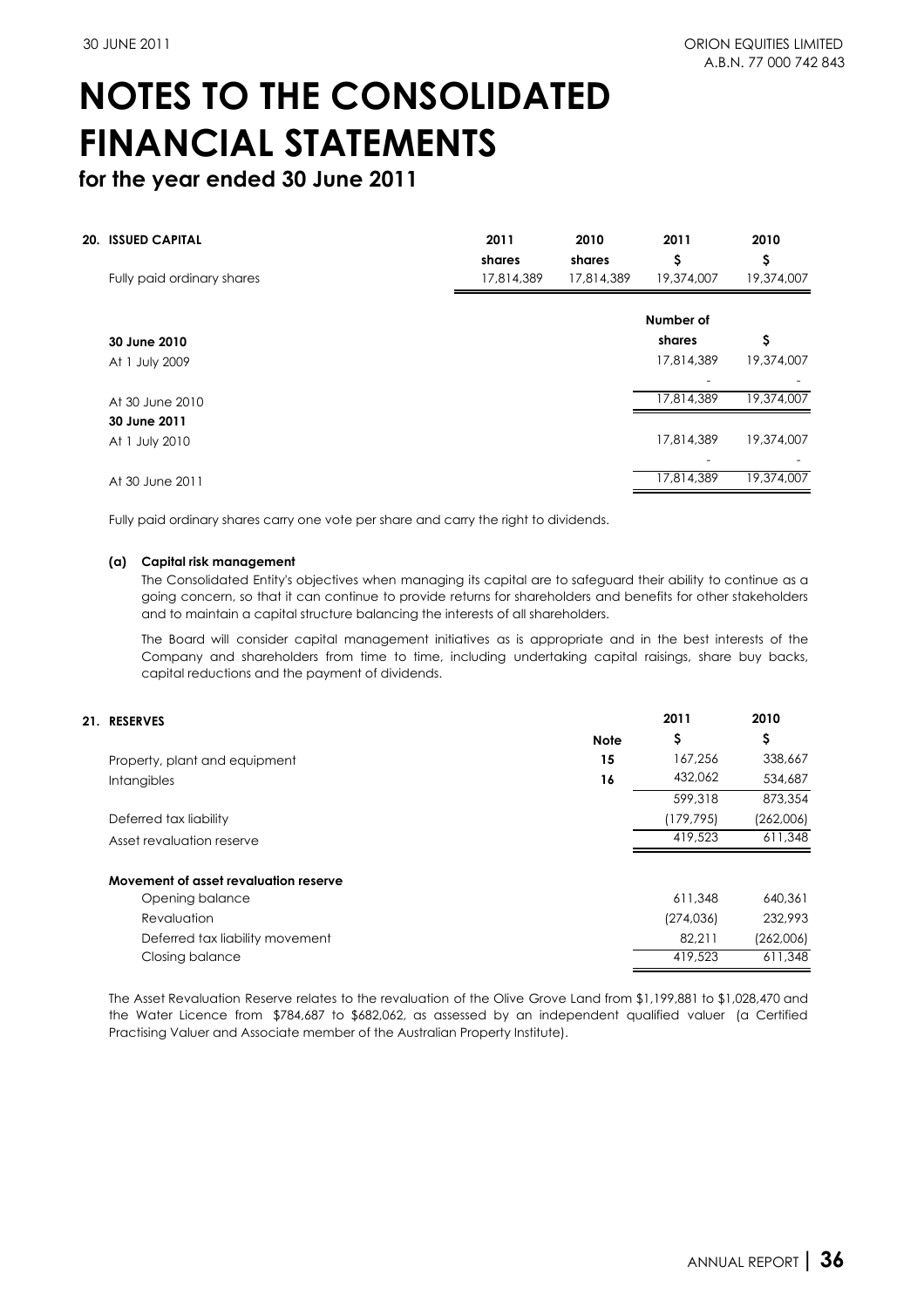## **for the year ended 30 June 2011**

### **22. SEGMENT INFORMATION**

The Board has considered the product and geographical perspective of the operating results and determined that the Consolidated Entity operates only in Australia with segments in Investments and Olive Oils. Unallocated items comprise mainly corporate assets, office expenses and income tax assets and liabilities.

| <b>Investments</b> | Olive oil  | Unallocated | Total       |
|--------------------|------------|-------------|-------------|
| Ş                  | \$         | S           | \$          |
| (1,348,074)        | 450,027    | 9.224       | (888, 823)  |
| (1,723,347)        | (197, 775) | (849, 187)  | (2,770,309) |
| 15,957,949         | 3.628.772  | 910.050     | 20,496,771  |
| (54, 915)          | (577,909)  | (1,717,649) | (2,350,473) |
|                    |            |             |             |
| 3,476,309          | 1,200,987  | 14.729      | 4,692,025   |
| 2.446.198          | 177.857    | (808, 281)  | 1,815,774   |
| 17,358,441         | 3,719,279  | 2,552,123   | 23,629,843  |
| (116, 456)         | (147,244)  | (2,269,801) | (2,533,501) |
|                    |            |             |             |

#### **(a) Other segment information**

### **(i) Adjusted Earnings Before Interest, Taxes, Depreciation and Amortization (EBITDA)**

|       | The adjusted EBITDA excludes impairment of assets.                  | 2011        | 2010        |
|-------|---------------------------------------------------------------------|-------------|-------------|
|       |                                                                     | \$          | \$          |
|       | <b>Adjusted EBITDA</b>                                              | (2,770,309) | 1,815,774   |
|       | Interest revenue                                                    | 9,224       | 14,729      |
|       | Revaluation of trees                                                |             | (327, 580)  |
|       | Impairment of property held for development and resale              | 300,000     | (950,000)   |
|       | Finance cost                                                        | (21, 837)   | (6, 576)    |
|       | Realisation cost of share portfolio provision/(written back)        | 12,043      | 1,073       |
|       | Fixed assets written off                                            | (1, 182)    | (2,160)     |
|       | Impairment and depreciation of assets                               | (203, 947)  | (126, 294)  |
|       | Profit before income tax                                            | (2,676,008) | 418,966     |
| (i)   | Segment assets                                                      | 19,586,721  | 21,077,720  |
|       | Unallocated:                                                        |             |             |
|       | Cash and cash equivalents                                           | 289,140     | 397,531     |
|       | Trade and other receivables                                         | 33,547      | 50,559      |
|       | Other current assets                                                | 5,057       |             |
|       | Property, plant and equipment                                       | 15,620      | 13,342      |
|       | Deferred tax asset                                                  | 566,686     | 2,090,691   |
|       | Total assets as per the Statement of Financial Position             | 20,496,771  | 23,629,843  |
| (iii) | <b>Segment liabilities</b>                                          | (632, 824)  | (263,700)   |
|       | Unallocated:                                                        |             |             |
|       | Trade and other payables                                            | (647, 318)  | (97, 716)   |
|       | Provisions                                                          | (84, 238)   | (81, 394)   |
|       | Deferred tax liability                                              | (986,093)   | (2,090,691) |
|       | <b>Total liabilities as per the Statement of Financial Position</b> | (2,350,473) | (2,533,501) |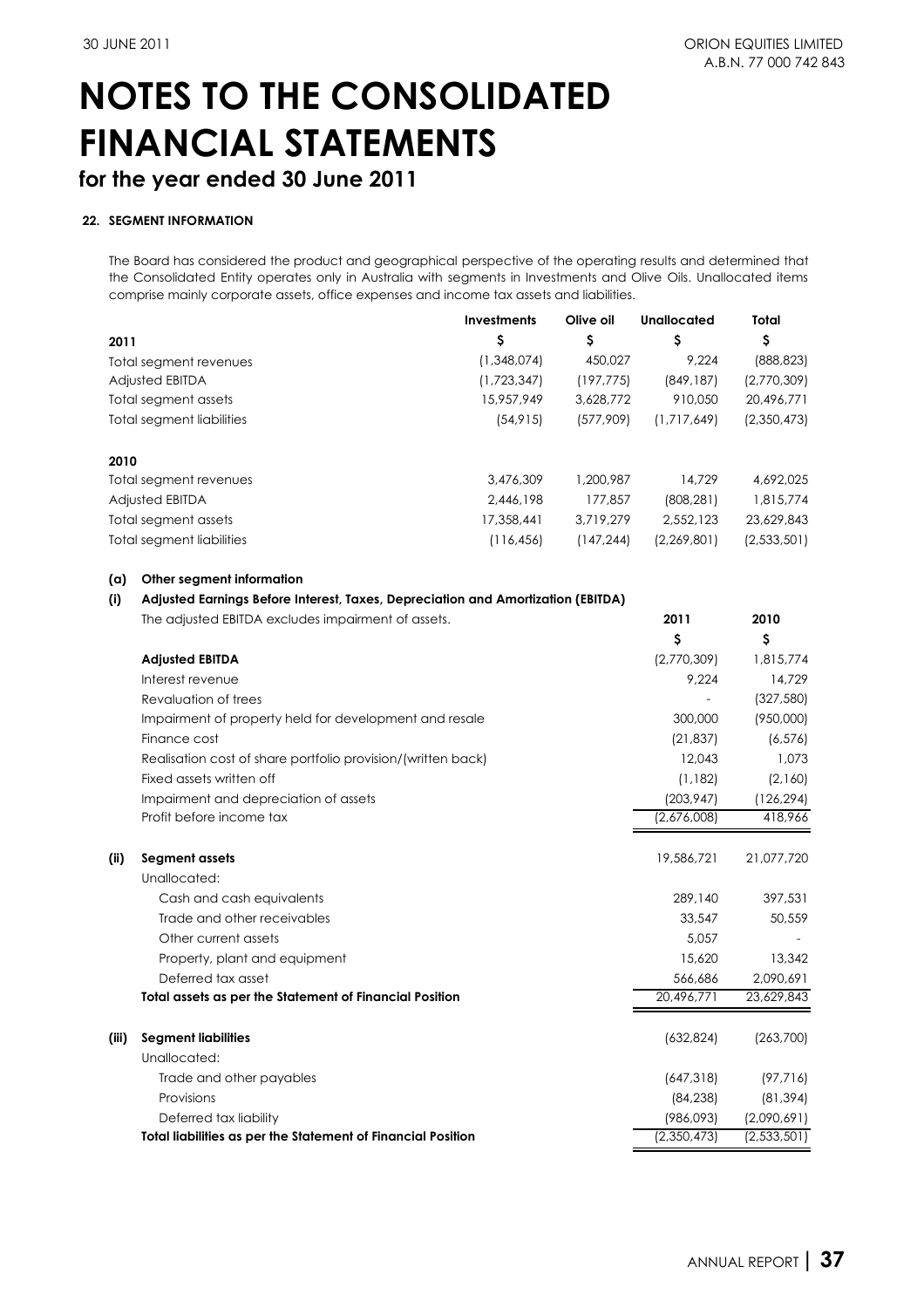## **for the year ended 30 June 2011**

### **23. FINANCIAL RISK MANAGEMENT**

The Consolidated Entity's financial instruments comprise of deposits with banks, accounts receivable and payable and investments in listed securities. The principal activity of the Consolidated Entity is the management of these investments - "financial assets held at fair value" (refer to Note 9). The Consolidated Entity's investments are subject to price (which includes interest rate and market risk), credit and liquidity risks.

The Board of Directors is responsible for the overall internal control framework (which includes risk management) but no cost-effective internal control system will preclude all errors and irregularities. The system is based, in part, on the appointment of suitably qualified management personnel. The effectiveness of the system is continually reviewed by management and at least annually by the Board.

The financial receivables and payables of the Consolidated Entity in the table below are due or payable within 30 days. The financial investments are held for trading and are realised at the discretion of the Board of Directors.

| The Consolidated Entity hold the following financial instruments: | 2011        | 2010       |
|-------------------------------------------------------------------|-------------|------------|
| <b>Financial assets</b>                                           | \$          | Ş          |
| Cash and cash equivalents                                         | 289,140     | 397.531    |
| Trade and other receivables                                       | 73.731      | 99,364     |
| Financial assets at fair value through profit or loss             | 6,470,003   | 8,519,072  |
|                                                                   | 6.832.874   | 9.015.967  |
| <b>Financial liabilities</b>                                      |             |            |
| Trade and other payables                                          | (1,100,349) | (361, 416) |
|                                                                   | (1.100.349) | (361, 416) |
|                                                                   |             |            |
| <b>Net Financial Assets</b>                                       | 5.732.525   | 8.654.551  |

#### **(a) Market Risk**

### **(i) Price risk**

The Consolidated Entity is exposed to equity securities price risk. This arises from investments held by the Consolidated Entity and classified in the statement of financial position at fair value through profit or loss. The Consolidated Entity is not exposed to commodity price risk, save where this has an indirect impact via market risk and equity securities price risk.

The value of a financial instrument will fluctuate as a result of changes in market prices, whether those changes are caused by factors specific to the individual instrument or its issuer or factors affecting all instruments in the market. By its nature as an investment Company, the Consolidated Entity will always be subject to market risk as it invests its capital in securities that are not risk free - the market price of these securities can and will fluctuate. The Consolidated Entity does not manage this risk through entering into derivative contracts, futures, options or swaps.

Equity price risk is minimised through ensuring that investment activities are undertaken in accordance with Board established mandate limits and investment strategies.

The Consolidated Entity has performed a sensitivity analysis on its exposure to market price risk at balance date. The analysis demonstrates the effect on the current year results and equity which could result from a change in these risks. The ASX All Ordinaries Share Index was utilised as the benchmark for the listed share investments which are available for sale assets or at fair value through profit or loss.

| (i) | <b>Equity Price risk - listed investments</b> | 2011      | 2010          |
|-----|-----------------------------------------------|-----------|---------------|
|     | Change in profit                              | S         |               |
|     | Increase by 15%                               | 445,767   | 1.111.102     |
|     | Decrease by 15%                               | (445,767) | (1, 111, 102) |
|     | Change in equity                              |           |               |
|     | Increase by 15%                               | 445,767   | 1.111.102     |
|     | Decrease by 15%                               | (445.767) | (1, 111, 102) |
|     |                                               |           |               |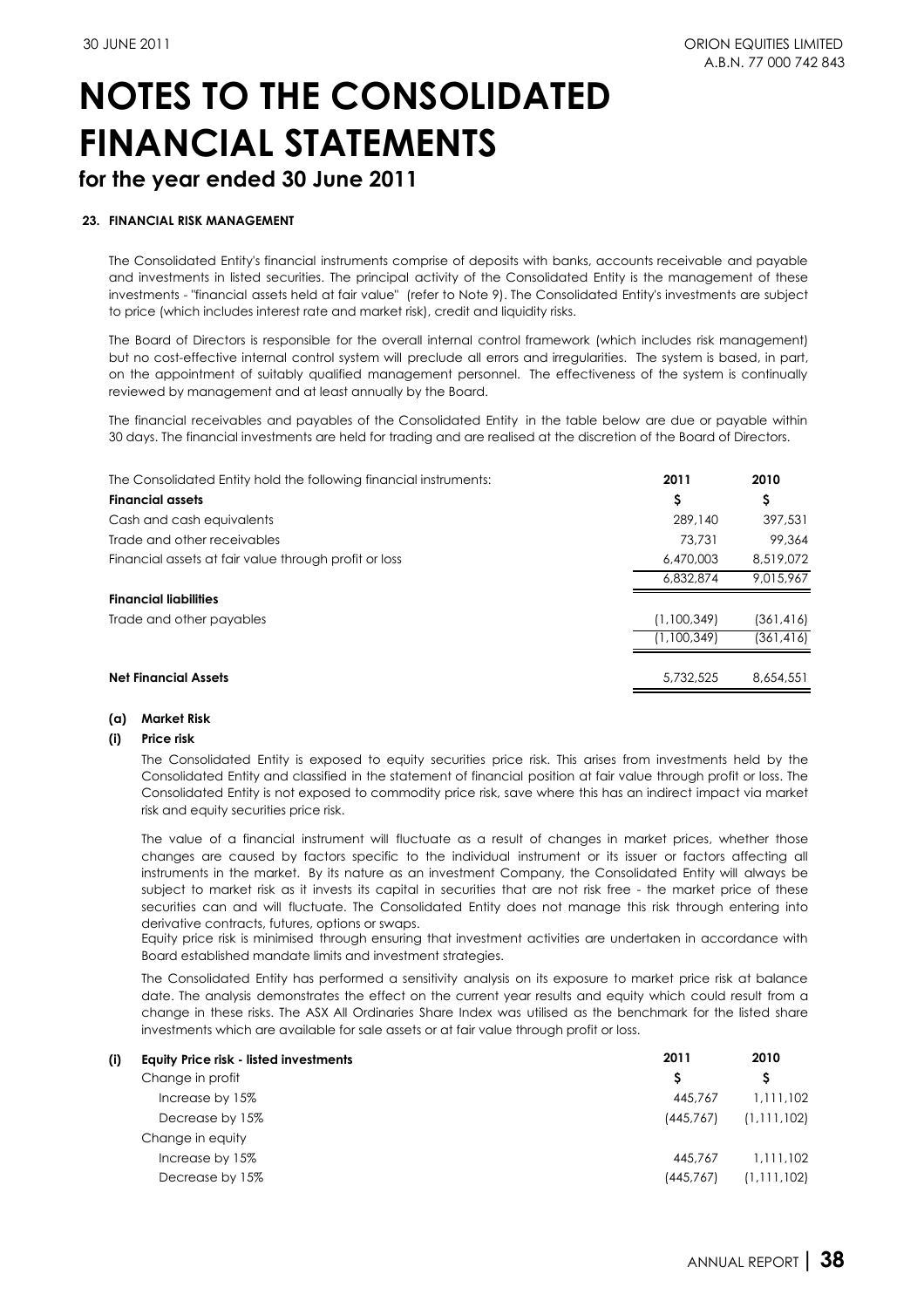### **for the year ended 30 June 2011**

### **23. FINANCIAL RISK MANAGEMENT (continued)**

### **(ii) Interest rate risk**

Interest rate risk is the risk that the value of a financial instrument will fluctuate due to changes in market interest rates. The Consolidated Entity's exposure to market risk for changes in interest rates relate primarily to investments held in interest bearing instruments. The average interest rate for the year for the table below is 4.60% (2010: 4.61%). The revenue exposure is immaterial in terms of the possible impact on profit or loss or total equity.

The Consolidated Entity has a \$500,000 unsecured loan facility with an interest rate of 10% per annum. The Consolidated Entity has a liability exposure to interest rate risk with a maximum interest rate expense of \$50,000 for the year.

|                                     | 2011      | 2010    |  |
|-------------------------------------|-----------|---------|--|
|                                     |           |         |  |
| Cash at bank                        | 289,140   | 397,531 |  |
| Loan from Queste Communications Ltd | (516,712) | -       |  |
|                                     |           |         |  |

#### **(iii) Foreign exchange risk**

The Consolidated Entity is not exposed to foreign exchange risk as at Balance Date. The Consolidated Entity's current policy is not to hedge any overseas currency exposure.

The Consolidated Entity has no foreign exchange funds or investments and no asset or liability exposure to foreign exchange risk. There is no revenue or expense exposure in terms of the possible impact on profit or loss or total equity.

### **(b) Credit risk**

Credit risk refers to the risk that a counterparty under a financial instrument will default (in whole or in part) on its contractual obligations resulting in financial loss to the Consolidated Entity and the Company. Credit risk arises from cash and cash equivalents and deposits with banks and financial institutions, including outstanding receivables and committed transactions. Concentrations of credit risk are minimised primarily by undertaking appropriate due diligence on potential investments, carrying out all market transactions through approved brokers, settling non-market transactions with the involvement of suitably qualified legal and accounting personnel (both internal and external), and obtaining sufficient collateral or other security (where appropriate) as a means of mitigating the risk of financial loss from defaults. The Consolidated Entity's business activities do not necessitate the requirement for collateral as a means of mitigating the risk of financial loss from defaults.

The credit quality of the financial assets are neither past due nor impaired and can be assessed by reference to external credit ratings (if available with Standard & Poor's) or to historical information about counterparty default rates. The maximum exposure to credit risk at reporting date is the carrying amount of the financial assets as summarised below:

|                                                  | 2011    | 2010    |
|--------------------------------------------------|---------|---------|
| <b>Cash and cash equivalents</b>                 | S       |         |
| AA                                               | 288,277 | 394,709 |
| BBB+                                             | 863     | 2.822   |
|                                                  | 289.140 | 397.531 |
| Trade and other receivables (due within 30 days) |         |         |
| No external credit rating available              | 73.731  | 99.364  |

The Consolidated Entity measures credit risk on a fair value basis. The carrying amount of financial assets recorded in the financial statements, net of any provision for losses, represents the Consolidated Entity's maximum exposure to credit risk.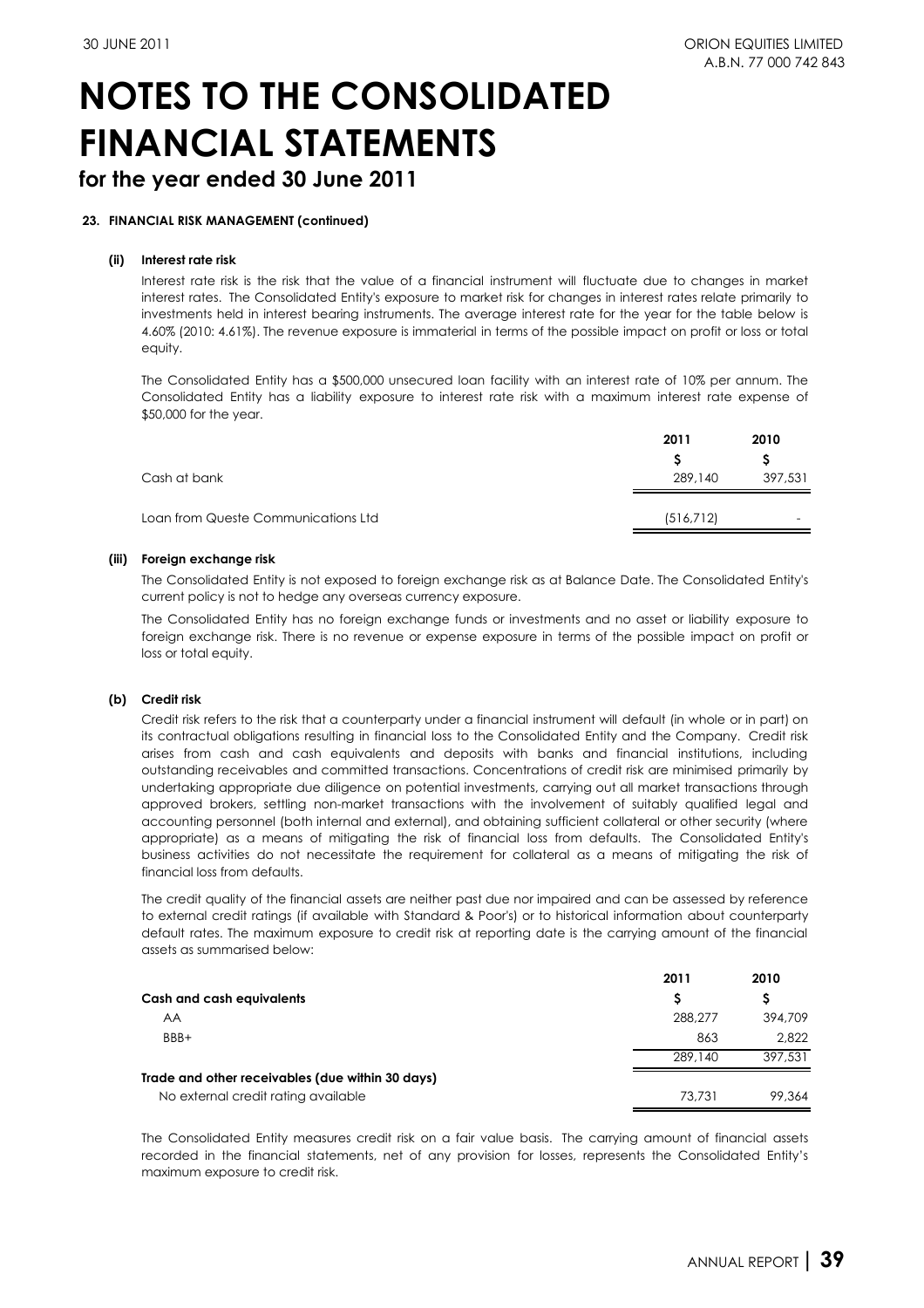### **for the year ended 30 June 2011**

### **23. FINANCIAL RISK MANAGEMENT (continued)**

### **(c) Liquidity risk**

Liquidity risk is the risk that the Consolidated Entity will encounter difficulty in meeting obligations associated with financial liabilities. The Consolidated Entity has borrowings as stated in Note 17(a). The Consolidated Entity's non-cash investments can be realised to meet trade and other payables arising in the normal course of business. The financial liabilities disclosed in the above table have a maturity obligation of not more than 30 days.

### **(d) Fair value measurements**

The fair value of financial assets and financial liabilities must be estimated for recognition and measurement or for disclosure purposes.

As at 1 July 2009, the Consolidated Entity has adopted the amendment to *AASB 7 Financial Instruments: Disclosures* which requires disclosure of fair value measurements by level of the following fair value measurement hierarchy :

(i) Level 1: quoted prices (unadjusted) in active markets for identical assets or liabilities

- (ii) Level 2: inputs other than quoted prices included within level 1 that are observable for the asset or liability, either directly (as prices) or indirectly (derived from prices), and
- (iii) Level 3: inputs for the asset or liability that are not based on observable market data (unobservable inputs)

The following tables present the Consolidated Entity's assets and liabilities measured and recognised at fair value at 30 June 2010.

|                                                            | Level 1   | Level 2 | Level 3 | Total     |
|------------------------------------------------------------|-----------|---------|---------|-----------|
| 2011                                                       | Ş         | Ş       | Ş       | Ş         |
| Financial assets held at fair value through profit or loss |           |         |         |           |
| - Listed investments at fair value                         | 6,470,003 |         |         | 6,470,003 |
|                                                            |           |         |         |           |
| 2010                                                       |           |         |         |           |
| Financial assets held at fair value through profit or loss |           |         |         |           |
| - Listed investments at fair value                         | 7,558,576 |         |         | 7,558,576 |
| - Unlisted options in listed corporations at cost          |           | 960.496 |         | 960.496   |

The fair value of financial instruments that are not traded in an active market, that is, the unlisted Strike Resources Limited options is determined from a option pricing model, the Black Scholes model. This financial instrument is included in level 2.

|                               | <b>Consolidated</b> |         |  |
|-------------------------------|---------------------|---------|--|
| 24. COMMITMENTS               | 2011                | 2010    |  |
|                               |                     |         |  |
| Not longer than one year      | 104.929             | 82,633  |  |
| Between 12 months and 5 years | 110.176             | 170,384 |  |
|                               | 215,105             | 253,017 |  |

The non-cancellable operating lease commitment is the Consolidated Entity's share of the office premises at Level 14, The Forrest Centre, 221 St Georges Terrace, Perth, Western Australia, and includes all outgoings (exclusive of GST). The lease is for a 7 year term expiring 30 June 2013 and contains a rent review increase each year alternating between 5% and the greater of market rate or CPI + 1%.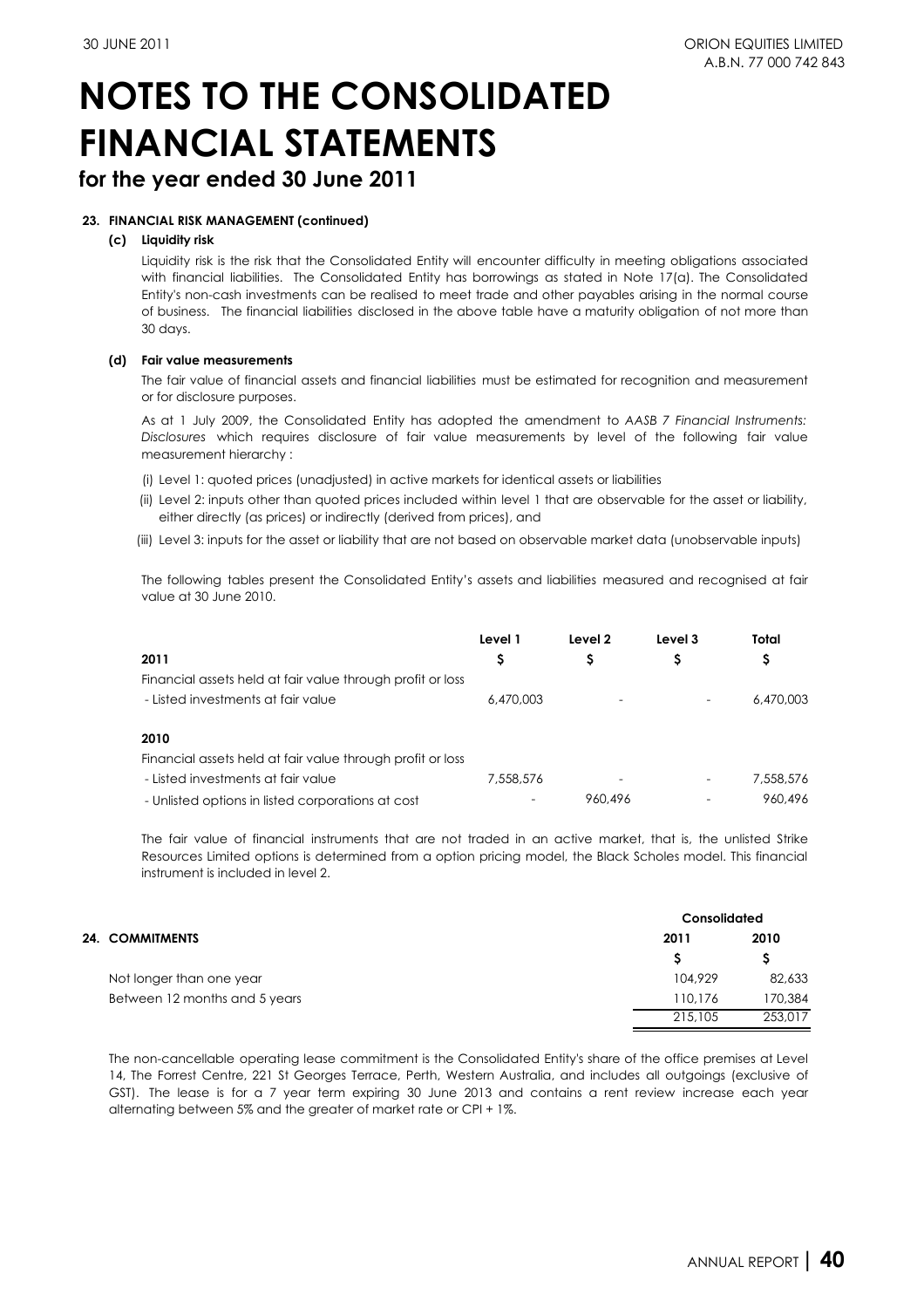**for the year ended 30 June 2011**

### **25. CONTINGENT ASSETS AND LIABILITIES**

### **(a) Directors' Deeds**

The Company has entered into deeds of indemnity with each of its Directors indemnifying them against liability incurred in discharging their duties as directors/officers of the Consolidated Entity. At the end of the financial period, no claims have been made under any such indemnities and accordingly, it is not possible to quantify the potential financial obligation of the Consolidated Entity under these indemnities.

### **(b) Royalty on Tenements**

The Consolidated Entity is entitled to receive a royalty of 2% of gross revenues (exclusive of GST) from any commercial exploitation of any minerals from various Australian tenements - EL 47/1328 and PL 47/1170 (the Paulsens East Project tenements currently held by Strike Resources Limited), EL 24879, 24928 and 24929 and ELA 24927 (the Bigryli South Project tenements in the Northern Territory, currently held by Alara Resources Limited (Alara)) and EL 46/629 and a right to earn and acquire a 85% interest in ELA 46/585 (excluding all manganese mineral rights) (the Canning Well Project tenements in Western Australia, currently held by Alara).

### **26. EVENTS AFTER BALANCE DATE**

- **(a)**  On 25 August 2011, Associate entity, Bentley Capital Limited, announced the declaration of a one cent final dividend and a 2.4 cent special dividend per share (totalling 3.4 cents fully franked), to be paid on or about 26 September 2011. The Company's share of this dividend will be \$697,469. The Company has not elected to participate under Bentley's Dividend Reinvestment Plan and will therefore be receiving cash dividends.
- **(b)**  On 25 August 2011, Bentley Capital Limited, announced its intention to seek shareholder approval to undertake a 5 cent per share return of capital (Return of Capital). The Return of Capital is to be effected by Bentley seeking shareholder approval for a reduction in the share capital of the company by returning 5 cents per share to shareholders – this equates to an aggregate reduction of share capital by approximately \$3.63 million based upon the company's 72,598,802 shares currently on issue. No shares will be cancelled as a result of the Return of Capital. Accordingly, the number of shares held by each shareholder will not change as a consequence of the Return of Capital. The Return of Capital is subject to shareholder approval which will be sought at a general meeting of shareholders anticipated to be held in late September /early October 2011. If Bentley shareholders approve this Return of Capital. the Company's share will be \$1,025,676.

No other matter or circumstance has arisen since the end of the financial period that significantly affected, or may significantly affect, the operations of the Consolidated Entity, the results of those operations, or the state of affairs of the Consolidated Entity in future financial periods.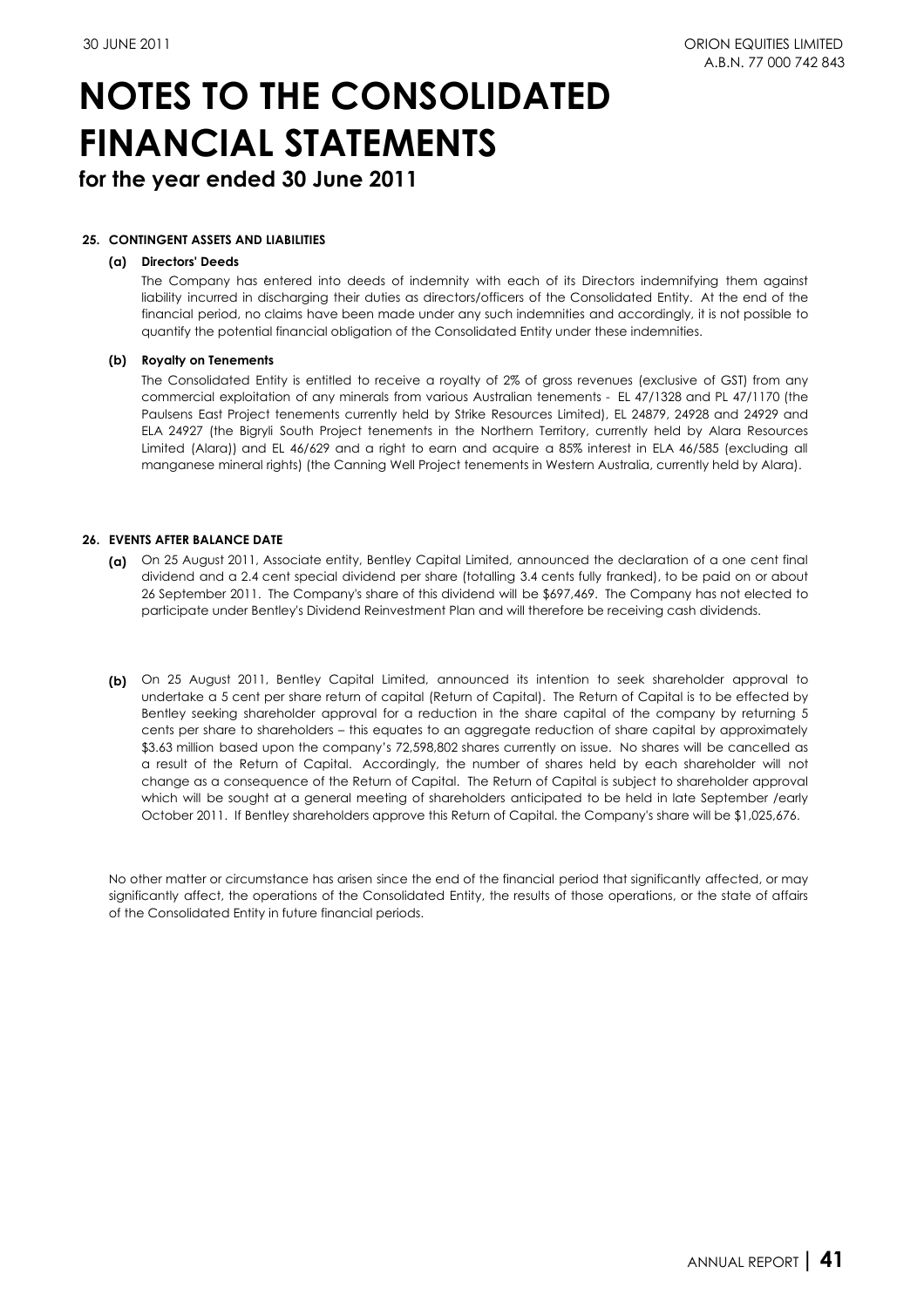# **DIRECTORS' DECLARATION**

The Directors of the Company declare that:

- (1) The financial statements, comprising the Statement of Comprehensive Income, Statement of Financial Position, Statement of Changes in Equity and Statement of Cash Flow and accompanying notes as set out on pages 14 to 41, are in accordance with the *Corporations Act 2001* and:
	- (a) comply with Accounting Standards and the Corporations Regulations 2001; and
	- (b) give a true and fair view of the Company's and Consolidated Entity's financial position as at 30 June 2011 and of their performance for the year ended on that date;
- (2) In the Directors' opinion there are reasonable grounds to believe that the Company will be able to pay its debts as and when they become due and payable;
- (3) The Directors have been given the declarations by the Executive Chairman (the person who performs the chief executive function) and the Company Secretary (the person who performs the chief financial officer function) as required by section 295A of the *Corporations Act 2001*; and
- (4) The Company has included in the notes to the Financial Statements an explicit and unreserved statement of compliance with the International Financial Reporting Standards.

This declaration is made in accordance with a resolution of the Directors made pursuant to section 295(5) of the *Corporations Act 2001*.

**Chairman** Director

**31 August 2011** 

**Farooq Khan William Johnson**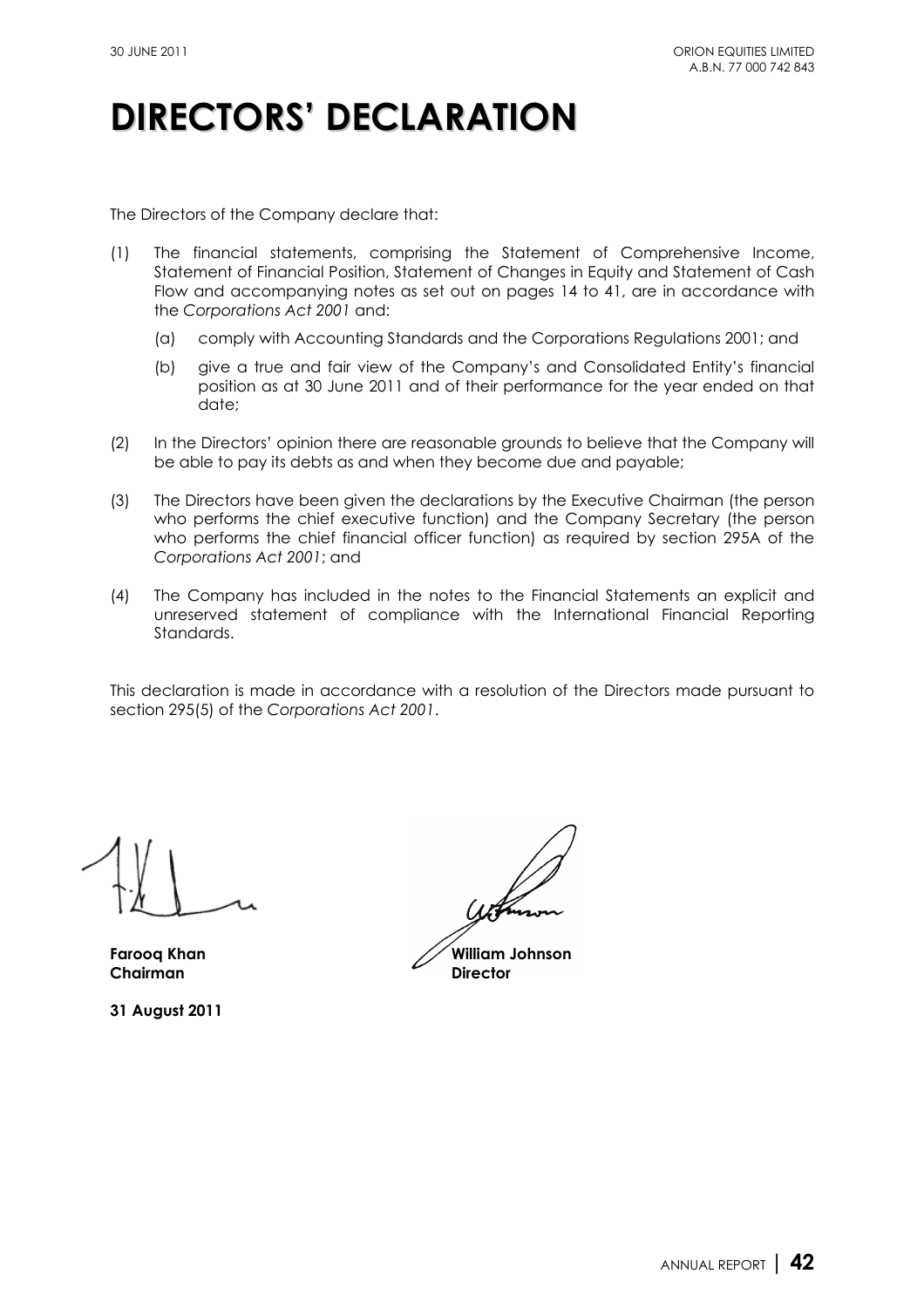

Tel: +8 6382 4600 Fax: +8 6382 4601 **www.bdo.com.au**

38 Station Street Subiaco, WA 6008 PO Box 700 West Perth WA 6872 Australia

### **INDEPENDENT AUDITOR'S REPORT TO THE MEMBERS OF ORION EQUITIES LIMITED**

### **Report on the Financial Report**

We have audited the accompanying financial report of Orion Equities Limited, which comprises the consolidated statement of financial position as at 30 June 2011, the consolidated statement of comprehensive income, the consolidated statement of changes in equity and the consolidated statement of cash flows for the year then ended, notes comprising a summary of significant accounting policies and other explanatory information, and the directors' declaration of the consolidated entity comprising the company and the entities it controlled at the year's end or from time to time during the financial year.

### **Directors' Responsibility for the Financial Report**

The directors of the company are responsible for the preparation of the financial report that gives a true and fair view in accordance with Australian Accounting Standards and the *Corporations Act 2001* and for such internal control as the directors determine is necessary to enable the preparation of the financial report that is free from material misstatement, whether due to fraud or error. In Note 1, the directors also state, in accordance with Accounting Standard AASB 101 *Presentation of Financial Statements*, that the financial statements comply with *International Financial Reporting Standards*.

### **Auditor's Responsibility**

Our responsibility is to express an opinion on the financial report based on our audit. We conducted our audit in accordance with Australian Auditing Standards. Those standards require that we comply with relevant ethical requirements relating to audit engagements and plan and perform the audit to obtain reasonable assurance about whether the financial report is free from material misstatement.

An audit involves performing procedures to obtain audit evidence about the amounts and disclosures in the financial report. The procedures selected depend on the auditor's judgement, including the assessment of the risks of material misstatement of the financial report, whether due to fraud or error. In making those risk assessments, the auditor considers internal control relevant to the entity's preparation of the financial report that gives a true and fair view in order to design audit procedures that are appropriate in the circumstances, but not for the purpose of expressing an opinion on the effectiveness of the entity's internal control. An audit also includes evaluating the appropriateness of accounting policies used and the reasonableness of accounting estimates made by the directors, as well as evaluating the overall presentation of the financial report. We believe that the audit evidence we have obtained is sufficient and appropriate to provide a basis for our audit opinion.

### **Independence**

In conducting our audit, we have complied with the independence requirements of the *Corporations Act 2001*. We confirm that the independence declaration required by the *Corporations Act 2001*, which has been given to the directors of Orion Equities Limited, would be in the same terms if given to the directors as at the time of this auditor's report.

BDO Audit (WA) Pty Ltd ABN 79 112 284 787 is a member of a national association of independent entities which are all members of BDO (Australia) Ltd ABN 77 050 110 275, an Australian company limited by guarantee. BDO Audit (WA) Pty Ltd and BDO (Australia) Ltd are members of BDO International Ltd, a UK company limited<br>by guarantee, and form part of the international BDO network of Legislation (other than for the acts or omissions of financial services licensees) in each State or Territory other than Tasmania.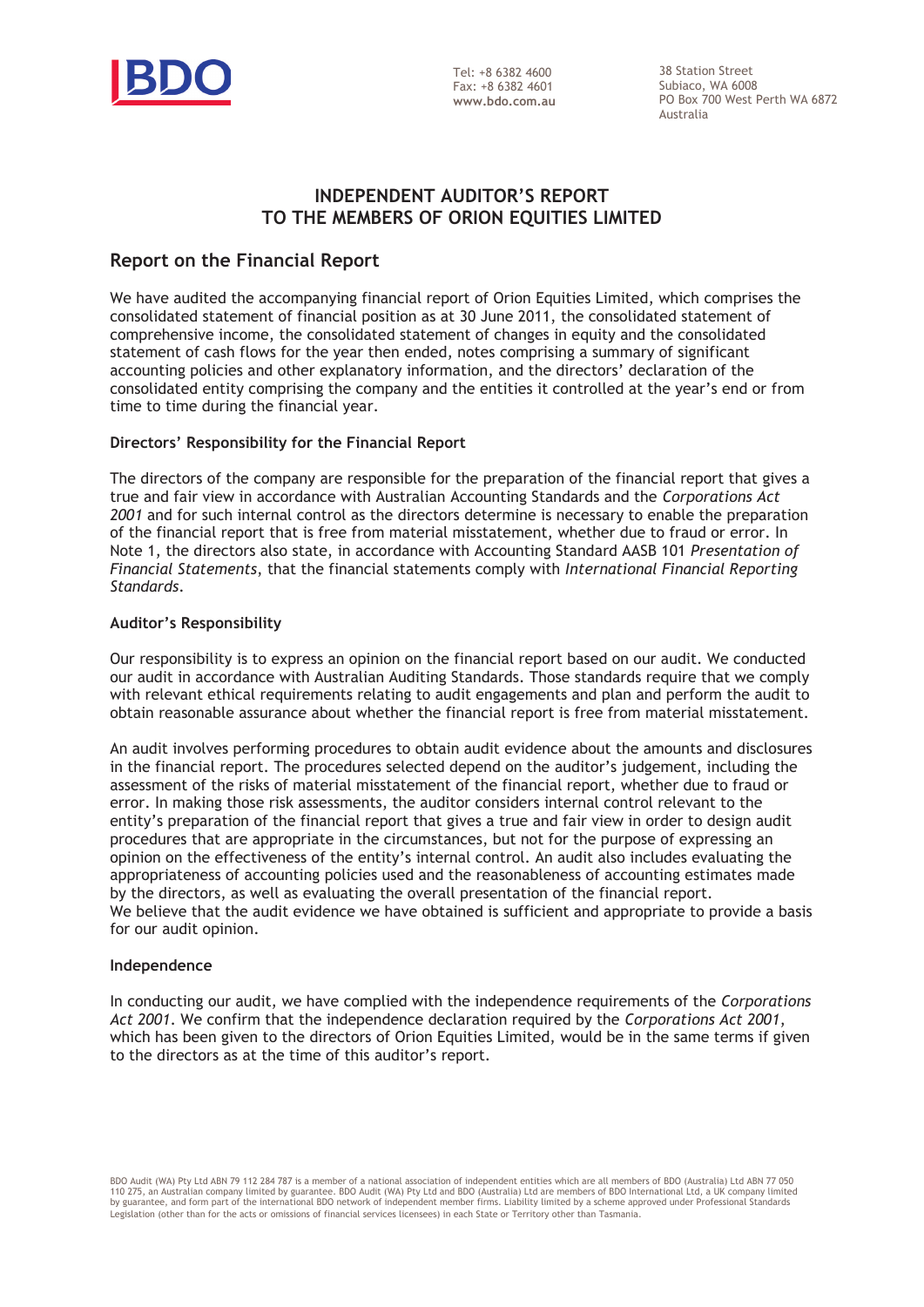

### **Opinion**

In our opinion:

- In our opinion:<br>(a) the financial report of Orion Equities Limited is in accordance with the *Corporations Act 2001*, including:
	- ( (i) ding:<br>giving a true and fair view of the consolidated entity's financial position as at 30 June 2011 and of its performance for the year ended on that date; and
	- (ii) complying with Australian Accounting Standards and the *Corporations Regulations 2001*; an nd
- (b) the financial report also complies with International Financial Reporting Standards as disclosed in Note 1.

### **Report** on the Remuneration Report

We have audited the Remuneration Report included in the directors' report for the year ended 30 June 2011. The directors of the company are responsible for the preparation and presentation of the Remuneration Report in accordance with section 300A of the Corporations Act 2001. Our We have audited the Remuneration Report included in the directors' report for the year ended 30<br>June 2011. The directors of the company are responsible for the preparation and presentation of<br>the Remuneration Report in acc accordance with Australian Auditing Standards.

### **Opinion**

In our opinion, the Remuneration Report of Orion Equities Limited for the year ended 30 June 2011 complies with section 300A of the *Corporations Act 2001*.

### **BDO** Audit (WA) Pty Ltd

Bpo

**Br rad Mc cVei igh Director** 

Perth, Western Australia Dated this 31<sup>st</sup> day of August 2011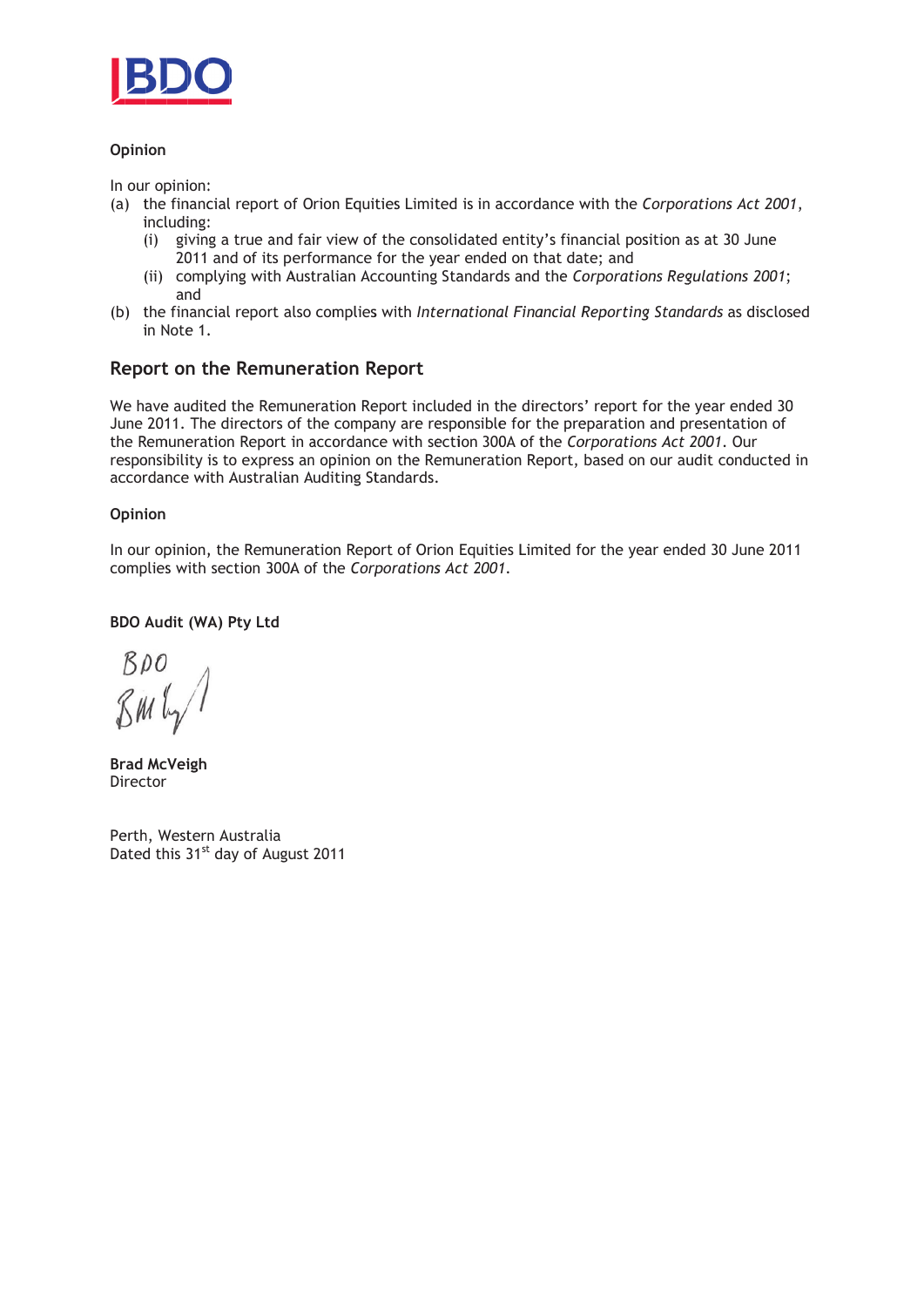## **Compliance with Corporate Governance Council's Principles**

The extent to which the Company has followed the ASX Corporate Governance Council's Corporate Governance Principles and Recommendations with 2011 Amendments (2<sup>nd</sup> Edition, August 2007) is as follows:

| Principle                                                                                                                                                                                                                                                                             | Compliance                                                                                                   | CGS References /<br><b>Comments</b> |  |  |  |
|---------------------------------------------------------------------------------------------------------------------------------------------------------------------------------------------------------------------------------------------------------------------------------------|--------------------------------------------------------------------------------------------------------------|-------------------------------------|--|--|--|
| Principle 1: Lay solid foundations for management and oversight                                                                                                                                                                                                                       |                                                                                                              |                                     |  |  |  |
| Companies should establish and disclose the respective roles and responsibilities of board and management                                                                                                                                                                             |                                                                                                              |                                     |  |  |  |
| 1.1 Companies should establish the functions reserved to the board and those<br>delegated to senior executives and disclose those functions.                                                                                                                                          | Yes                                                                                                          | 2, 3.3, 4.1, 4.2, 4.3               |  |  |  |
| 1.2 Companies should disclose the process for evaluating the performance of<br>senior executives.                                                                                                                                                                                     | Yes                                                                                                          | 3.12                                |  |  |  |
| 1.3 Companies should provide the information indicated in the Guide to Reporting<br>on Principle 1.                                                                                                                                                                                   | Yes                                                                                                          | Annual Reports<br>Website           |  |  |  |
| The following material should be included in the corporate governance section of<br>the annual report:                                                                                                                                                                                |                                                                                                              | CGS                                 |  |  |  |
| an explanation of any departure from Recommendations 1.1, 1.2 or 1.3; and<br>$\bullet$                                                                                                                                                                                                |                                                                                                              |                                     |  |  |  |
| whether a performance evaluation for senior executives has taken place in<br>the reporting period and whether it was in accordance with the process<br>disclosed.                                                                                                                     |                                                                                                              |                                     |  |  |  |
| A statement of matters reserved for the board or the board charter or the<br>statement of areas of delegated authority to senior executives should be made<br>publicly available, ideally by posting it to the company's website in a clearly<br>marked corporate governance section. |                                                                                                              |                                     |  |  |  |
| Principle 2: Structure the board to add value                                                                                                                                                                                                                                         |                                                                                                              |                                     |  |  |  |
| Companies should have a board of an effective composition, size and commitment to adequately discharge its<br>responsibilities and duties                                                                                                                                             |                                                                                                              |                                     |  |  |  |
| 2.1 A majority of the board should be independent directors.                                                                                                                                                                                                                          | No                                                                                                           | 3.6                                 |  |  |  |
| 2.2 The chair should be an independent director.                                                                                                                                                                                                                                      | No                                                                                                           | 3.2, 3.6                            |  |  |  |
| 2.3 The roles of chair and chief executive officer should not be exercised by the                                                                                                                                                                                                     | Not applicable                                                                                               | 3.2                                 |  |  |  |
| same individual.                                                                                                                                                                                                                                                                      | The Company has an Executive<br>Chairman but does not have a Chief<br>Executive Officer or Managing Director |                                     |  |  |  |
| 2.4 The board should establish a nomination committee.                                                                                                                                                                                                                                | No                                                                                                           | 4.2                                 |  |  |  |
| 2.5 Companies should disclose the process for evaluating the performance of the                                                                                                                                                                                                       |                                                                                                              |                                     |  |  |  |
| board, its committees and individual directors.                                                                                                                                                                                                                                       | Yes                                                                                                          | 3.12                                |  |  |  |
| 2.6 Companies should provide the information indicated in the Guide to Reporting<br>on Principle 2.                                                                                                                                                                                   | Yes                                                                                                          | Annual Reports                      |  |  |  |
| The following material should be included in the corporate governance statement                                                                                                                                                                                                       | (as applicable)                                                                                              | Website                             |  |  |  |
| in the annual report:                                                                                                                                                                                                                                                                 |                                                                                                              | CGS                                 |  |  |  |
| the skills, experience and expertise relevant to the position of director held by<br>$\bullet$<br>each director in office at the date of the annual report;                                                                                                                           |                                                                                                              |                                     |  |  |  |
| the names of the directors considered by the board to constitute<br>$\bullet$<br>independent directors and the company's materiality thresholds;                                                                                                                                      |                                                                                                              |                                     |  |  |  |
| the existence of any of the relationships listed in Box 2.1 and an explanation<br>$\bullet$<br>of why the board considers a director to be independent, notwithstanding<br>the existence of these relationships;                                                                      |                                                                                                              |                                     |  |  |  |
| a statement as to whether there is a procedure agreed by the board for<br>$\bullet$<br>directors to take independent professional advice at the expense of the<br>company;                                                                                                            |                                                                                                              |                                     |  |  |  |
| the period of office held by each director in office at the date of the annual<br>report;                                                                                                                                                                                             |                                                                                                              |                                     |  |  |  |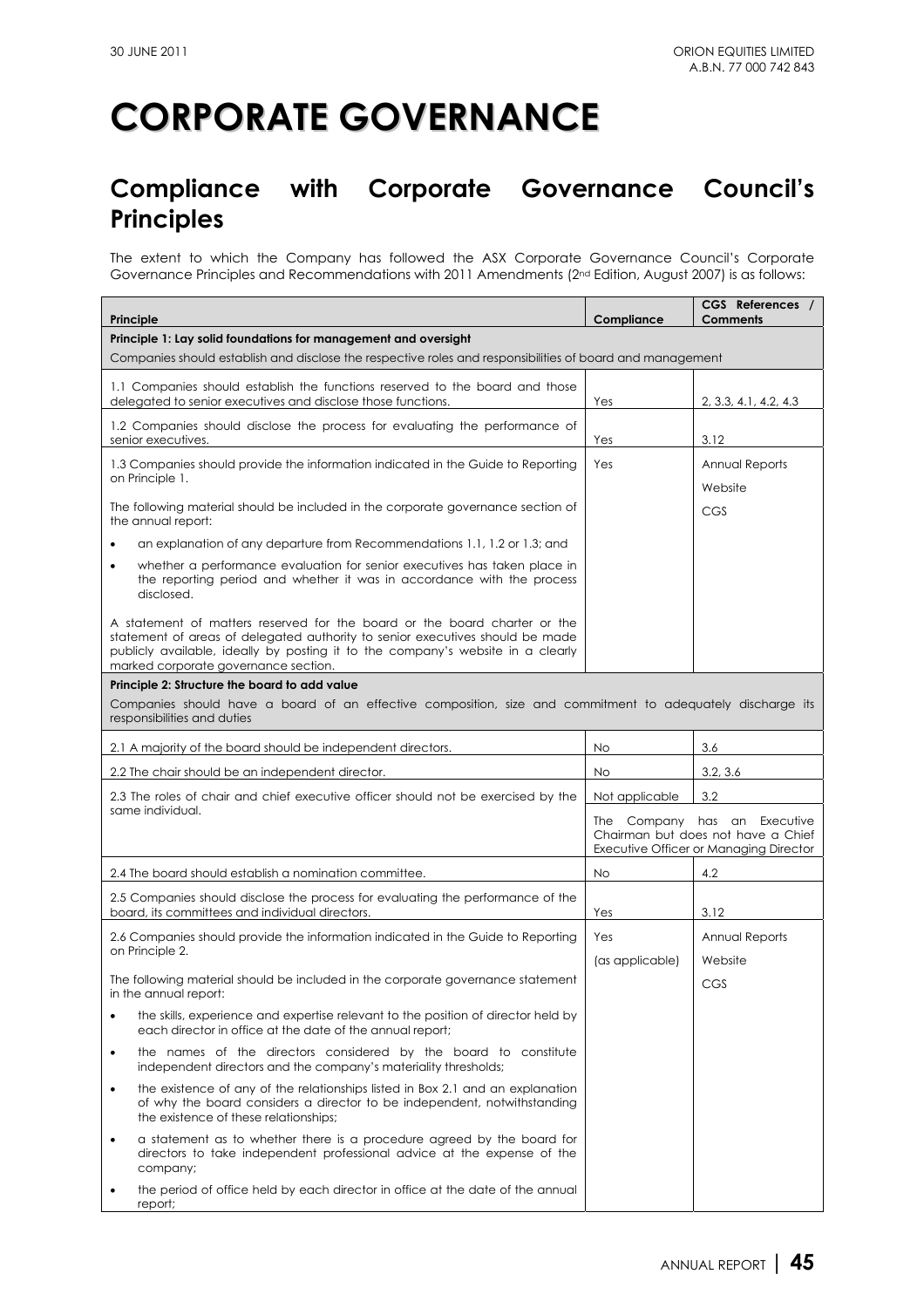| Principle                                                                                                                                                                                                                                       | Compliance     | CGS References /<br><b>Comments</b> |
|-------------------------------------------------------------------------------------------------------------------------------------------------------------------------------------------------------------------------------------------------|----------------|-------------------------------------|
| the names of members of the nomination committee and their attendance<br>$\bullet$<br>at meetings of the committee, or where a company does not have a<br>nomination committee, how the functions of a nomination committee are<br>carried out: |                |                                     |
| whether a performance evaluation for the board, its committees and<br>$\bullet$<br>directors has taken place in the reporting period and whether it was in<br>accordance with the process disclosed; and                                        |                |                                     |
| an explanation of any departures from Recommendations 2.1, 2.2, 2.3, 2.4,<br>$\bullet$<br>2.5 or 2.6.                                                                                                                                           |                |                                     |
| The following material should be made publicly available, ideally by posting it to<br>the company's website in a clearly-marked corporate governance section:                                                                                   |                |                                     |
| a description of the procedure for the selection and appointment of new<br>$\bullet$<br>directors and the re-election of incumbent directors;                                                                                                   |                |                                     |
| the charter of the nomination committee or a summary of the role, rights,<br>$\bullet$<br>responsibilities and membership requirements for that committee; and                                                                                  |                |                                     |
| the board's policy for the nomination and appointment of directors.<br>$\bullet$                                                                                                                                                                |                |                                     |
| Principle 3: Promote ethical and responsible decision making                                                                                                                                                                                    |                |                                     |
| Companies should actively promote ethical and responsible decision-making                                                                                                                                                                       |                |                                     |
| 3.1 Companies should establish a code of conduct and disclose the code or a<br>summary of the code as to:                                                                                                                                       | Yes            | 6                                   |
| 3.1.1 the practices necessary to maintain confidence in the company's integrity;                                                                                                                                                                |                | Code of Conduct                     |
| 3.1.2 the practices necessary to take into account their legal obligations and the<br>reasonable expectations of their stakeholders; and                                                                                                        |                | Website                             |
| 3.1.3 the responsibility and accountability of individuals for reporting and<br>investigating reports of unethical practices.                                                                                                                   |                |                                     |
| 3.2 Companies should establish a policy concerning trading in company securities<br>by directors, officers and employees and disclose the policy or a summary of that<br>policy.                                                                | Yes            | 3.9<br>Share<br>Trading<br>Policy   |
| 3.3 Companies should disclose in each annual report the measurable objectives<br>for achieving gender diversity set by the board in accordance with the diversity<br>policy and progress towards achieving them.                                | No             | Website<br>3.17                     |
| 3.4 Companies should disclose in each annual report the proportion of women<br>employees in the whole organisation, women in senior executive positions and<br>women on the board.                                                              | Yes            | 3.17<br>Annual Reports              |
| 3.5 Companies should provide the information indicated in the Guide to Reporting<br>on Principle 3.                                                                                                                                             | Yes            | Annual Reports<br>Website           |
| An explanation of any departures from Recommendations 3.1, 3.2, 3.3, 3.4 or 3.5<br>should be included in the corporate governance statement in the annual report.                                                                               |                | CGS                                 |
| The following material should be made publicly available, ideally by posting it to<br>the company's website in a clearly marked corporate governance section:                                                                                   |                |                                     |
| any applicable code of conduct or a summary; and<br>$\bullet$                                                                                                                                                                                   |                |                                     |
| the diversity policy or a summary of its main provisions.                                                                                                                                                                                       |                |                                     |
| Principle 4: Safeguard integrity in financial reporting                                                                                                                                                                                         |                |                                     |
| Companies should have a structure to independently verify and safeguard the integrity of their financial reporting                                                                                                                              |                |                                     |
| 4.1 The board should establish an audit committee.                                                                                                                                                                                              | No             | 4.2                                 |
| 4.2 Structure the audit committee so that it:                                                                                                                                                                                                   | Not applicable | 4.2                                 |
| consists only of non-executive directors;<br>$\bullet$                                                                                                                                                                                          |                |                                     |
| consists of a majority of independent directors;<br>$\bullet$                                                                                                                                                                                   |                |                                     |
| is chaired by an independent chair, who is not chair of the board; and<br>$\bullet$                                                                                                                                                             |                |                                     |
| has at least three members.                                                                                                                                                                                                                     |                |                                     |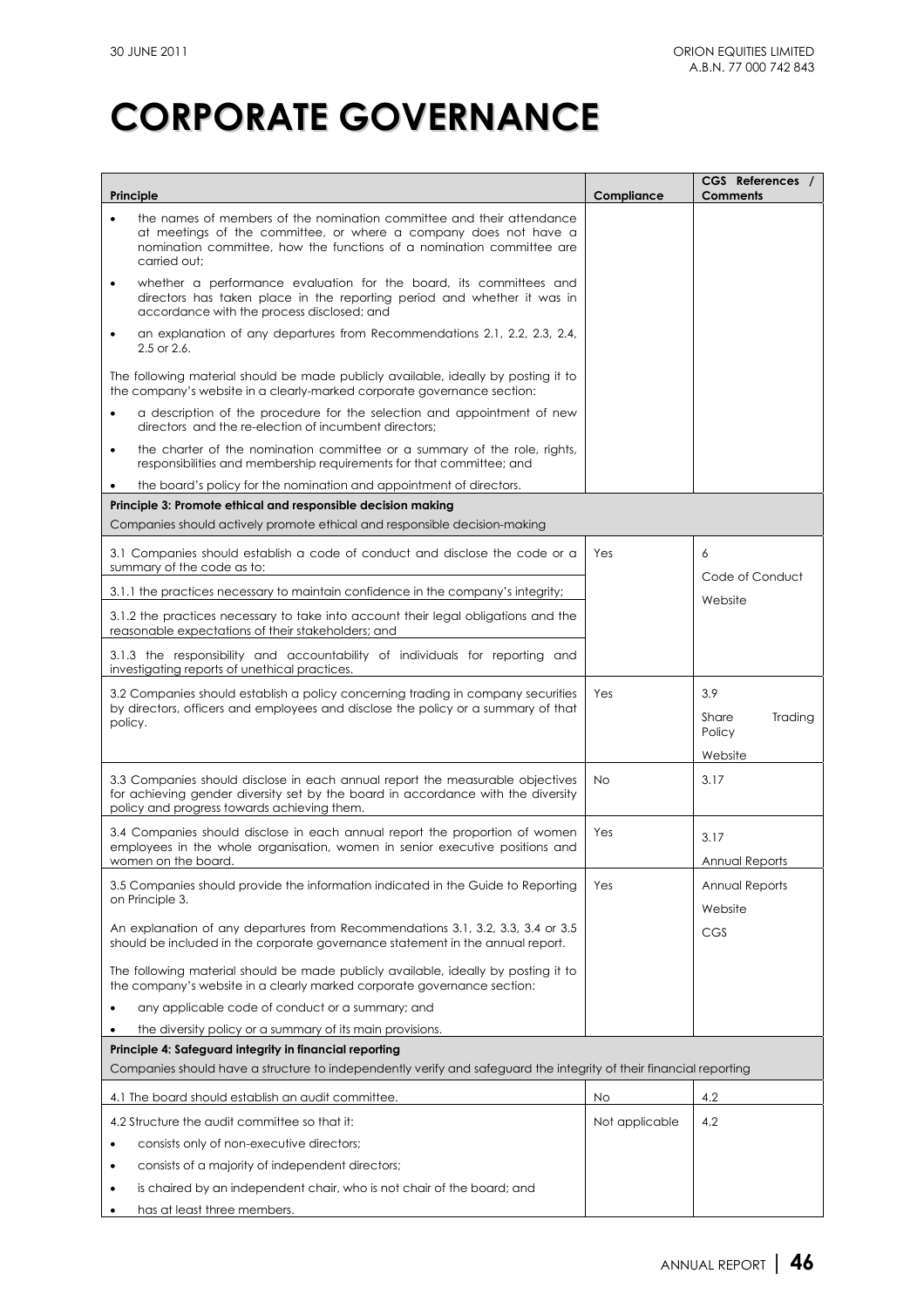| Principle                                                                                                                                                                                                                                                                                                                                                                                           | Compliance      | CGS References /<br><b>Comments</b> |  |  |
|-----------------------------------------------------------------------------------------------------------------------------------------------------------------------------------------------------------------------------------------------------------------------------------------------------------------------------------------------------------------------------------------------------|-----------------|-------------------------------------|--|--|
| 4.3 The audit committee should have a formal charter.                                                                                                                                                                                                                                                                                                                                               | Not applicable  | 4.2                                 |  |  |
| 4.4 Companies should provide the information indicated in the Guide to Reporting<br>on Principle 4.                                                                                                                                                                                                                                                                                                 | Yes             | Annual Reports                      |  |  |
| The following material should be included in the corporate governance statement<br>in the annual report:                                                                                                                                                                                                                                                                                            | (as applicable) | Website<br>CGS                      |  |  |
| details of the names and qualifications of those appointed to the audit<br>$\bullet$<br>committee and their attendance at meetings of the committee or, where a<br>company does not have an audit committee, how the functions of an audit<br>committee are carried out:                                                                                                                            |                 |                                     |  |  |
| the number of meetings of the audit committee and the names of the<br>$\bullet$<br>attendees: and                                                                                                                                                                                                                                                                                                   |                 |                                     |  |  |
| explanation of any departures from Recommendations 4.1, 4.2, 4.3 or 4.4.<br>$\bullet$                                                                                                                                                                                                                                                                                                               |                 |                                     |  |  |
| The following material should be made publicly available, ideally by posting it to<br>the company's website in a clearly marked corporate governance section:                                                                                                                                                                                                                                       |                 |                                     |  |  |
| the audit committee charter; and<br>$\bullet$                                                                                                                                                                                                                                                                                                                                                       |                 |                                     |  |  |
| information on procedures for the selection and appointment of the external<br>٠<br>auditor and for the rotation of external audit engagement partners.                                                                                                                                                                                                                                             |                 |                                     |  |  |
| Principle 5: Make timely and balanced disclosure                                                                                                                                                                                                                                                                                                                                                    |                 |                                     |  |  |
| Companies should promote timely and balanced disclosure of all material matters concerning the company                                                                                                                                                                                                                                                                                              |                 |                                     |  |  |
| 5.1 Companies should establish written policies designed to ensure compliance<br>with ASX Listing Rule disclosure requirements and to ensure accountability at a<br>senior executive level for that compliance and disclose those policies or a<br>summary of those policies.                                                                                                                       | Yes             | 8.2                                 |  |  |
| 5.2 Companies should provide the information indicated in the Guide to Reporting<br>on Principle 5.                                                                                                                                                                                                                                                                                                 | Yes             | Annual Reports<br>Website           |  |  |
| An explanation of any departures from Recommendations 5.1 or 5.2 should be<br>included in the corporate governance statement in the annual report.<br>The policies or a summary of those policies designed to guide compliance with                                                                                                                                                                 |                 | CGS                                 |  |  |
| Listing Rule disclosure requirements should be made publicly available, ideally by<br>posting them to the company's website in a clearly marked corporate<br>governance section.                                                                                                                                                                                                                    |                 |                                     |  |  |
| Principle 6: Respect the rights of shareholders                                                                                                                                                                                                                                                                                                                                                     |                 |                                     |  |  |
| Companies should respect the rights of shareholders and facilitate the effective exercise of those rights                                                                                                                                                                                                                                                                                           |                 |                                     |  |  |
| 6.1 Companies should design and disclose a communications policy for promoting<br>effective communication with shareholders and encouraging their participation at<br>general meetings and disclose their policy or a summary of that policy.                                                                                                                                                       | Yes             | 8.1                                 |  |  |
| 6.2 Companies should provide the information indicated in Guide to Reporting on<br>Principle 6.                                                                                                                                                                                                                                                                                                     | Yes             | Annual Reports                      |  |  |
| An explanation of any departures from best practice Recommendations 6.1 or 6.2<br>should be included in the corporate governance statement in the annual report.                                                                                                                                                                                                                                    |                 | Website<br>CGS                      |  |  |
| The company should describe how it will communicate with its shareholders<br>publicly, ideally by posting the information on the company's website in a clearly<br>marked corporate governance section.                                                                                                                                                                                             |                 |                                     |  |  |
| Principle 7: Recognise and manage risk                                                                                                                                                                                                                                                                                                                                                              |                 |                                     |  |  |
| Companies should establish a sound system of risk oversight and management and internal control                                                                                                                                                                                                                                                                                                     |                 |                                     |  |  |
| 7.1 Companies should establish policies for oversight and management of material<br>business risks and disclose a summary of those policies.                                                                                                                                                                                                                                                        | Yes             | 7.1                                 |  |  |
| 7.2 The board should require management to design and implement the risk<br>management and internal control system to manage the company's material<br>business risks and report to it on whether those risks are being managed<br>effectively. The board should disclose that management has reported to it as to<br>the effectiveness of the company's management of its material business risks. | Yes             | 7.1                                 |  |  |
| 7.3 The board should disclose whether it has received assurance from the chief<br>executive officer (or equivalent) and the chief financial officer (or equivalent) that                                                                                                                                                                                                                            | Yes             | 7.1                                 |  |  |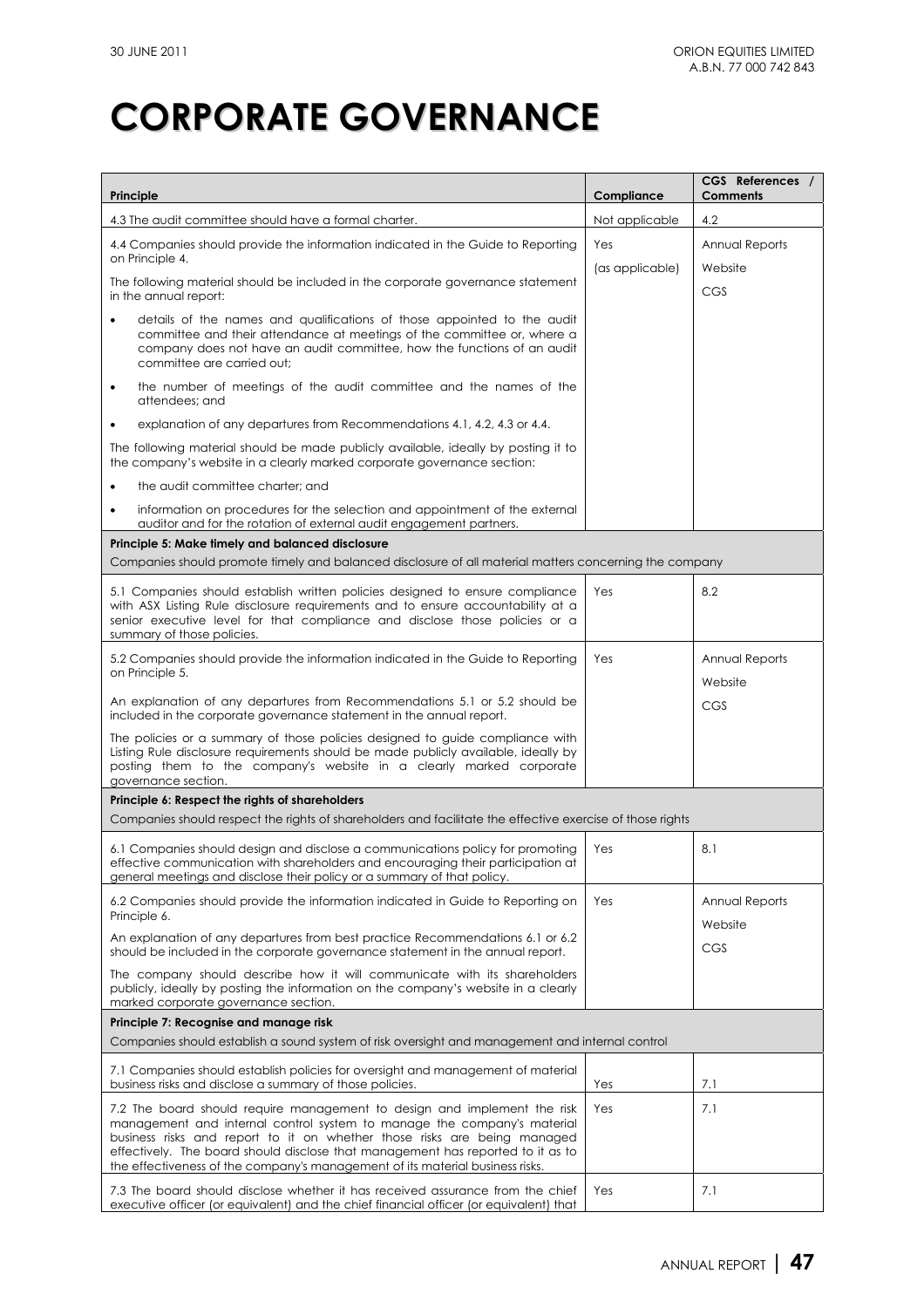| Principle                                                                                                                                                                                                                                                                      | Compliance      | CGS References /<br><b>Comments</b>                                                           |
|--------------------------------------------------------------------------------------------------------------------------------------------------------------------------------------------------------------------------------------------------------------------------------|-----------------|-----------------------------------------------------------------------------------------------|
| the declaration provided in accordance with section 295A of the Corporations<br>Act is founded on a sound system of risk management and internal control and<br>that the system is operating effectively in all material respects in relation to<br>financial reporting risks. |                 |                                                                                               |
| 7.4 Companies should provide the information indicated in the Guide to Reporting<br>on Principle 7.                                                                                                                                                                            | Yes             | Annual Reports<br>Website                                                                     |
| The following material should be included in the corporate governance section of<br>the annual report:                                                                                                                                                                         |                 | CGS                                                                                           |
| an explanation of any departures from best practice recommendations 7.1,<br>7.2, 7.3 or 7.4;                                                                                                                                                                                   |                 |                                                                                               |
| whether the board has received the report from management under<br>$\bullet$<br>Recommendation 7.2; and                                                                                                                                                                        |                 |                                                                                               |
| whether the board has received assurances from the chief executive officer<br>$\bullet$<br>(or equivalent) and the chief financial officer (or equivalent) under<br>Recommendation 7.3.                                                                                        |                 |                                                                                               |
| The following material should be made publicly available, ideally by posting it to<br>the company's website in a clearly marked corporate governance section:                                                                                                                  |                 |                                                                                               |
| a summary of the company's policies on risk oversight and management of<br>material business risks.                                                                                                                                                                            |                 |                                                                                               |
| Principle 8: Remunerate fairly and responsibly                                                                                                                                                                                                                                 |                 |                                                                                               |
| Companies should ensure that the level and composition of remuneration is sufficient and reasonable and that its<br>relationship to performance is clear                                                                                                                       |                 |                                                                                               |
|                                                                                                                                                                                                                                                                                |                 |                                                                                               |
| 8.1 The board should establish a remuneration committee.                                                                                                                                                                                                                       | No              | 4.2                                                                                           |
| 8.2 Companies should clearly distinguish the structure of non-executive directors'<br>remuneration from that of executive directors and senior executives.                                                                                                                     | Yes             | Remuneration<br>the<br>Report<br>in.<br>Directors'<br>Report<br>(within<br>Annual<br>Reports) |
| 8.3 Companies should provide the information indicated in the Guide to Reporting<br>on Principle 8.                                                                                                                                                                            | Yes             | Annual Reports                                                                                |
| The following material or a clear cross-reference to the location of the material<br>should be included in the corporate governance statement in the annual report:                                                                                                            | (as applicable) | Website<br>CGS                                                                                |
| the names of the members of the remuneration committee and their<br>$\bullet$<br>attendance at meetings of the committee or, where a company does not<br>have a remuneration committee, how the functions of a remuneration<br>committee are carried out;                      |                 |                                                                                               |
| the existence and terms of any schemes for retirement benefits, other than<br>superannuation, for non-executive directors; and                                                                                                                                                 |                 |                                                                                               |
| an explanation of any departure from Recommendations 8.1, 8.2 or 8.3.<br>٠                                                                                                                                                                                                     |                 |                                                                                               |
| The following material should be made publicly available, ideally by posting it to<br>the company's website in a clearly marked corporate governance section:                                                                                                                  |                 |                                                                                               |
| the charter of the remuneration committee or a summary of the role, rights,<br>$\bullet$<br>responsibilities and membership requirements for that committee; and                                                                                                               |                 |                                                                                               |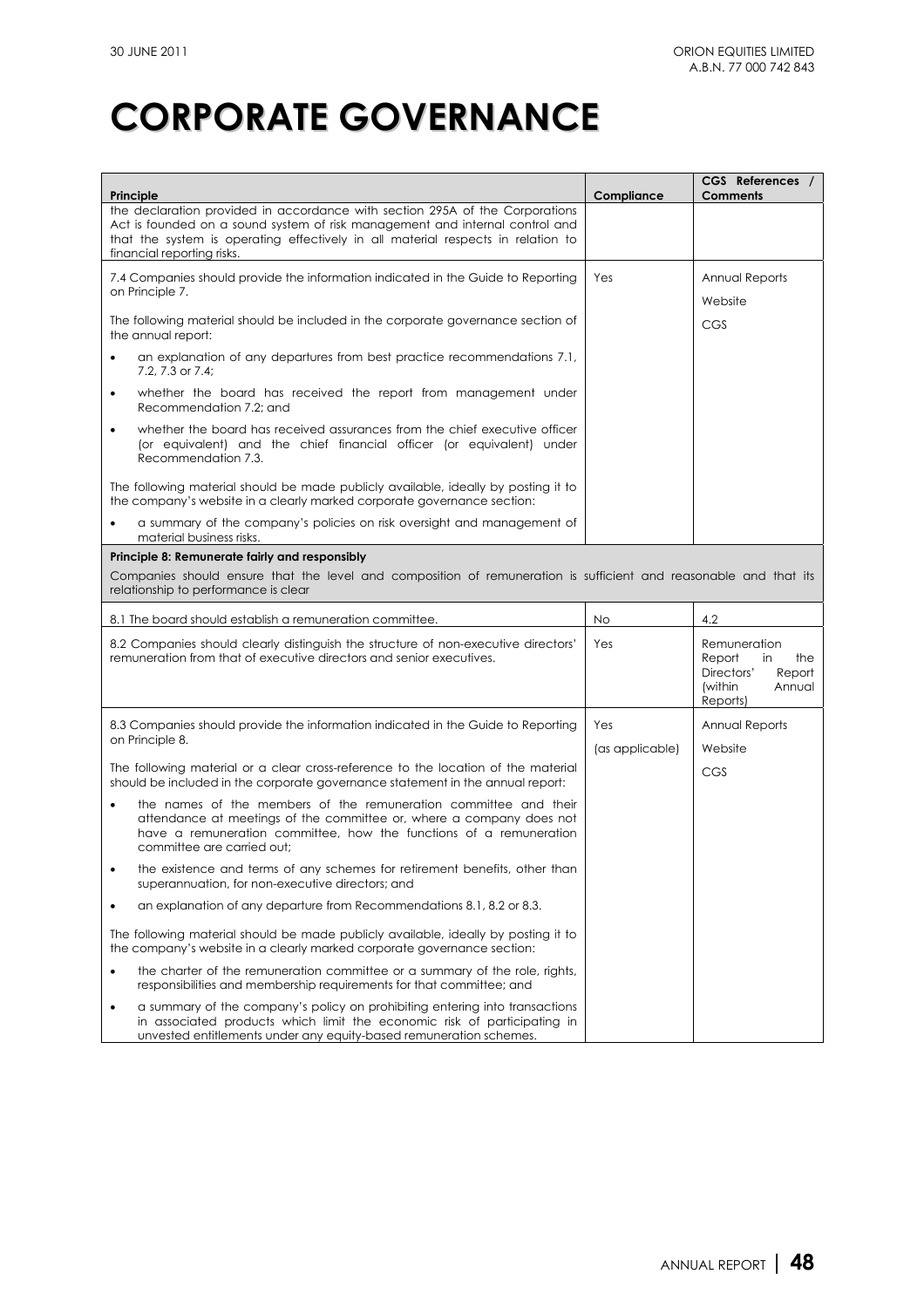## **CORPORATE GOVERNANCE STATEMENT (CGS)**

### **1. Framework and Approach to Corporate Governance and Responsibility**

The Board is committed to maintaining high standards of corporate governance. Good corporate governance is about having a set of core values and behaviours that underpin the Company's activities and ensure transparency, fair dealing and protection of the interests of stakeholders.

The Board of Directors supports the Corporate Governance Principles and Recommendations developed by the ASX Corporate Governance Council ("**Council**").

The Company's practices are largely consistent with the Council's guidelines - the Board considers that the implementation of some recommendations are not appropriate having regard to the nature and scale of the Company's activities and size of the Board.

The Board uses its best endeavours to ensure exceptions to the Council's guidelines do not have a negative impact on the Company and the best interests of shareholders as a whole.

Details of the Council's recommendations can be found on the ASX website at: http://www.asx.com.au/governance/corporategovernance.htm

### **2. Board of Directors - Role and Responsibilities**

In general the Board is responsible for, and has the authority to determine, all matters relating to the policies, practices, management and operations of the Company.

The Board is also responsible for the overall corporate governance of the Company, and recognises the need for the highest standards of behaviour and accountability in acting in the best interests of the Company as a whole. The Board also ensures that the Company complies with all of its contractual, statutory and any other legal or regulatory obligations. The Board has the final responsibility for the successful operations of the Company.

Where the Board considers that particular expertise or information is required, which is not available from within their number, appropriate external advice may be taken and reviewed prior to a final decision being made by the Board.

Without intending to limit the general role of the Board, the principal functions and responsibilities of the Board include the matters set out below, subject to delegation as specified elsewhere in this Statement or as otherwise appropriate:

- (1) formulation and approval of the strategic direction, objectives and goals of the Company;
- (2) the prudential control of the Company's finances and operations and monitoring the financial performance of the Company;
- (3) the resourcing, review and monitoring of executive management and the Investment Committee;
- (4) ensuring that adequate internal control systems and procedures exist and that compliance with these systems and procedures is maintained;
- (5) the identification of significant business risks and ensuring that such risks are adequately managed;
- (6) the timeliness, accuracy and effectiveness of communications and reporting to shareholders and the market;
- (7) the establishment and maintenance of appropriate ethical standards;
- (8) responsibilities typically assumed by an audit committee including:
	- (a) reviewing and approving the audited annual and reviewed half-yearly financial reports; and
	- (b) reviewing the appointment of the external auditor, their independence, the audit fee, and any questions of resignation or dismissal;
- (9) responsibilities typically assumed by a remuneration committee including:
	- (a) reviewing the remuneration and performance of Directors;
	- (b) setting policies for Executives' remuneration, setting the terms and conditions of employment for Executives, undertaking reviews of Executives' performance, including setting goals and reviewing progress in achieving those goals; and
	- (c) reviewing the Company's Executive and employee incentive schemes and making recommendations on any proposed changes; and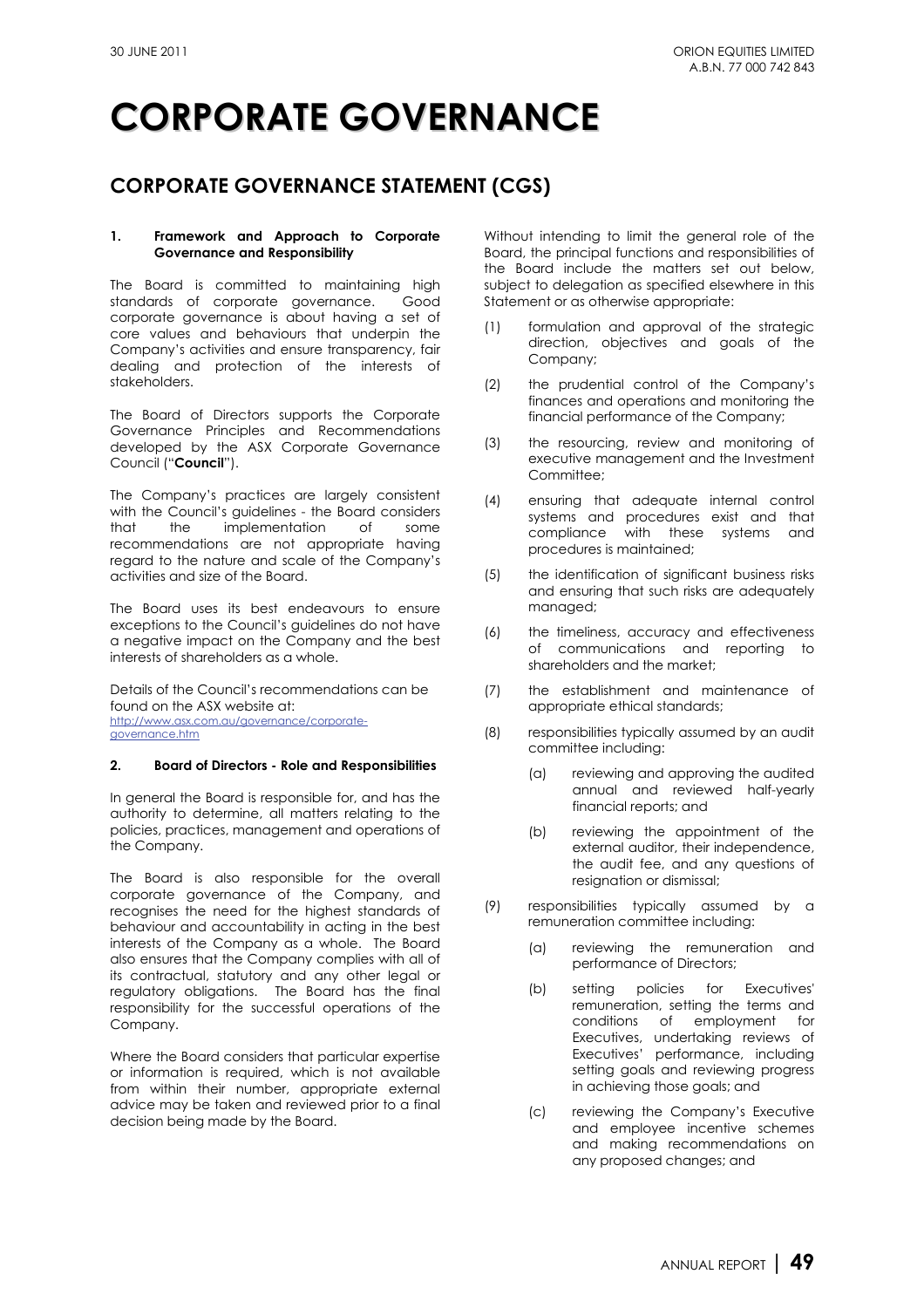- (10) responsibilities typically assumed by a nomination committee including:
	- (a) devising criteria for Board membership, regularly reviewing the need for various skills and experience on the Board and identifying specific<br>individuals for nomination as individuals for Directors; and
	- (b) oversight of Board and Executive succession plans.

### **3. Board of Directors – Composition, Structure and Process**

The Board has been formed so that it has effective composition, size and commitment to adequately discharge its responsibilities and duties given the current size and the scale and nature of the Company's activities. The names of the Directors currently in office and their qualifications and experience are stated in the Directors' Report for the year financial ended 30 June 2011.

### **3.1. Skills, Knowledge and Experience**

Directors are appointed based on the specific corporate and governance skills and experience required by the Company. The Board recognises its need to contain Directors with a relevant blend of personal experience in accounting and finance, law, financial and investment markets, financial management and public company administration and Director-level business or corporate experience, having regard to the scale and nature of the Company's activities. A Director is initially appointed by the Board and retires (and may stand for re-election) at the next Annual General Meeting after their appointment.

### **3.2. Executive Chairman**

The Executive Chairman leads the Board and has responsibility for ensuring that the Board receives accurate, timely and clear information to enable Directors to perform their duties as a Board. The Executive Chairman of the Company is Mr Farooq Khan, whose qualifications and experience are stated in the Directors' Report for the financial year ended 30 June 2011.

### **3.3. Executive Director**

Mr William Johnson and Mr Victor Ho are Executive Directors of the Company. Their qualifications and experience are stated in the Directors' Report for the financial year ended 30 June 2011.

### **3.4. Non-Executive Directors**

The Company recognises the importance of Non-Executive Directors and the external perspective and advice that Non-Executive Directors can offer. One of the current Board's four Directors is a NonExecutive Director – Mr Yaqoob Khan. His qualifications and experience are stated in the Directors' Report for the financial year ended 30 June 2011.

### **3.5. Company Secretary**

The Company Secretary is appointed by the Board and is responsible for developing and maintaining the information systems and processes that are appropriate for the Board to fulfil its role and is responsible to the Board for ensuring compliance with Board procedures and governance matters. The Company Secretary is also responsible for overseeing and coordinating disclosure of information to the ASX as well as communicating with the ASX. The Company Secretary is Mr Victor Ho (also an Executive Director), whose qualifications and experience are stated in the Directors' Report for the financial year ended 30 June 2011.

### **3.6. Independence**

An independent Director, in the view of the Company, is a Non-Executive Director who:

- (1) is not a substantial shareholder of the Company or an officer of, or otherwise associated directly with, a substantial shareholder of the Company;
- (2) within the last 3 years has not been employed in an Executive capacity by the Company or another group member;
- (3) within the last 3 years has not been a principal of a material professional adviser or a material consultant to the Company or another group member, or an employee materially associated with the provision of material professional or consulting services;
- (4) is not a material supplier or customer of the Company , or an officer of or otherwise associated directly or indirectly with a material supplier or customer;
- (5) has no material contractual relationship with the Company other than as a Director of the Company; and
- (6) is free from any interest and any business or other relationship which could, or could reasonably be perceived to, materially interfere with the Director's ability to act in the best interests of the Company.

Mr Farooq Khan (Executive Chairman), William Johnson (Executive Director) and Mr Victor Ho (Executive Director and Company Secretary) are not regarded as independent Directors, being Executive Directors of the Company. Mr Yaqoob Khan is not regarded as an independent Director, being a Director of the controlling shareholder of the Company, Queste Communications Ltd (QUE). Mr Farooq Khan is also Executive Chairman and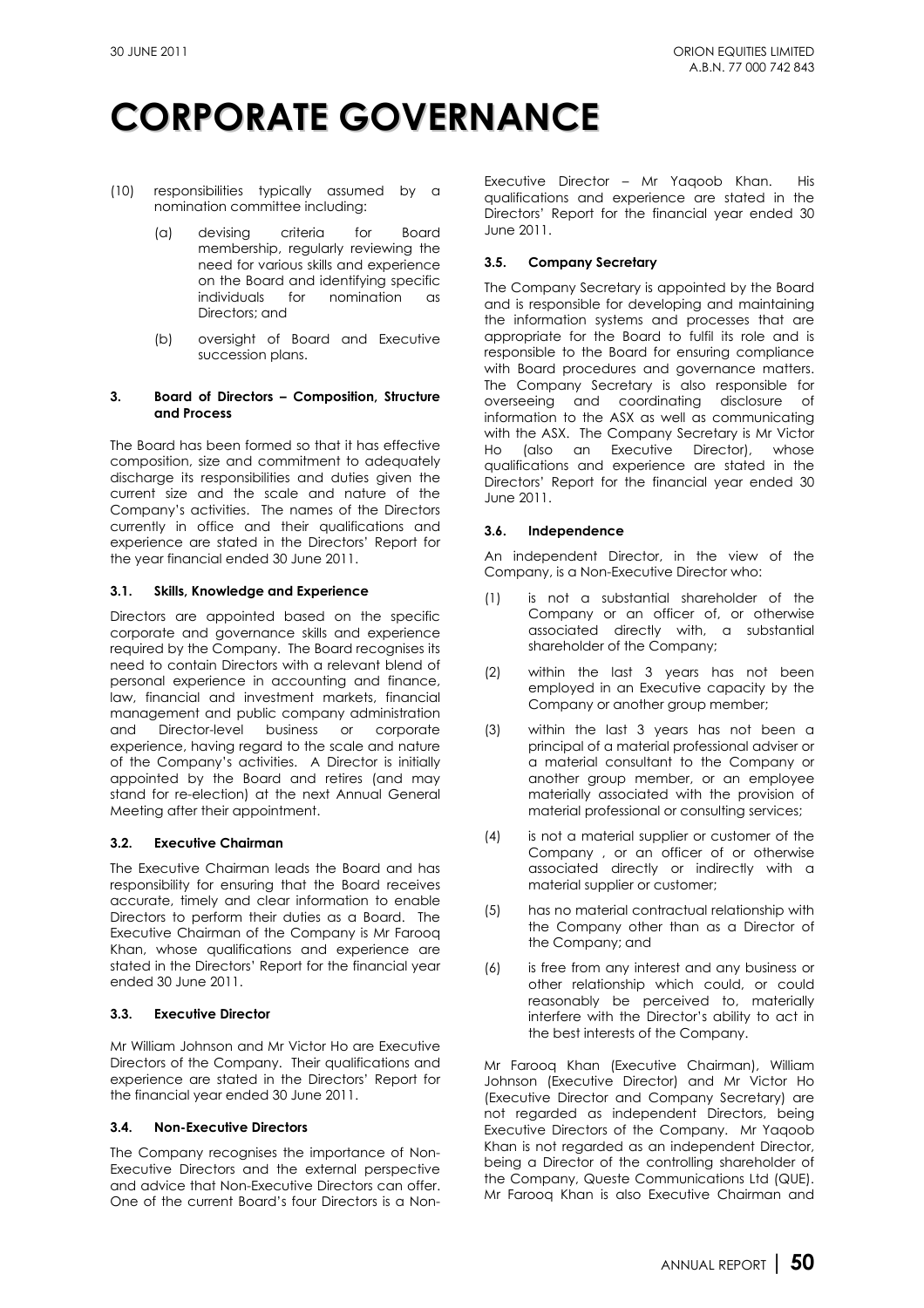Managing Director of QUE and Mr Ho is also Company Secretary of QUE.

The Board considers that the Company is not currently of a size, nor are its affairs of such complexity, to justify the appointment and further expense of a majority of independent Non-Executive Directors. The Board believes that the individuals on the Board can make, and do make, quality and independent judgments in the best interests of the Company on all relevant issues.

### **3.7. Conflicts of Interest**

To ensure that Directors are at all times acting in the interests of the Company, Directors must:

- (1) disclose to the Board actual or potential conflicts of interest that may or might reasonably be thought to exist between the interests of the Director or his duties to any other parties and the interests of the Company in carrying out the activities of the Company; and
- (2) if requested by the Board, within 7 days or such further period as may be permitted, take such necessary and reasonable steps to remove any conflict of interest.

If a Director cannot or is unwilling to remove a conflict of interest then the Director must, as per the Corporations Act, absent himself from the room when Board discussion and/or voting occurs on matters to which the conflict relates (save with the approval of the remaining Directors and subject to the Corporations Act).

### **3.8. Related-Party Transactions**

Related party transactions include any financial transaction between a Director and the Company as defined in the Corporations Act or the ASX Listing Rules. Unless there is an exemption under the Corporations Act from the requirement to obtain shareholder approval for the related party transaction, the Board cannot approve the transaction. The Company also discloses related party transactions in its financial report as required under relevant Accounting Standards.

### **3.9. Share Dealings and Disclosures**

The Company has adopted a Share Trading Policy (dated 31 December 2010), a copy of which is available for viewing and downloading from the Company's website.

### **3.10. Board Nominations**

The Board will consider nominations for appointment or election of Directors that may arise from time to time having regard to the corporate and governance skills required by the Company and procedures outlined in the Constitution and the Corporations Act.

### **3.11. Terms of Appointment as a Director**

The current Directors of the Company have not been appointed for fixed terms. The constitution of the Company provides that a Director (other than a Managing Director) may not retain office for more than three calendar years or beyond the third Annual General Meeting following their election, whichever is longer, without submitting himself or herself for re-election. One third of the Directors (save for a Managing Director) must retire each year and are eligible for re-election. The Directors who retire by rotation at each Annual General Meeting are those with the longest length of time in office since their appointment or last election.

The initial appointment and last re-election dates of each Director are listed below.

| <b>Director</b>    | Appointed              | <b>AGM</b><br>Re-<br>Last<br>elected                                   |
|--------------------|------------------------|------------------------------------------------------------------------|
| Faroog Khan        | 23<br>October<br>2006  | November<br>10<br>2010                                                 |
| William<br>Johnson | 28<br>February<br>2003 | 20<br>November<br>2008                                                 |
| Yagoob Khan        | 5<br>November<br>1999  | 30<br>November<br>2007 (standing for<br>re-election<br>Πh<br>2011 AGM) |
| Victor Ho          | 4 July 2003            | November<br>18<br>2009                                                 |

### **3.12. Performance Review and Evaluation**

It is the policy of the Board to ensure that the Directors and Executives of the Company be equipped with the knowledge and information they need to discharge their responsibilities effectively and that individual and collective performance is regularly and fairly reviewed. Directors are encouraged to attend director training and professional development courses, as required, at the Company's expense. New Directors will have access to all employees to gain full background on the Company's operations.

Although the Company is not of a size to warrant the development of formal processes for evaluating the performance of its Board, individual Directors and Executives, there is on-going monitoring by the Chairman and the Board. The Non-Executive Director is responsible for reviewing the performance and remuneration of the Executive Chairman. The Chairman also speaks to Directors individually regarding their role and performance as a Director.

### **3.13. Meetings of the Board**

The Board holds meetings whenever necessary to deal with specific matters requiring attention. Directors' Circulatory Resolutions are also utilised where appropriate either in place of or in addition to formal Board meetings.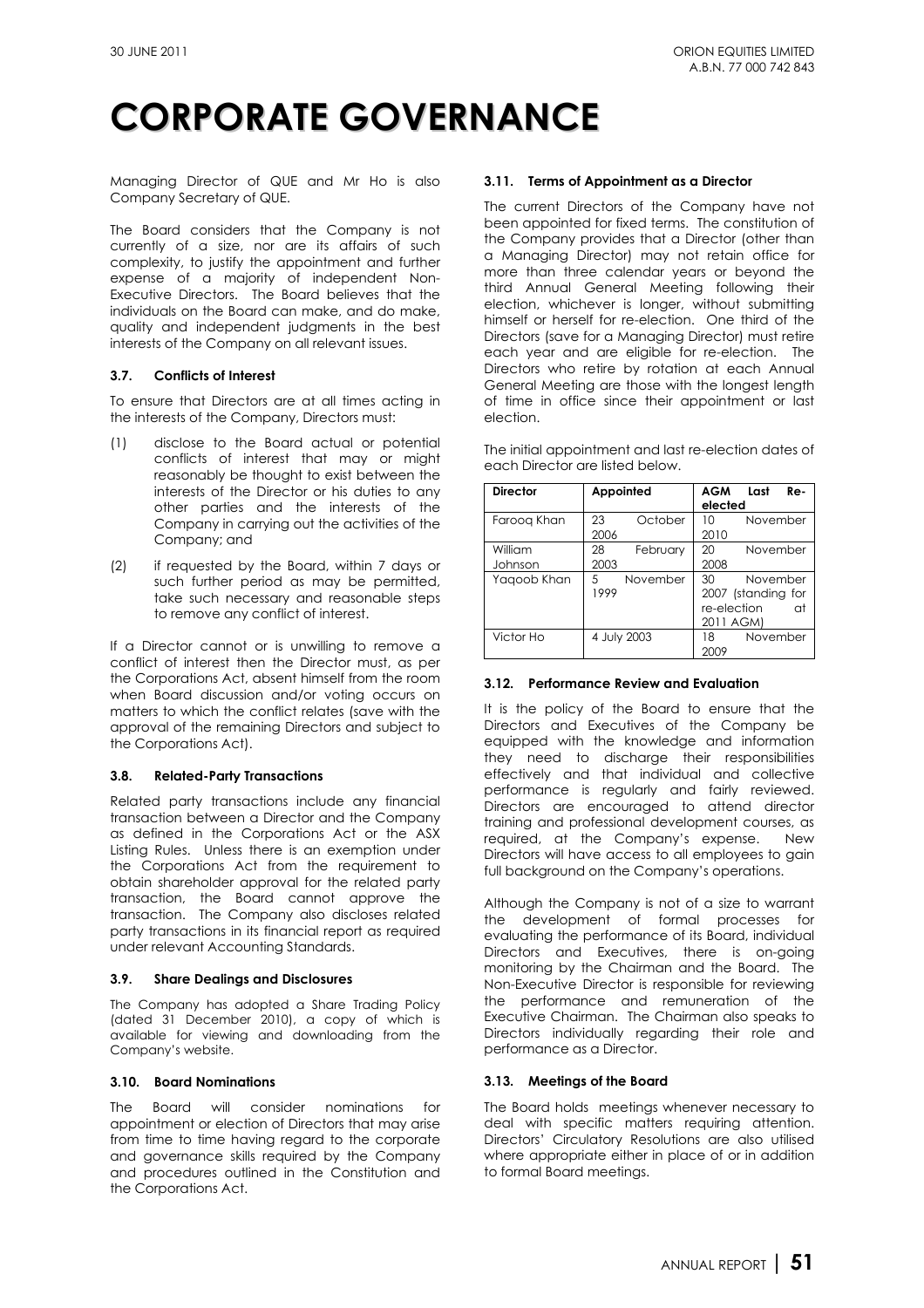Each member of the Board is committed to spending sufficient time to enable them to carry out their duties as a Director of the Company.

It is recognised and accepted that Board members may also concurrently serve on other boards, either in an executive or non-executive capacity.

### **3.14. Independent Professional Advice**

Subject to approval by the Chairman, each Director has the right to seek independent legal and other professional advice at the Company's expense concerning any aspect of the Company's operations or undertakings in order to fulfil their duties and responsibilities as Directors.

### **3.15. Company Information and Confidentiality**

All Directors have the right of access to all relevant Company books and to Company Executives. In accordance with legal requirements and agreed ethical standards, Directors and Executives of the Company have agreed to keep confidential all information received in the course of the exercise of their duties and will not disclose non-public information except where disclosure is authorised or legally mandated.

### **3.16. Directors' and Officers' Deeds**

The Company has also entered into a deed with each of the current Directors and the Company Secretary to regulate certain matters between the Company and each officer, both during the time the officer holds office and after the officer ceases to be an officer of the Company (or of any of its wholly-owned subsidiaries). A summary of the terms of such deeds is contained within the Remuneration Report in the Director's Report for the year ended 30 June 2011 and in the 2005 Notice of AGM dated 18 October 2005.

### **3.17 Board Diversity**

The Board, senior management and workforce of the Company currently comprises individuals that are multiculturally diverse together with an appropriate blend of qualifications and skills.

The Company recognises the positive advantages of a diverse workplace and is committed to:

- (1) creating a working environment conducive to the appointment of well qualified employees, senior management and Board candidates; and
- (2) identifying ways to promote a corporate culture which embraces diversity.

The Board has delegated the responsibility of monitoring and ensuring workplace diversity to the Executive Chairman.

Given the relatively small size of the Company workforce and the current nature and scale of the Company's activities at this time, the Board has determined that it is not practicable to set measurable objectives for achieving gender diversity.

The Board will monitor the progress and assess the effectiveness of diversity within the Company on an ongoing basis. The Board will further consider the establishment of objectives for achieving gender diversity as the Company develops and its circumstances change.

The Company does not currently have any women in senior executive roles or on the Board. 44% of the Company's current employees are female.

### **4. Management**

### **4.1. Executives**

The Company does not presently have a Managing Director, Chief Executive Officer or Chief Financial Officer. The Company's executive team comprises the Executive Chairman and two Executive Directors (one of whom also acts as the Company Secretary). The Board considers that the Company is not currently of a size, nor are its affairs of such complexity, to justify the expense of the appointment of an independent Non-Executive Chairman.

The Board is of the opinion that all Directors exercise and bring to bear an unfettered and independent judgement towards their duties.

The Board has determined that the Executive Chairman is the appropriate person to make the Chief Executive Officer equivalent declaration and the Company Secretary is the appropriate person to make the Chief Financial Officer equivalent declaration in respect of the financial year ended 30 June 2011, as required under section 295A of the Corporations Act and recommended by the Council.

### **4.2. Board and Management Committees**

In view of the current composition of the Board (which comprises an Executive Chairman, two Executive Directors and one Non-Executive Director) and the nature and scale of the Company's activities, the Board has considered that establishing formally-constituted committees for audit, board nominations and remuneration is not necessary or required.

Accordingly audit matters, the nomination of new Directors and the setting, or review, of remuneration levels of Directors and Executives are reviewed by the Board as a whole and approved by resolution of the Board (with abstentions from relevant Directors where there is a conflict of interest). That is, matters typically dealt with by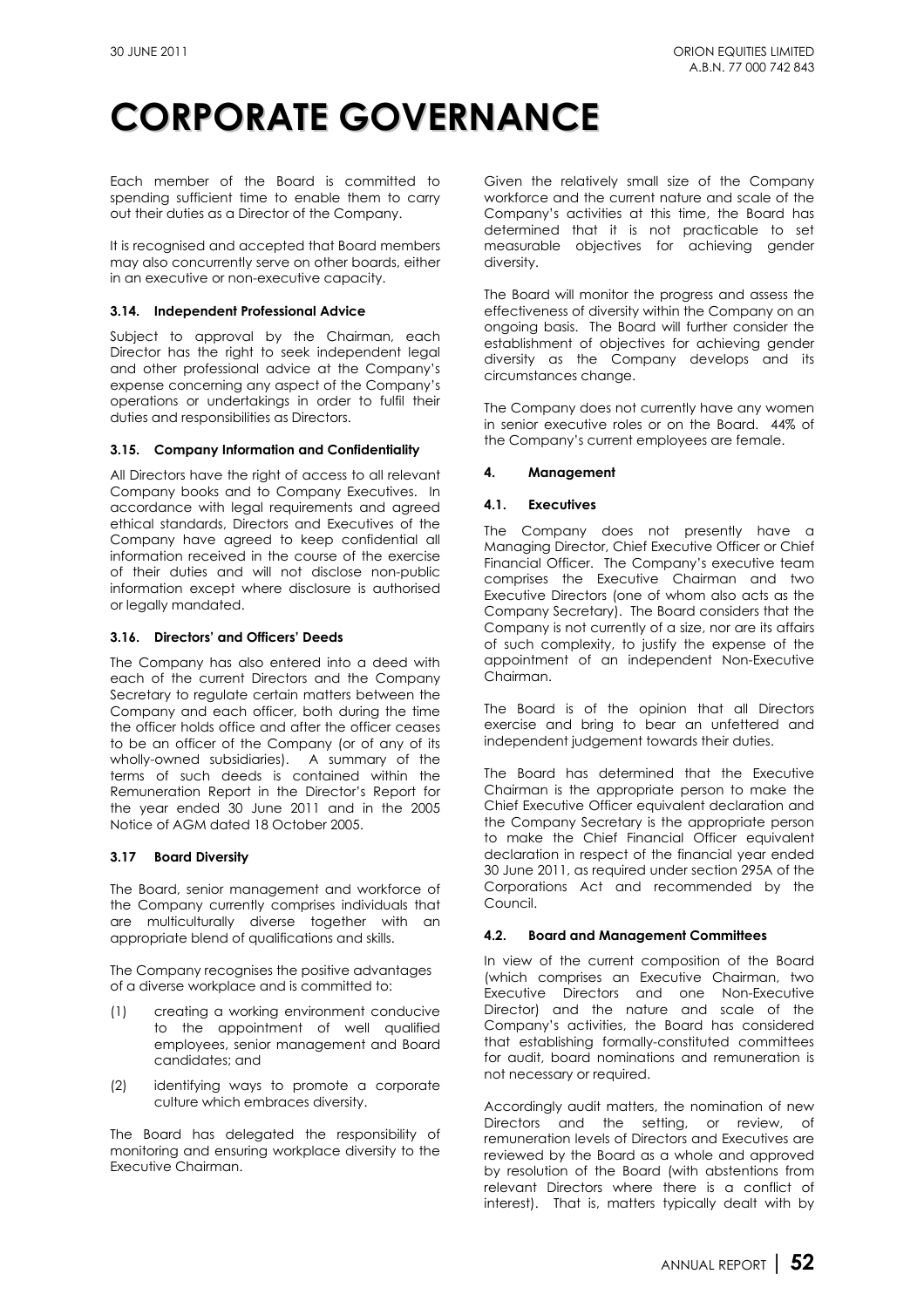audit, nominations and remuneration committees are dealt with by the full Board.

### **4.3. Investment Committee**

The Company's implementation of its investment strategies in accordance with its investment objectives will be carried out by the Board and the Investment Committee (in conjunction with external consultants and advisers where external consultants and appropriate). The Investment Committee comprises Executive Chairman, Farooq Khan and Executive Directors, William Johnson and Victor Ho. Where necessary, the Investment Committee will engage additional specialist resource(s) to assist with the identification, evaluation and<br>management of particular investment management of particular opportunities. This includes specialist consultants and advisers, analysts and brokers.

### **5. Remuneration Policy**

Please refer to the Remuneration Report in the Director's Report for the financially ear ended 30 June 2011. Directors do not currently have any equity-based remuneration.

### **6. Code of Conduct and Ethical Standards**

The Company has developed a formal Code of Conduct, which may be viewed and downloaded from the Company's website. The Code sets and creates awareness of the standard of conduct expected of Directors, officers, employees and contractors in carrying out their roles.

The Company seeks to encourage and develop a culture which will maintain and enhance its reputation as a valued corporate citizen of the countries where it operates and an employer which personnel enjoy working for. The Code sets out policies in relation to various corporate and personal behaviour including safety, discrimination, respecting the law, anti-corruption, interpersonal conduct, conflicts of interest and alcohol and drugs.

### **7. Internal Control, Risk Management and Audit**

### **7.1. Internal Control and Risk Management**

The Board of Directors is responsible for the overall internal control framework (which includes risk management) and oversight of the Company's policies on and management of risks that have the potential to impact significantly on operations, financial performance or reputation.

The Board recognises that no cost-effective internal control system will preclude all errors and irregularities. The system is based, in part, on the appointment of suitably- qualified and experienced service providers and suitablyqualified and experienced management

personnel. The effectiveness of the system is monitored and continually reviewed by management on an on-going basis and at least annually by the Board.

On a day-to-day basis, managing the various risks inherent in the Company's operations is the responsibility of the Executive Directors and the Company Secretary.

Risks facing the Company can be divided into the broad categories of operations, compliance and market risks.

Operations risk refers to risks arising from day to day operational activities which may result in direct or indirect loss from inadequate or failed internal processes, decision-making, exercise of judgment, people or systems or external events. The Executive Directors have delegated responsibility from the Board for identification of operations risks generally, for putting processes in place to mitigate them and monitoring compliance with those processes. The Company has clear accounting and internal control systems to manage risks to the accuracy of financial information and other financial risks.

Compliance risk is the risk of failure to comply with all applicable legal and regulatory requirements and industry standards and the corresponding impact on the Company's business, reputation and financial condition. The Company's compliance risk management strategy ensures compliance with key legislation affecting the Company's activities.

A key principle of the Company's compliance risk management strategy is to foster an integrated approach where line managers are responsible and accountable for compliance, within their job descriptions and within overall guidance developed by the Company Secretary assisted by the General Counsel.

The Company's compliance strategy is kept current with advice from senior external professionals and the ongoing training of Executives and other senior personnel involved in compliance management.

The Company has policies on responsible business practices and ethical behaviour including conflict of interest and share trading policies to maintain confidence in the Company's integrity and ensure legal compliance.

Market risk encompasses risks to the Company's performance from changes in equity prices, interest rates, currency exchange rates, capital markets and economic conditions generally. The Board retains final responsibility to assess the Company's exposure to these risks and set the strategic direction for managing them.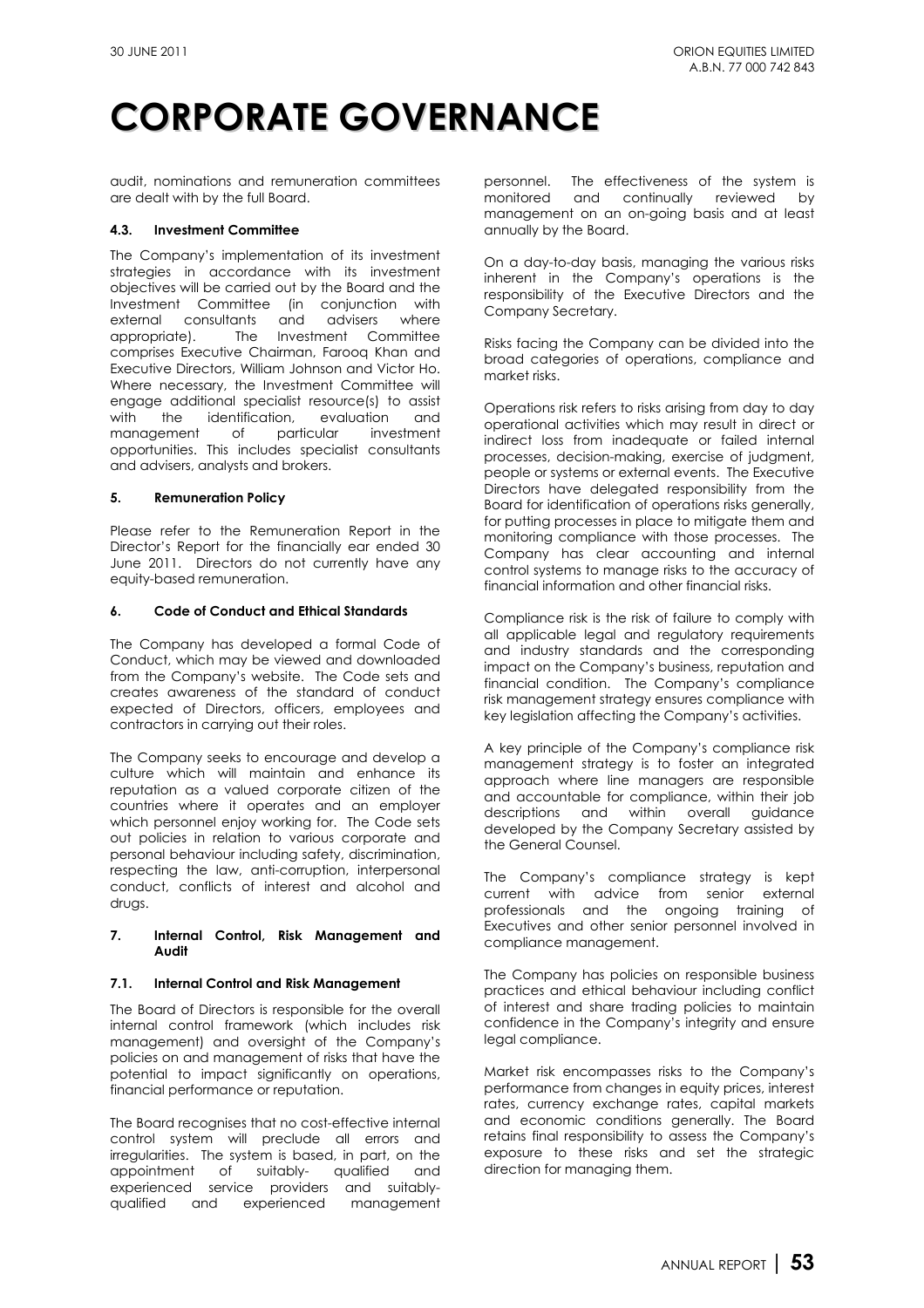The Company's approach to risk management is not stationary; it evolves constantly in response to developments in operations and changing market conditions.

Further details are in the Note 23 (Financial Instruments) to the financial statements for the financial year ended 30 June 2011.

The Board has determined that the Executive Chairman is the appropriate person to make the Chief Executive Officer equivalent declaration and the Company Secretary (who is also an Executive Director) is the appropriate person to make the Chief Financial Officer equivalent declaration in respect of the financial year ended 30 June 2011, on the risk management and internal compliance and control systems recommended by the Council.

Management has reported to the Board as to the effectiveness of the Company's management of its material business risks.

### **7.2. Audit**

The Company's external auditor (**Auditor**) is selected for its professional competence, reputation and the provision of value for professional fees. Within the audit firm, the partner responsible for the conduct of the Company's audits is rotated every three years.

The Auditor is invited to attend the Company's annual general meetings to answer shareholder questions about the conduct of the audit and the preparation and content of the Auditor's report.

### **8. Communications**

### **8.1. Market and Shareholder Communications**

The Company is owned by shareholders. Increasing shareholder value is the Company's key mission. Shareholders require an understanding of the Company's operations and performance to enable them to see how that mission is being fulfilled. The Directors are the shareholders' representatives. In order to properly perform their role, the Directors need to be able to ascertain the shareholders' views on matters affecting the Company.

The Board therefore considers it paramount to ensure that shareholders are informed of all major developments affecting the Company and have the opportunity to communicate their views on the Company to the Board. Information is communicated to shareholders and the market through various means including:

- (1) monthly NTA Backing announcements released to ASX, which are posted on the Company's website;
- (2) the Annual Report which is distributed to shareholders if they have elected to receive

a printed version and is otherwise available for viewing and downloading from the Company's website;

- (3) the Annual General Meeting (**AGM**) and other general meetings called in accordance with the Corporations Act and to obtain shareholder approvals as appropriate. The Executive Chairman gives an address at the AGM updating shareholders on the Company's investment activities;
- (4) Half-Yearly Directors' and Financial Reports which are posted on the Company's website; and
- (5) other announcements released to ASX as required under the continuous disclosure requirements of the ASX Listing Rules and other information that may be mailed to shareholders, which is also posted on the Company's website.

Shareholders communicate with Directors through various means including:

- (1) having the opportunity to ask questions of Directors at all general meetings;
- (2) the presence of the external auditor at Annual General Meetings to take shareholder questions on any issue relevant to their capacity as auditor;
- (3) the Company's policy of expecting Directors to be available to meet shareholders at Annual General Meetings; and
- (4) the Company making Directors and selected senior employees available to answer shareholder questions submitted by telephone, email and other means.

The Company actively promotes communication with shareholders through a variety of measures, including the use of the Company's website and email. The Company's reports and ASX announcements may be viewed and downloaded from its website: www.orionequities.com.au or the ASX website: www.asx.com.au under ASX code "OEQ". The Company also maintains an email list for the distribution of the Company's announcements via email in a timely manner.

### **8.2. Continuous Disclosure to ASX**

The Board has designated the Company Secretary as the person responsible for overseeing and coordinating disclosure of information to ASX as well as communicating with ASX.

In accordance with the Corporations Act and ASX Listing Rule 3.1 the Company immediately notifies ASX of information concerning the Company that a reasonable person would expect to have a material effect on the price or value of the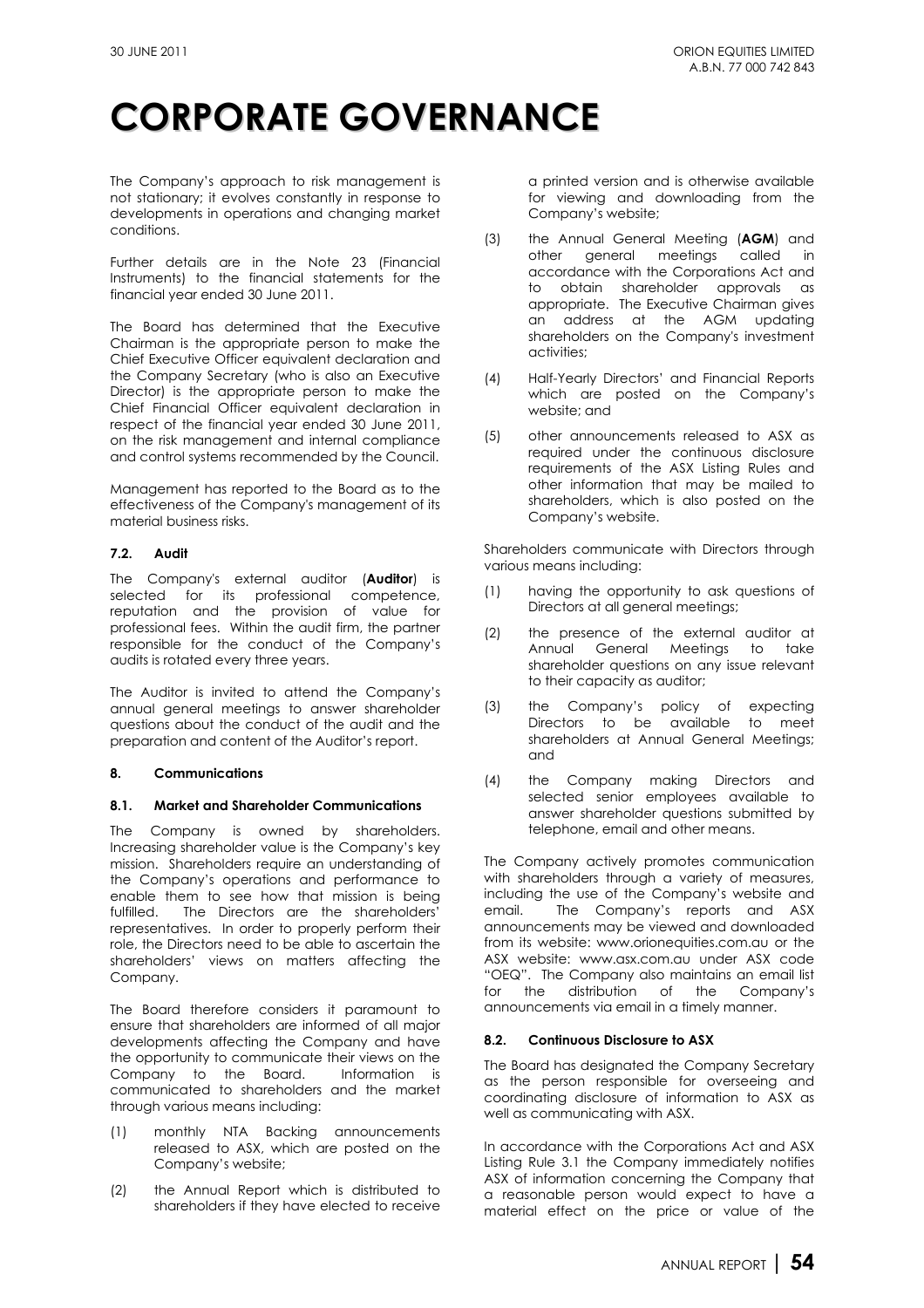Company's securities, subject to exceptions permitted by that rule. A reasonable person is taken to expect information to have a material effect on the price or value of the Company's securities if the information would, or would be likely to, influence persons who commonly invest in securities in deciding whether to acquire or dispose of the Company's securities.

All staff are required to inform their reporting manager of any potentially price-sensitive information concerning the Company as soon as they become aware of it. Reporting managers are in turn required to inform the Executive Director to whom they report or, in their absence, another Executive Director of any potentially price-sensitive information.

In general, the Company will not respond to market speculation or rumours unless required to do so by law or by the ASX Listing Rules.

Only the Executive Chairman has general responsibility to speak to the media, investors and analysts on the Company's behalf. Other Directors or senior Executives may be given a brief to do so on particular occasions.

The Company may request a trading halt from ASX to prevent trading in its securities if the market appears to be uninformed. The Executive Directors are authorised to determine whether to seek a trading halt.

*10 October 2011*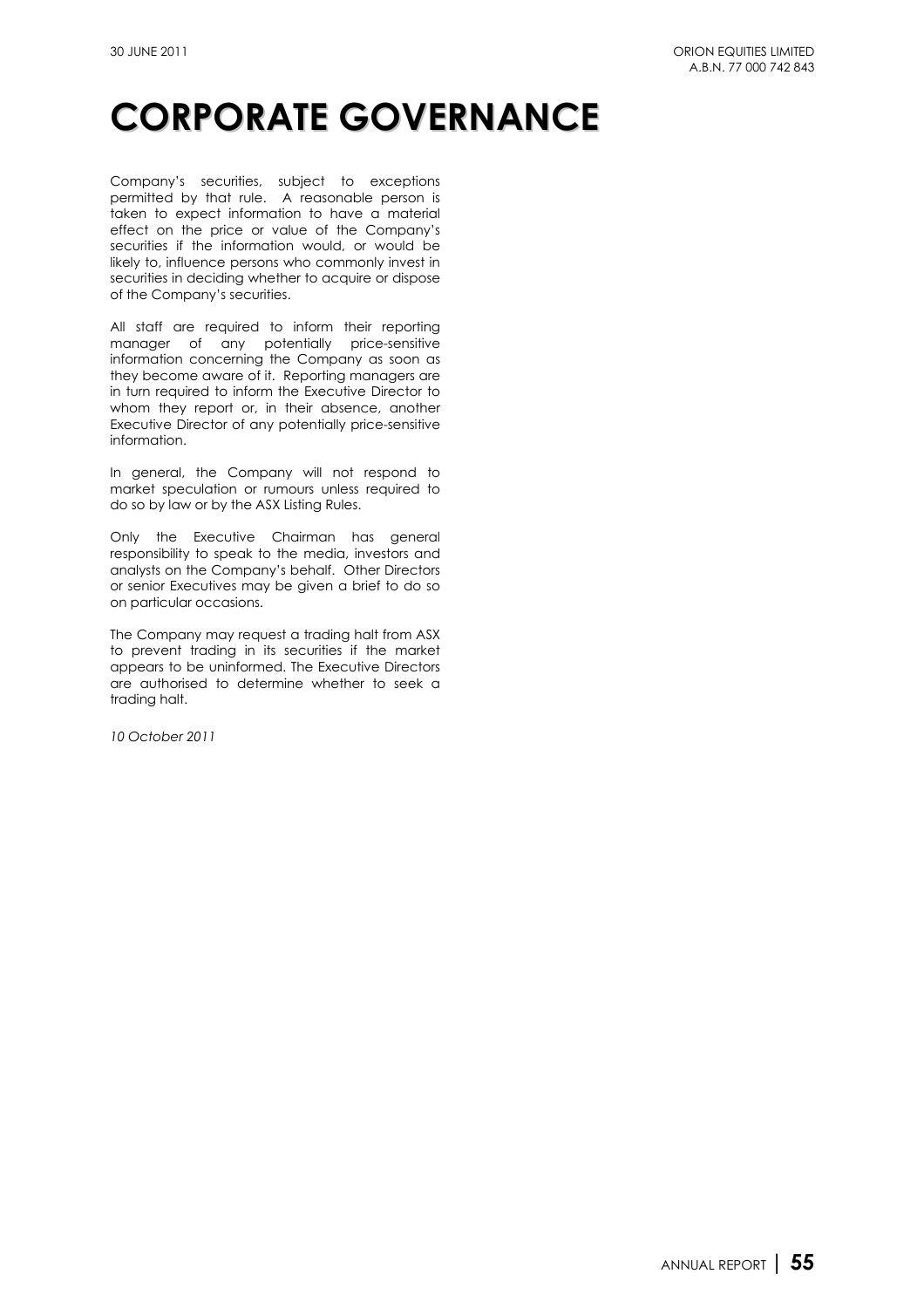# **ADDITIONAL ASX INFORMATION**

**as at 30 September 2011**

### **LIST OF SHARE INVESTMENTS**

| <b>Equities</b> |                                 | <b>Fair Value</b> | $%$ of<br><b>S'million Net Assets</b> | <b>ASX</b><br>Code | <b>Industry Sector</b><br><b>Exposures</b> |
|-----------------|---------------------------------|-------------------|---------------------------------------|--------------------|--------------------------------------------|
|                 | Strike Resources Limited        | 4.09              | 22.53%                                | <b>SRK</b>         | <b>Materials</b>                           |
| 2.              | <b>Bentley Capital Limited</b>  | 4.51              | 24.87%                                | <b>BEL</b>         | Diversified Financials                     |
| 3.              | Alara Resources Limited         | 2.31              | 12.74%                                | <b>AUQ</b>         | <b>Materials</b>                           |
| 4.              | Chemrok Pty Ltd                 | 0.06              | $0.34\%$                              | Unlisted           | N/A                                        |
| 5.              | Miscellaneous Listed Securities | 0.01              | 0.05%                                 | Various            | Various                                    |
| <b>TOTAL</b>    |                                 | 10.98             | 60.52%                                |                    |                                            |

### **TRANSACTIONS AND BROKERAGE**

The Company entered into a total of 8 (2010: 13) contract notes with stock brokers during the year, incurring total brokerage fees of \$7,270 (2010: \$9,699).

### **VOTING RIGHTS**

Subject to any rights or restrictions for the time being attached to any class or classes of shares (at present there are none), at meetings of shareholders of the Company:

- Each shareholder entitled to vote may vote in person or by proxy, attorney or representative;
- On a show of hands, every person present who is a shareholder or a proxy, attorney or corporate representative of a shareholder has one vote;
- On a poll, every person present who is a shareholder or a proxy, attorney or corporate representative of a shareholder shall, in respect of each fully paid share held by such person, or in respect of which such person is appointed a proxy, attorney or corporate representative, have one vote for that share; and

### **ON-MARKET SHARE BUY-BACK**

The Company has obtained shareholder approval (at the 2005 Annual General Meeting) for the implementation of an on-market buy back scheme for up to 20% of the Company's issued share capital between any 2 consecutive AGMs, in accordance with section 257C(1) of the Corporations Act. The Company has not implemented such buy-back scheme during the financial year and as at the date of this annual report.

| <b>Spread of Holdings</b> | Number of<br><b>Holders</b> | <b>Number of Shares</b> | % of Total Issue Capital |
|---------------------------|-----------------------------|-------------------------|--------------------------|
| $1 - 1.515$               | 338                         | 226,468                 | $1.27\%$                 |
| > 1,515                   | 337                         | 17,587,921              | 98.73%                   |
| Total                     | 675                         | 17,814,389              | 100.00%                  |

### **UNMARKETABLE PARCELS**

An unmarketable parcel is considered, for the purposes of the above table, to be a shareholding of 1,515 shares or less (being a value of \$500 or less in total, based upon the Company's closing share price of \$0.33 on 30 September 2011).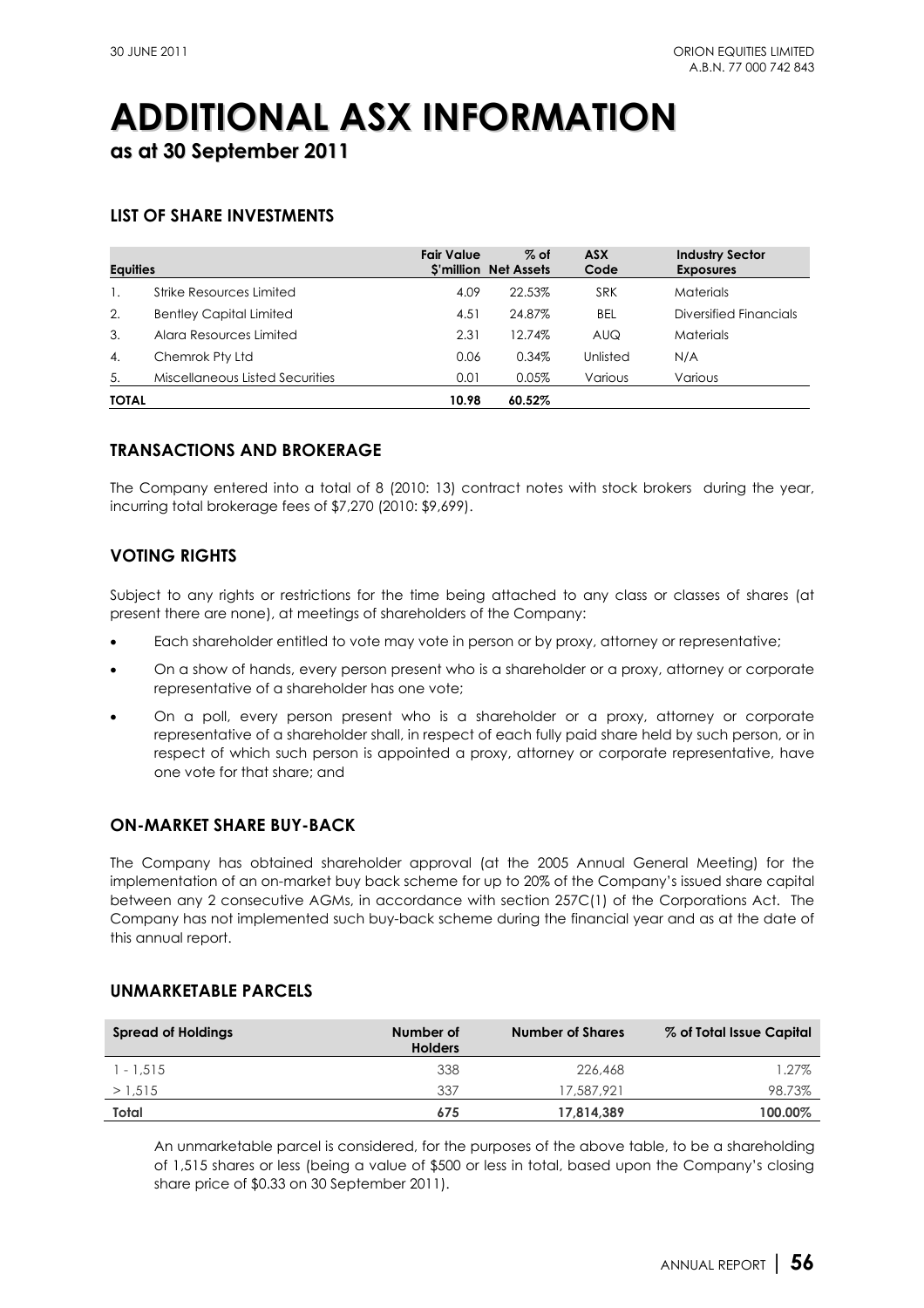# **ADDITIONAL ASX INFORMATION**

**as at 30 September 2011**

### **DISTRIBUTION OF FULLY PAID ORDINARY SHARES**

| <b>Spread Of Holdings</b> | <b>Number Of Holders</b> | <b>Number Of Shares</b> | % Of Total Issue Capital |
|---------------------------|--------------------------|-------------------------|--------------------------|
| 1 - 1.000                 | 270                      | 140,636                 | 0.79%                    |
| 1,001 - 5,000             | 222                      | 531,339                 | 2.98%                    |
| $5.001 - 10.000$          | 63                       | 489,550                 | 2.75%                    |
| 10,001 - 100,000          | 100                      | 3,141,005               | 17.63%                   |
| >100,000                  | 20                       | 13,511,859              | 75.85%                   |
| Total                     | 675                      | 17,814,389              | 100.00%                  |

### **TOP TWENTY ORDINARY FULLY PAID SHAREHOLDERS**

| <b>Rank</b> | <b>Shareholder</b>                                                                                                            |         | <b>Total Shares</b> | % issued<br>capital |
|-------------|-------------------------------------------------------------------------------------------------------------------------------|---------|---------------------|---------------------|
| $1*$        | QUESTE COMMUNICATIONS LTD                                                                                                     |         | 9.063.153           | 50.875              |
| $2*$        | <b>CELLANTE SECURITIES PTY LIM ITED</b>                                                                                       | 712,038 |                     |                     |
|             | CLEOD PTY LTD - CELLANTE SUPER FUND A/C                                                                                       | 211,000 |                     |                     |
|             | Sub-total                                                                                                                     |         | 923,038             | 5.181               |
| 3           | <b>JP MORGAN NOMINEES LIMITED</b>                                                                                             | 866,000 |                     |                     |
|             | JP MORGAN NOMINEES LIMITED <cash a="" c="" income=""></cash>                                                                  | 24,485  |                     |                     |
|             | Sub-total                                                                                                                     |         | 890,485             | 4.999               |
| 4           | MR SIMON ROBERT EVANS & MRS KATHRYN MARGARET<br>EVANS < KAMIYACHO SUPER FUND A/C>                                             |         | 397,320             | 2.230               |
| 5           | REDSUMMER PTY LTD                                                                                                             |         | 225,000             | 1.263               |
| 6           | MRS PENELOPE MARGARET SIEMON                                                                                                  |         | 201.355             | 1.130               |
| 7           | MS HOON CHOO TAN                                                                                                              |         | 197,538             | 1.109               |
| 8           | <b>VIKAND CONSULTING PTY LTD</b>                                                                                              |         | 184,798             | 1.037               |
| 9           | MR BRUCE SIEMON                                                                                                               |         | 173,351             | 0.973               |
| 10          | MR SEAN DENNEHY                                                                                                               |         | 171,500             | .963                |
| 11          | MRS TAMI ELSIE VARNEY                                                                                                         |         | 150,000             | 0.842               |
| 12          | MR RODNEY MALCOLM JONES &<br><b>MRS CAROL ROBIN JONES</b>                                                                     |         | 133,000             | 0.747               |
| 13          | MR DONALD GORDON MACKENZIE &<br>MRS GWENNETH EDNA MACKENZIE                                                                   |         | 126,189             | 0.708               |
| 14          | MR STEPHEN JAMES LAMBERT & MRS RUTH LYNETTE LAMBERT &<br>MR SIMON LEE LAMBERT<br><lambert account="" retirement=""></lambert> |         | 125,000             | 0.702               |
| 15          | MR EDWARD JAMES STEPHEN DALLY                                                                                                 |         | 125,000             | 0.702               |
| 16          | OPTION OPPORTUNITY FUND PTY LTD                                                                                               |         | 120,403             | 0.676               |
| 17          | MR ANTHONY NEALE KILLER & MS SANDRA MARIE KILLER                                                                              |         | 120,000             | 0.674               |
| 18          | MANAR NOMINEES PTY LTD <zelwer a="" benefit="" c="" super=""></zelwer>                                                        |         | 105,488             | 0.592               |
| 19          | MR JOHN CHENG-HSIANG YANG &<br>MS PEGA PING PING MOK                                                                          |         | 103,726             | 0.582               |
| 20          | MR LAWRENCE BRIAN CUMMINGS & MRS FRANZIE NANETTE<br>CUMMINGS < CUMMINGS FAMILY S/F A/C>                                       |         | 100,000             | 0.561               |
|             | <b>TOTAL</b>                                                                                                                  |         | 13,636,344          | 76.546%             |

\* Substantial shareholder of the Company